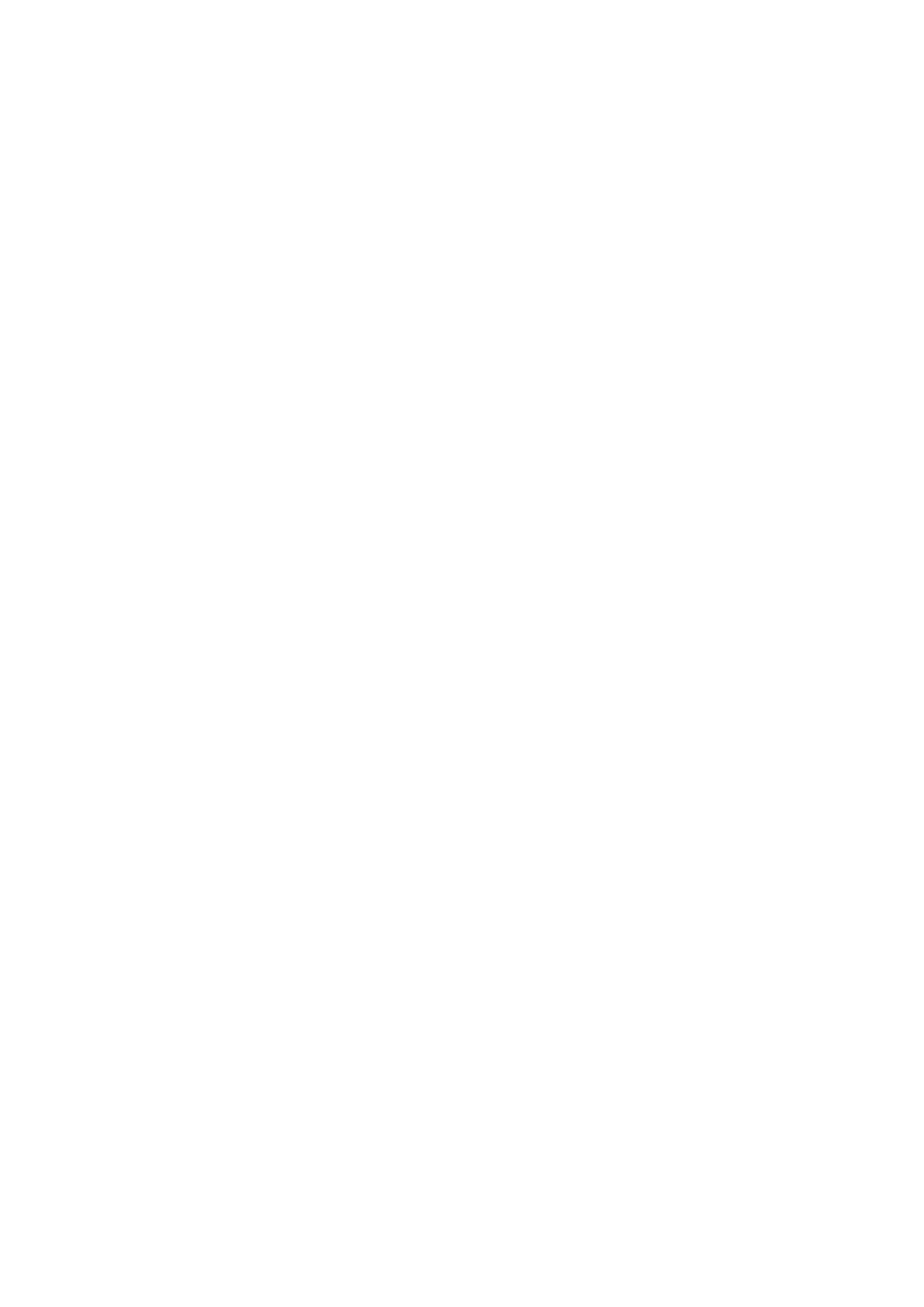# Contents

| <b>FINDING</b>                                  | 1         |
|-------------------------------------------------|-----------|
| <b>SYNOPSIS</b>                                 | 2         |
| <b>REPORT</b>                                   | 3         |
| Background                                      | 3         |
| <b>National Conservatism</b>                    | 5         |
| National Conservatism Conferences               | 6         |
| <b>National Conservatism &amp; Hungary</b>      | <i>10</i> |
| US Figures & the MCC                            | 11        |
| Russia & National Conservatism- An Opportunity? | 15        |
| Hungary & Russian Influence                     | 17        |
| <b>ENDNOTES</b>                                 | 20        |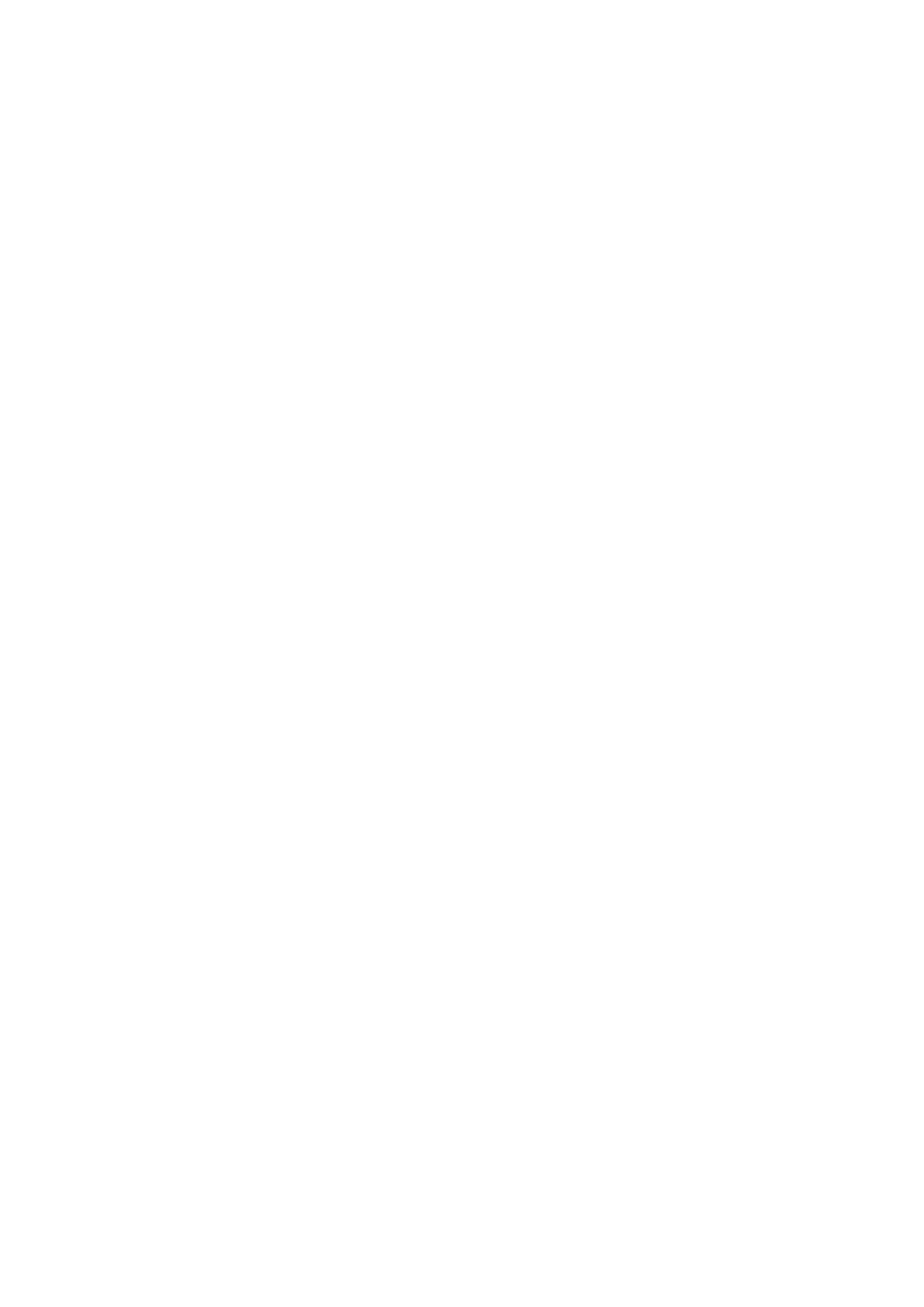# <span id="page-4-0"></span>Finding

A new and developing alliance between US conservatives and European nationalists is a potential means for Russia to exert covert influence in Europe and the US, using Hungary as a platform.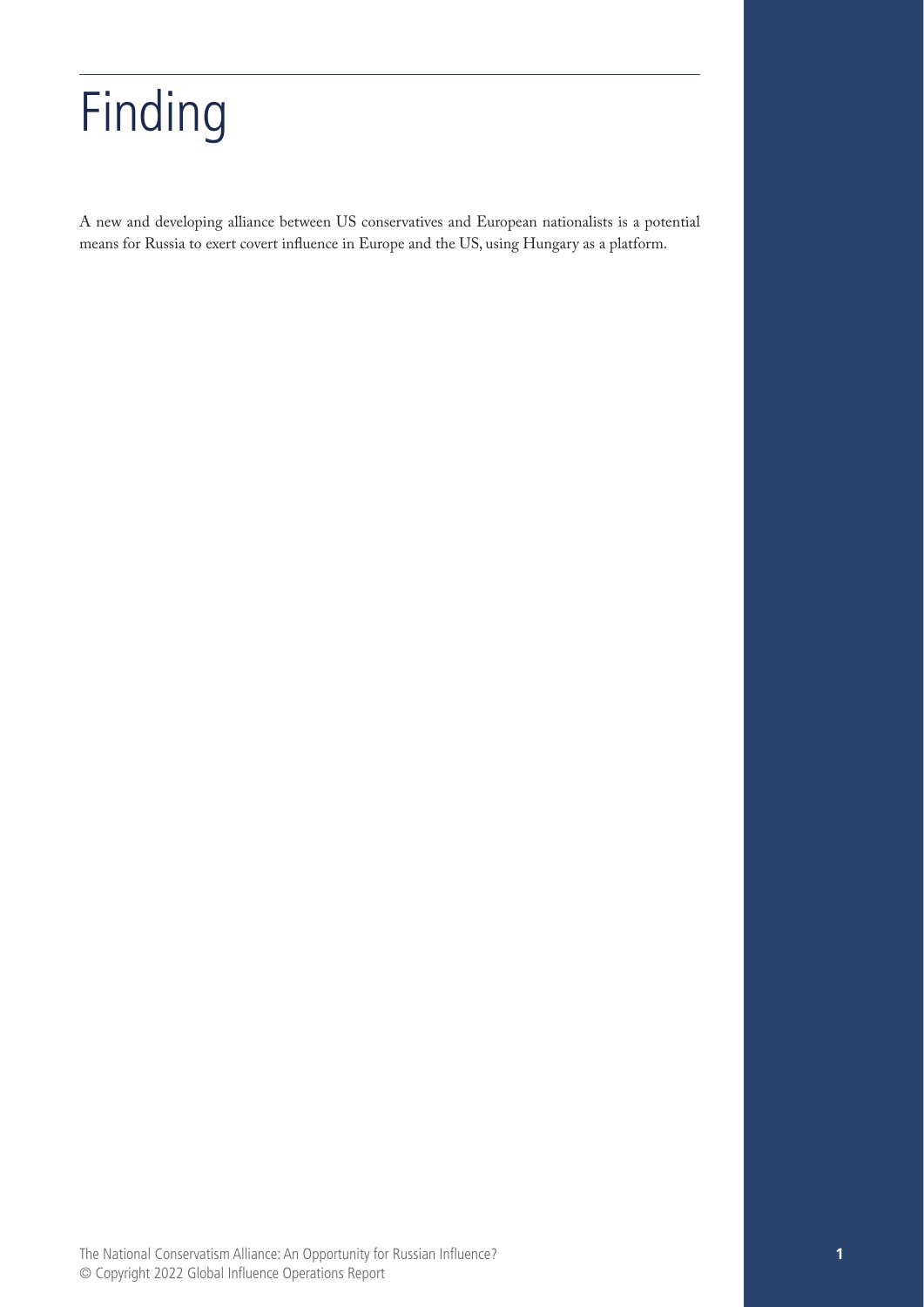## <span id="page-5-0"></span>Synopsis

Russia is a prolific actor in the influence operations arena, both in the US and Europe. Russian President PUTIN has expressed an interest in Russia becoming the ideological center of a new global conservative alliance, and European far-right leaders have taken pro-Russian positions based on a similar ideology. Hungary is at the center of a developing alliance between European far-right nationalists and American conservatives that Russia could potentially exploit for use in information warfare. This alliance operates under the rubric of "National Conservatism," centered on national sovereignty, cultural identity, and opposition to global institutions and representing a potentially radical change for the US conservative movement away from long-held Reagan-era philosophies. In the US, the National Conservatism alliance is being spearheaded by the EDMUND BURKE FOUNDATION, headed by an Israeli academic who had his origins in a little-known Israeli-American conservative nexus. This foundation has sponsored five unusual international conferences bringing together a wide variety of US conservatives and European right-wing nationalist politicians, academics, and others for the first time. The most prominent of these was Hungarian Prime Minister Viktor ORBÁN, who took the opportunity to rail against "the communist way of thinking." Other prominent speakers have included FOX News star Tucker CARLSON and three Republican US Senators. The conferences were said to have an "apocalyptic" tone, with speakers assailing various alleged left-wing attempts to destroy nation states, families, and local cultures, and anti-immigration sentiments were also expressed. The MATHIAS CORVINUS COLLEGIUM, a Hungarian educational facility, is a key part of the ORBÁN government's struggle to control Hungarian higher education and the center of National Conservative activity in the country. This facility, funded by a massive gift of stock from the ORBÁN government, has sponsored events and teaching positions for prominent US right-wing figures. Russia has already begun to employ National Conservative themes in its influence operations which will likely find a more receptive Western audience than in the past. Hungary is particularly fertile ground for Russian exploitation of National Conservatism given the existing close relationship between Russian and Hungarian elites and an extensive pre-existing Russian influence network.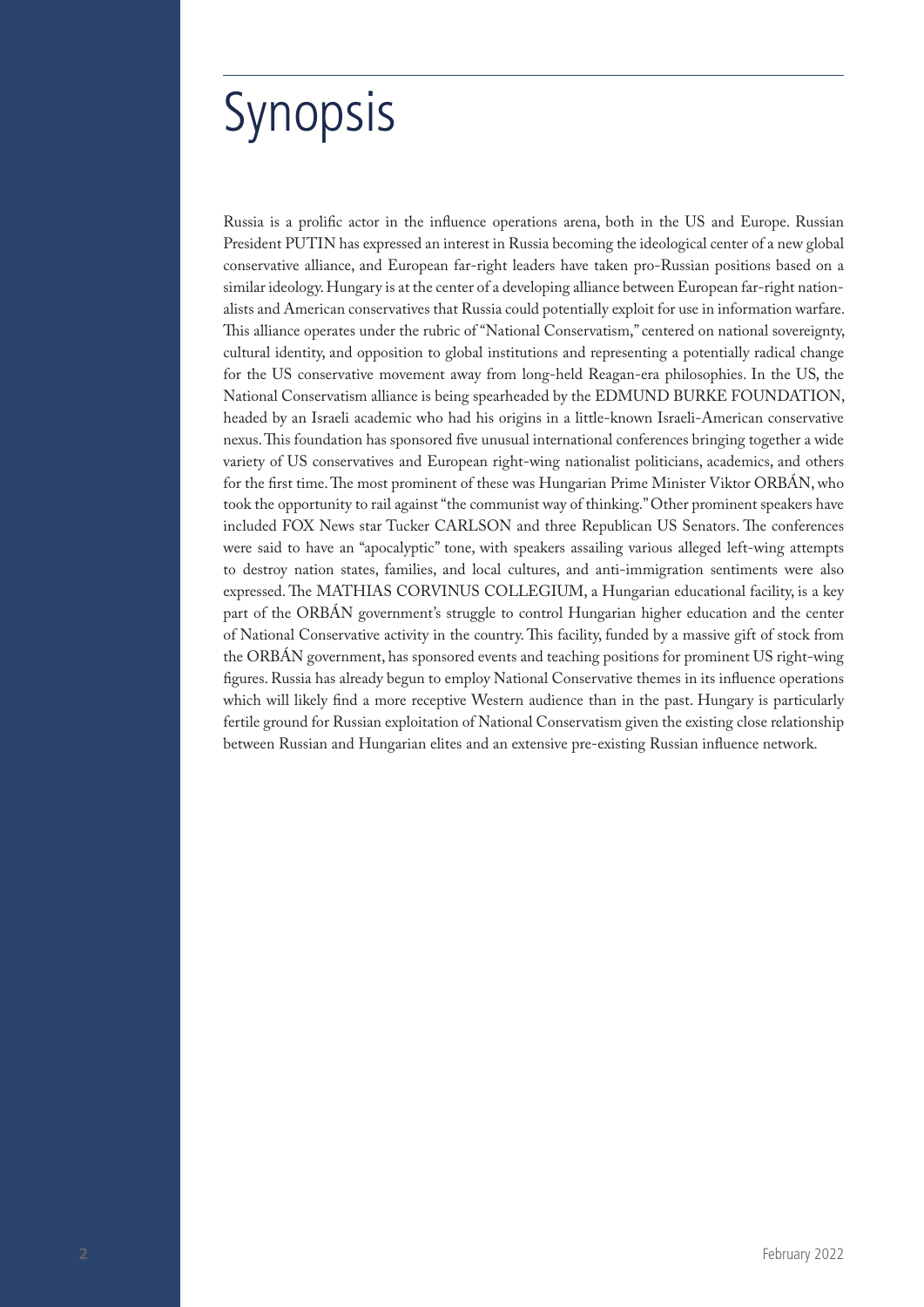## <span id="page-6-0"></span>Report

#### BACKGROUND

The Global Influence Operations Report (GIOR) has been extensively covering Russian influence operations in democratic countries, explaining:

Russia is a prolific actor in the influence operations space. It is particularly well known for its attempts to interfere in the elections of democratic countries, particularly in the United States. Most of its influence operations appear to be conducted via cyber activities.<sup>1</sup>

An EU parliamentary report has identified Russia, along with China, as the prime foreign influence actors in the EU and points to Russian support of "far-right and other radical-minded forces and actors across Europe."2 The European Liberal Party concurs and emphasizes the view of Russian strategists on how information weapons are increasingly becoming more important relative to military means, warning:

[Russian influence efforts] are critical for Russia's strategy against the West. Russia is unlikely to overpower the West through its military strength, but its information operations hold an almost unlimited promise of increasing polarization and undermining Western unity.<sup>3</sup>

The German Marshall Fund of the United States further explains how Russia uses such influence operations in Europe:

In the United States, much of the focus on Russia's role in the 2016 presidential election has been on information operations. In fact, the Kremlin has been deploying information operations throughout Europe for years, with a consistent pattern of either highlighting themes that are already of concern to a population or amplifying extremist points of view, exacerbating divisions in a particular society. For example, Russian media have targeted NATO missions in the Baltics in an attempt to turn the local population against the Alliance by fabricating stories claiming that a Canadian mission consisted exclusively of homosexuals and that a German mission harbored rapists. The Kremlin has used propaganda to sow discord in Macedonia since 2008 as part of Moscow's ongoing effort to pull former Yugoslav republics away from NATO and European integration. The Russian media's stoking of immigration fears may have helped the far-right Alternative for Deutschland cross the threshold into the Bundestag. Additionally, last year's "Renzi" referendum on Italian constitutional reform was marred by a flood of disinformation.<sup>4</sup>

At the time of this writing, Russian influence operations regarding Ukraine have reached what independent Russian media have described as "epic" proportions as Russia further invades the country.<sup>5</sup>

In January, the Global Influence Operations Report (GIOR) covered a somewhat overlooked speech by Russian President Vladimir PUTIN last October, described by a Russian academic as the "first major and strong call for reinventing Russian ideology for Russia and the world."<sup>6</sup> <sup>7</sup> An Israeli NGO that translates foreign media described PUTIN's speech as "an ideological manifesto that tries to put Russia back in the center of the world's political map":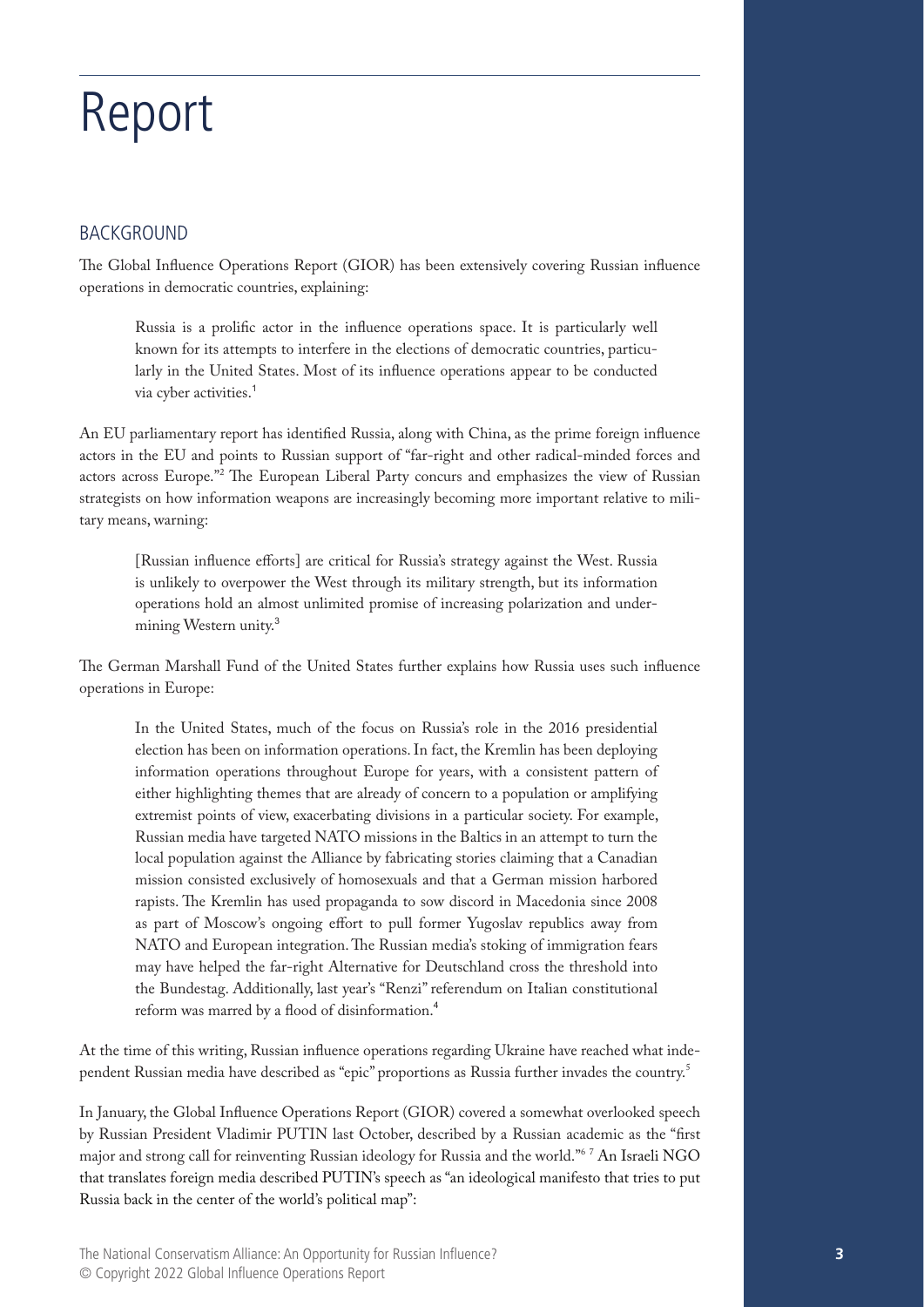Putin has smartly introduced himself into the debate that already exists in the Western world about liberalism, and more specifically progressive liberalism. If Putin manages to outline a new conservative ideology, then Russia would become a political and ideological pole for conservatives also in the US and Europe. This is already partly happening in some European countries. Ironically, we could witness a new Cold War, but with reversed roles: the West would be a pole for progressive-liberal-communist ideology while Russia would represent the conservative pole. Even more ironically, Eastern European countries that rebelled against the Soviet Union, mainly Hungary and Poland, now have conservative elected governments that in the future may look at Moscow as an ideological point of reference. Of course, when Putin talks about "healthy conservatism," he is not referring to Ronald Reagan's liberal-conservatism, since the main nature of the Russian regime remains authoritarian.<sup>8</sup>

European far-right leaders have also taken pro-Russian positions based on an ideology similar to PUTIN's. A Russian academic refers to pro-Russian sentiments of European nationalists Matteo SALVINI, Viktor ORBÁN, and the LE PEN family:

> The pro-Russian sentiments expressed by Salvini, Orbán and the Le Pen family (mostly concerning the lifting of the sanctions) seem to be a consequence of their anti-systemic attempts to distance themselves from traditional Western mainstream values and the Western vision of the global order. The fact that Russian actors use traditional values (family and religious values as part of the national identity) as an instrument to strengthen their positions domestically, in the context of the global hemorrhaging of values, creates the necessary conditions for broadcasting this "message" to external audiences.<sup>9</sup>

Perhaps most notorious for his sympathetic position towards PUTIN is Viktor ORBÁN, Hungary's prime minister. In 2016, the German Council on Foreign Relations characterized ORBÁN's pro-Russian rhetoric as rooted in a shared worldview and also consistent with PUTIN's recent speech:

> Orbán's pro-Russian rhetoric has its roots in the "national freedom fight against the EU." He is outspoken in his admiration for Putin as a strong national leader who stands up to "corrupt" liberal rules and advocates "traditional" social values. Orbán expounded the value system he shares with the Russian elite in his Baile Tusnad speech. Here he described what he called a crisis of "liberal democracy" and praised the "illiberal state" as a new and successful form of political organization to point the way out of crisis. He spoke admiringly of "systems that are not Western, not liberal, not liberal democracies, maybe not even democracies, and yet making nations successful," specifically mentioning Singapore, China, India, Turkey, and Russia. He went on to say: "We are searching for (and we are doing our best to find ways of parting with Western European dogmas, making ourselves independent from them) the form of organizing a community, that is capable of making us competitive in this great world-race."<sup>10</sup>

Under ORBÁN, Hungary has become notorious for the emergence of an illiberal regime within the European Union, the first and only EU member state to be considered just "partly free" by the Freedom House.<sup>11</sup> As the FH reports:

> After taking power in 2010 elections, Prime Minister Viktor Orbán's Alliance of Young Democrats–Hungarian Civic Union (Fidesz) party pushed through constitutional and legal changes that have allowed it to consolidate control over the country's independent institutions. More recently, the Fidesz-led government has moved to institute policies that hamper the operations of opposition groups, journalists, universities, and nongovernmental organizations (NGOs) whose perspectives it finds unfavorable.<sup>12</sup>

At the same, Hungary has become what US public radio has described as a "magnet" for European far-right nationalists and American conservatives." In December 2021, the station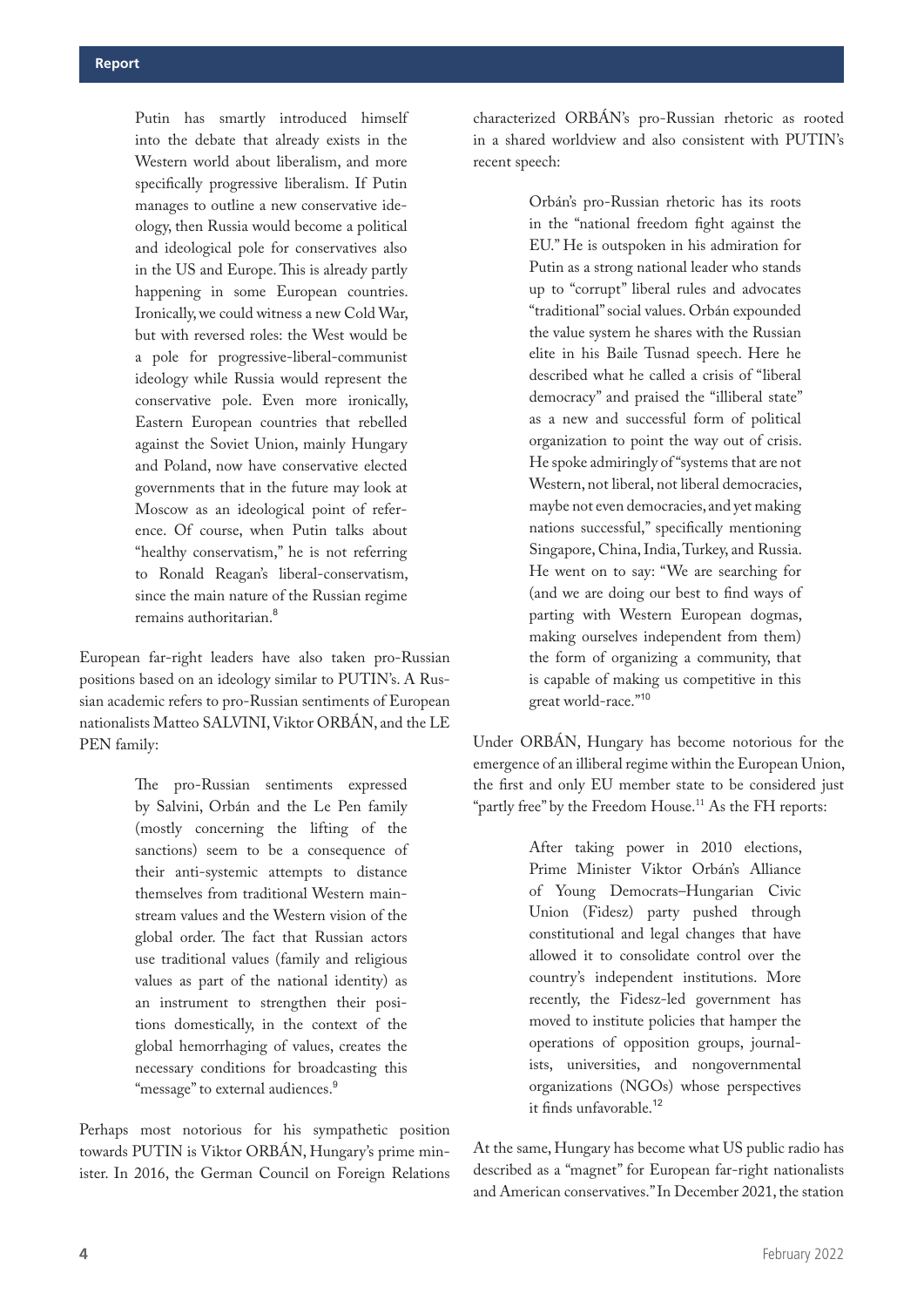<span id="page-8-0"></span>cited examples of travel to and praise of Hungary by some of the leading lights of American conservatism:

> Fox News host Tucker Carlson took his show to Hungary for a week this August, treating Orbán to a glowing interview. Former Vice President Mike Pence followed with September visit at which he said [h](https://urldefense.com/v3/__https:/www.independent.ie/world-news/mike-pence-says-he-is-hopeful-the-supreme-court-will-restrict-abortion-in-the-us-40881208.html__;!!Iwwt!HGB-Su3-T3pQjSIZ93qOJq6YCIKcuRHTnaF9HbSdZJ9aLRGQP3Nf2MKNgGfT$)e hoped the US would overturn abortion rights. Pence also praised the Hungarian government's promotion of "traditional family values" at the Budapest Demographics Summit, an annual paean to increasing population through more childbirth instead of immigration. And next year, the American Conservative Union is planning to hold a version of its Conservative Political Action Conference (CPAC) in Budapest.13

In January 2022, US media reported that the above-referenced Budapest CPAC meeting was scheduled for 25-26 March and was expected to feature Orbán as a keynote speaker.14 Also expected to attend are the leader of Spain's far-right Vox party and Eduardo Bolsonaro, son of Brazil's President Jair Bolsonaro, along with several unidentified US senators and representatives.<sup>a</sup>

This report will explore the political ideology at the heart of this growing alliance between US conservatives and European far-right nationalists to determine if it has the potential to be exploited by Russia in its influence war against the West.

#### NATIONAL CONSERVATISM

The budding alliance of European nationalists and American conservatives has been dubbed "National Conservatism," explained by an Italian newspaper editor as an effort to redefine older versions of conservatism in the US:

> The movement aims to redefine an older brand of conservatism that was ostensibly corrupted by the rules-based liberal order in the 1970s and steered away from its original purpose of preserving a traditional version of national sovereignty. That change in direction produced, among other things,

a US expansionist foreign policy, increasing reliance on international organizations, cultural homogeneity, misplaced faith in the free market ideology, and an aggressively individualistic outlook captured in Margaret Thatcher's famous adage "There is no such thing as society." National conservatives, in contrast, want to return to a world order in which nation-states are the primary actors and based on the belief that human beings are mutually dependent on national communities that are ultimately bound by shared values, culture, and history.<sup>15</sup>

In the US, National Conservatism represents a potentially radical change for the conservative movement away from the free market, free trading, and internationalist philosophies, which have defined American conservatism since the Reagan era began in the  $1970s<sup>b 16</sup>$  As one analyst wrote, National Conservatism is:

> ...an attempt to superimpose an intellectual framework onto the brute force of Trumpism and, to a certain extent, the populist rebellions that have swept countries from Italy to Poland to the United Kingdom. But at a deeper level, this event was about the future of conservatism at a time of deep fracture within the movement.<sup>17</sup>

National Conservatism in the US is being spearheaded by the EDMUND BURKE FOUNDATION (EBF), founded in 2019 and located at a prestigious address in Washington  $DC<sup>c d 18 19</sup> The EBF describes itself as a public affairs insti$ tute with the aim of strengthening the principles of national conservatism in Western and other democratic countries. The EBF says it organizes conferences and pursues research, educational, and publishing ventures directed toward this end.<sup>20</sup> The EBF explains its version of National Conservatism as follows:

a Some reports indicate that Donald TRUMP has been invited to Budapest in connection with the meeting. See [https://www.](https://www.theguardian.com/world/2022/feb/11/donald-trump-hungary-prime-minister-viktor-orban-reelection) [theguardian.com/world/2022/feb/11/donald-trump-hungary](https://www.theguardian.com/world/2022/feb/11/donald-trump-hungary-prime-minister-viktor-orban-reelection)[prime-minister-viktor-orban-reelection](https://www.theguardian.com/world/2022/feb/11/donald-trump-hungary-prime-minister-viktor-orban-reelection) 

b Of course, "Trumpism" could also be said such a radical departure but, unlike National Conservatism, does not represent a coherent political philosophy as much as a "far-right ideological frame of reference." See [https://www.opendemocracy.net/en/](https://www.opendemocracy.net/en/trumpism-ideology-extreme-far-right-globally/) [trumpism-ideology-extreme-far-right-globally/](https://www.opendemocracy.net/en/trumpism-ideology-extreme-far-right-globally/)

c Edmund Burke Foundation 600 Pennsylvania Avenue, SE Suite 220 Washington, DC 20003 (202) 430-6622 info@burke. foundation

d No information regarding the funding of EBF was found.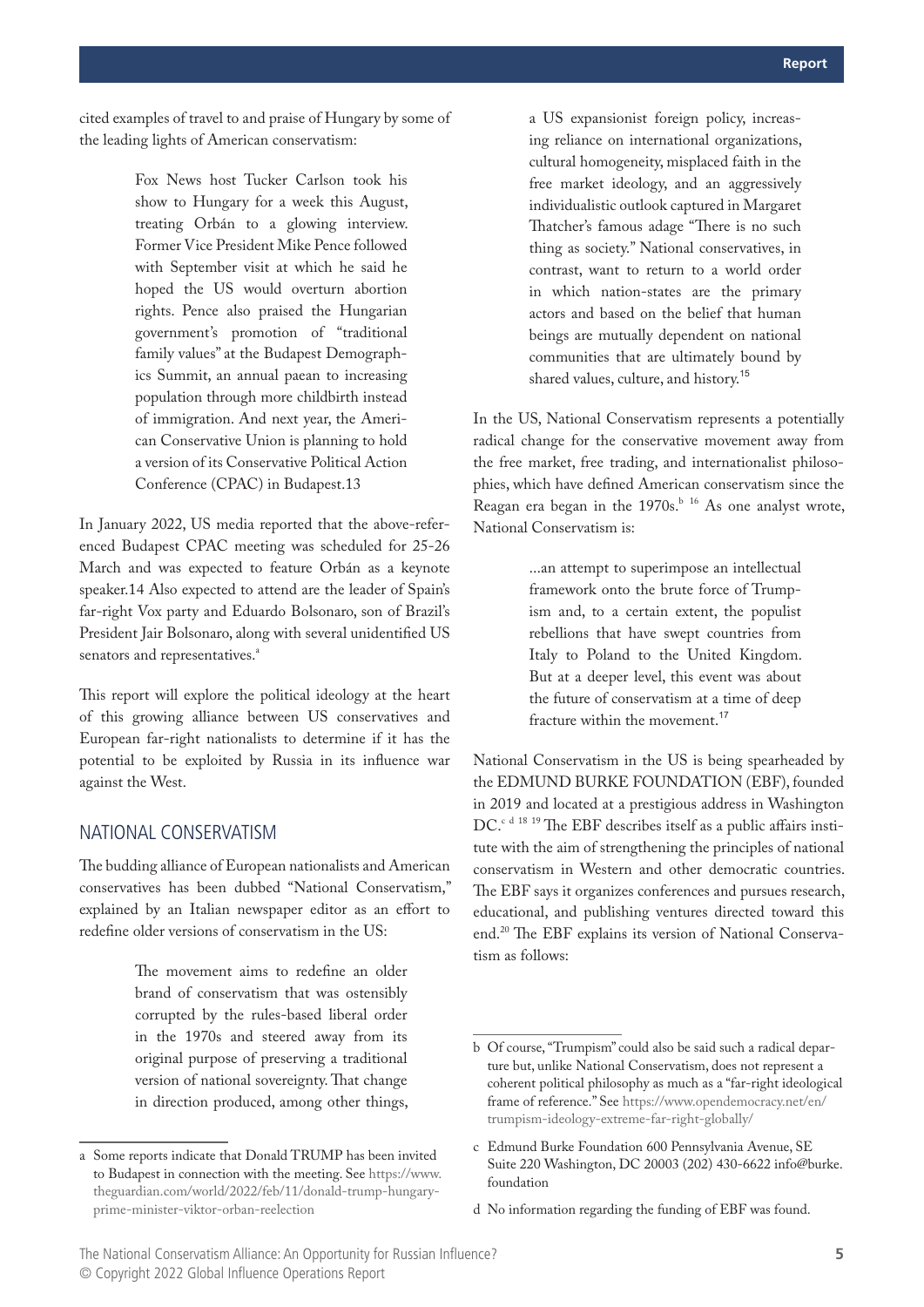<span id="page-9-0"></span>"National Conservatism" is a movement of public figures, journalists, scholars, and students who understand that the past and future of conservatism are inextricably tied to the idea of the nation, to the principle of national independence, and to the revival of the unique national traditions that alone have the power to bind a people together and bring about their flourishing. We envision a protracted effort to recover and reconsolidate the rich tradition of national conservative thought as an intellectually serious alternative to the excesses of purist libertarianism, and in stark opposition to political theories grounded in race. Our aim is to solidify and energize national conservatives, offering them a much-needed institutional base, substantial ideas in the areas of public policy, political theory, and economics, and an extensive support network across the country.<sup>21</sup>

The EBF website lists the following foundation personnel:

- ♦ Yoram HAZONY, Chairman (see below)
- Christopher DEMUTH, Chairman, National Conservatism Conference (Distinguished fellow at the HUDSON INSTITUTE, former President of the A MERICAN ENTERPRISE INSTITUTE FOR PUBLIC POLICY)
- David BROG, President (former Executive Director of CHRISTIANS UNITED FOR ISRAEL, cousin of former Prime Minister of Israel Ehud Barak)<sup>22 23</sup>
- ♦ Anna WELLISZ, VP for External Affairs (Senior Director at the White House Writers Group, an umbrella firm of former ghostwriters for Republican presidents and bureaucrats) $^{24}$   $^{25}$
- ♦ Ofir HAIVRY, Distinguished Senior Fellow (Vice President for Academic Affairs of the HERZL INSTI-TUTE, headed by Yoram Hazony)<sup>26</sup><sup>27</sup>
- ♦ Brad LITTLEJOHN, Senior Fellow (Evangelical Christian scholar/activist)<sup>28</sup>

The most significant of the above figures is EBF Chairman Yoram HAZONY, an Israeli-born philosopher who had lived in the US since he was one year old and was educated at Princeton University.<sup>29</sup> In the early 1990s, HAZONY worked as an aide to former Israel Prime Minister Benjamin Netanyahu, and he is said to have emerged from "an increasingly influential yet little-known Israeli-American

conservative nexus." <sup>a</sup> 30 HAZONY's vision for the global right been called:

> …a universalization of the Israeli settler's mindset: a religious nationalism that has some key points of agreement with Trumpists and the European far right.<sup>31</sup>

HAZONY's vision of National Conservatism has been described as "enormously attractive" among segments of the American conservative movement, and one of Trump's senior advisers reportedly drew on his views in formulating "the Trump Doctrine" in foreign affairs.<sup>32</sup> In 2018 HAZONY, now head of the HERZL INSTITUTE in Jerusalem, published a book titled "The Virtue of Nationalism" characterized as "omnipresent in the conservative press following its 2018 release."33 34 A review of the book in a US conservative magazine outlines HAZONY's view of the central conflict in the  $21<sup>st</sup>$  century as a "fault-line" between national sovereignty and global governance:

> If the great struggle of the 20th century was between Western liberal democracy and totalitarianism, the major fault line of the 21st century is within the democratic family, pitting those who believe nations should be self-governing and sovereign against powerful forces advancing "global governance" by supranational authorities. In a new book that will become a classic, Israeli political philosopher Yoram Hazony identifies this conflict as one "between nationalism and imperialism," which he describes as "two irreconcilably opposed ways of thinking about political order." Further, "the debate between nationalism and imperialism is upon us." This "fault line" at "the heart of Western public life is not going away," and one must "choose."<sup>35</sup>

HAZONY is also known for what has been called "Cultural Christianity," the notion that Christianity should be "publicly honored and respected" even where church attendance itself may be low.<sup>36</sup>

#### NATIONAL CONSERVATISM CONFERENCES

The primary activity of the EBF has been sponsoring a series of five unusual conferences held in the US and Europe

a Including such organizations as the TIKVAH FUND and the KOHELET POLICY FORUM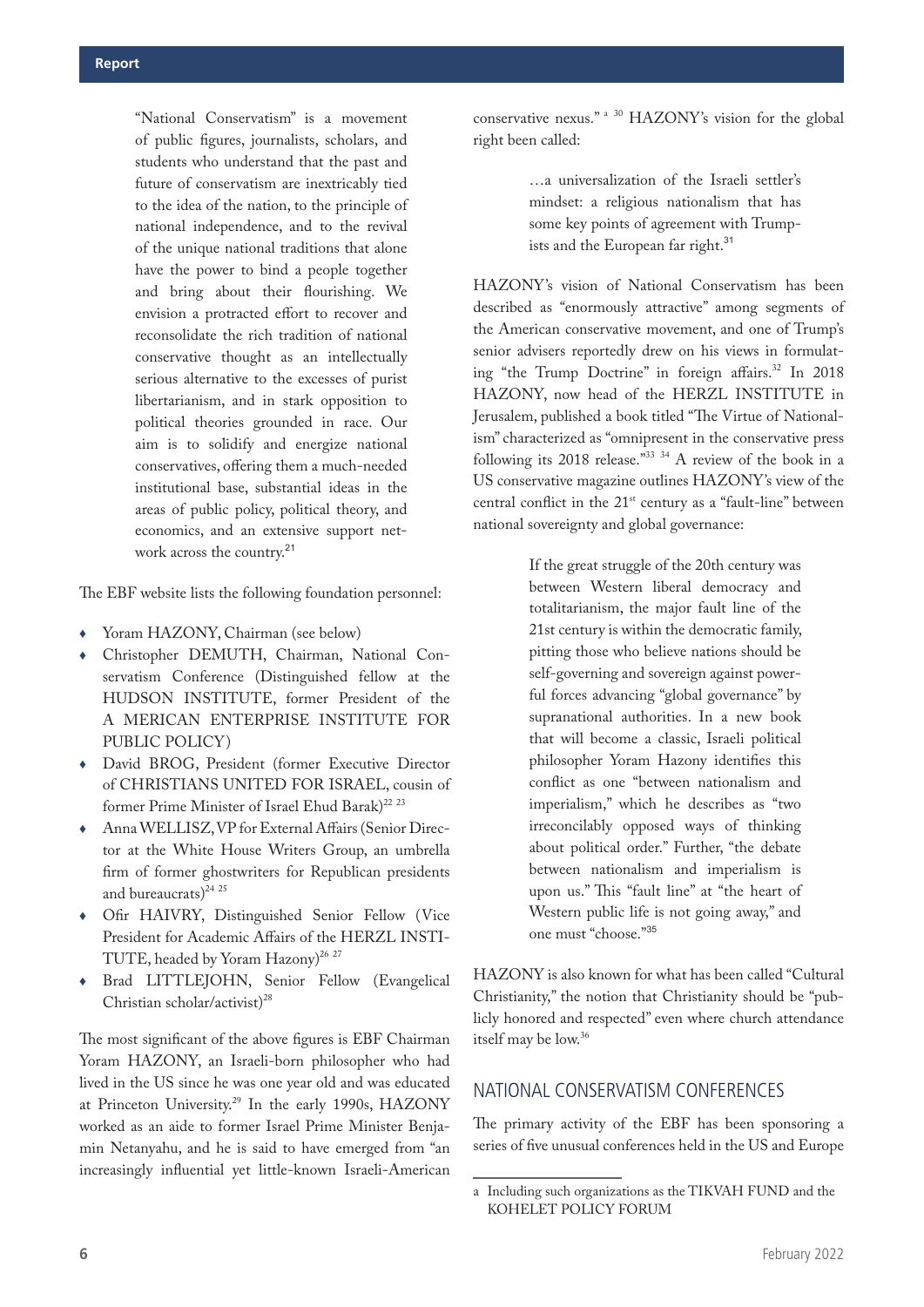from  $2016 - 2021$ .<sup>37</sup> The following are judged to be the most important of these conferences:

#### 1. WASHINGTON, DC (JULY 14-16, 2019)

An EBF conference titled "A Conference in Washington, DC" was held from July 14-16, 2019.<sup>38</sup> Confirmed speakers included a mix of rightwing/conservative academics, media figures, and former government officials, including the following notable individuals:

- ♦ John BOLTON (Assistant to former President Trump for National Security Affairs)
- Tucker CARLSON (FOX NEWS host)
- Josh HAWLEY (US Senator from Missouri)
- Peter THIEL (technology entrepreneur and investor)
- ♦ Clifford MAY (President, FOUNDATION FOR DEFENSE OF DEMOCRACIES)
- Daniel PIPES (President, MIDDLE EAST FORUM)
- Ryszard LEGUTKO (head, POLISH LAW AND JUSTICE Delegation to the European Parliament)
- ♦ Yoram HAZONY (EBF)

US media reports say that President Trump was rarely mentioned at the conference, noting that "very few people at the conference wanted to talk about President Trump." 39 40 One report described the conference as an attempt to build "a new version of conservatism":

> …at a conference this week in Washington, attended by some of the most important figures on the American right, participants argued for a new, non-racist "conservative nationalism" that could bring together a divided nation.... The inaugural National Conservatism conference, hosted by the Edmund Burke Foundation, is an attempt to build a new vision of conservatism less wary of state power and more focused on addressing American social ills like fraying family ties and the hollowing out of small towns.... Speakers took great pains to draw distinctions between the conference's ideals and those of the alt-right.<sup>41</sup>

HAZONY was said to have tried to distinguish between nationalism and white nationalism by barring the participation of a well-known white supremacist and several of his associates.<sup>42</sup> Despite these attempts, the antiimmigrant remarks of law professor Amy WAX attracted media attention:

In a panel on immigration, University of Pennsylvania law professor Amy Wax claimed that immigrants are too loud and responsible for an increase in "litter." She explicitly advocated an immigration policy that would favor immigrants from Western countries over non-Western ones; "the position," as she put it, "that our country will be better off with more whites and fewer nonwhites." (She claims this is not racist because her problem with nonwhite immigrants is cultural rather than biological.)<sup>43</sup>

Tucker CARLSON also reportedly dismissed what he described as the progressive obsession with supposed racism: "It's such a boring subject," he said. "It's such a dead end. It can't be fixed; it can't be changed." 44

#### 2. ROME, ITALY (FEBRUARY 3-4, 2020)

A second National Conservative conference was held in Rome, Italy, from February 3-4, 2020, and co-sponsored by an Italian group called NAZIONE FUTURA.<sup>a 45</sup> 46 The official title of the conference was "God, Honor, Country: President Ronald Reagan, Pope John Paul II, and the Freedom of Nations."47 In contrast to the 2019 Washington DC event, the 2020 National Conservatism conference featured a large number of European speakers, most with nationalist backgrounds. As one report described:

> The event seemed designed not to explore the intellectual content of conservatism, but to strengthen bridges between new nationalist forces in Europe and the US."<sup>48</sup>

The 2020 Rome conference program identified the following confirmed speakers:<sup>49</sup>

- Yoram HAZONY (EBF)
- ♦ Rod DREHER (Christian conservative, senior editor American Conservative)<sup>50</sup>
- Marion MARECHAL (former MP for the French National Front party, granddaughter of National Front founder Jean-Marie Le Pen)<sup>5152</sup>
- Mattias KARLSSON (MP, a leader of the Sweden Democrats)<sup>53</sup>

a NAZIONE FUTURA describes itself as "movement of ideas born in the spring of 2017 with the aim of encouraging the political-cultural debate and the aggregation of various souls of civil society united by common values and ideals to improve Italy through ideas and concrete proposals. See [https://www.](https://www.nazionefutura.it/about/) [nazionefutura.it/about/](https://www.nazionefutura.it/about/)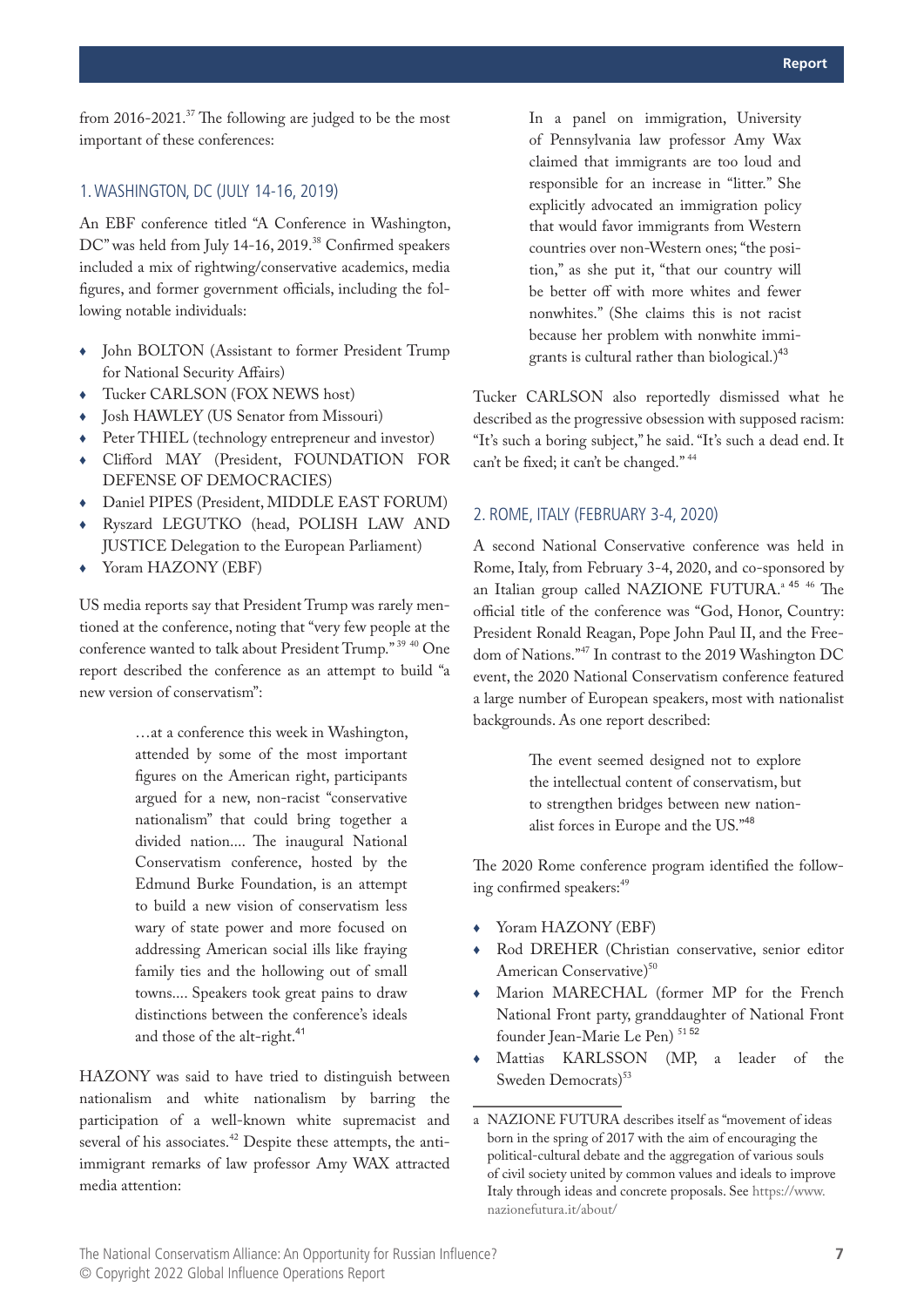- Ryszard LEGUTKO (head of the Polish Law and Justice Delegation to the European Parliament) $54$
- Antonio MARTINO (founding member of Forza Italia political party, associated with Silvia Berlusconi)<sup>55</sup>
- Giorgia MELONI (MP, leader Brothers of Italy political party)a <sup>56</sup>
- ♦ Douglas MURRAY (British conservative author and political commentator, associate editor of The Spectator, author $)^{57}$
- Daniel KAWCZYNSKI (British Conservative MP)<sup>58</sup>
- Viktor ORBÁN (Hungarian Prime Minister)

Other sources identified Dutch anti-immigration politician Thierry BAUDET and Matteo SALVINI, the far-right former Italian interior minister, as scheduled speakers.<sup>b 59</sup> Also in attendance was Rachele MUSSOLINI, an Italian politician and a councilor in Rome for the far-right BROTHERS OF ITALY party.  $\cdot$  <sup>60</sup> The most prominent of the European conference speakers was Hungarian Prime Minister Viktor ORBÁN, whose appearance was described as follows:

> The marquee guest was Hungarian Prime Minister Viktor Orbán, widely seen as the most effective right-wing nationalist leader in Europe. During his appearance, Orbán — who invited Hazony to his office to discuss his book in 2019 — identified himself and similar leaders in Central Europe (like Poland's ruling Law and Justice party) as exemplars of the kind of "national conservatism" the conference was promoting. "What I represent here is not just a success story of a country, but a success story of a region. And everywhere in this region the governments are based on national sovereignty. They're all national conservatives," Orbán said. "You can have great hopes and expectations that the renovation and a new current, a new

b SALVINI failed to show at the conference.

According to another report, ORBÁN insisted the anticommunist struggle was not over and said the "communist way of thinking" persists in liberal media and academia by those who "use different words" but say "the same thing as the Marxists".<sup>62</sup> The same report notes that comparisons between the post-1945 anti-communist resistance and today's fight against "Cultural Marxism" were frequent.<sup>a</sup> The report also says that in his speech on the "Pink Police State," Rod Dreher said that his Czech friends tell him they "can feel the left's resurgent totalitarian spirit "in their bones."

Other controversial speakers at the conference included British Conservative MP Daniel KAWCZYNSKI, whose appearance was objected to by his fellow MP's:

> Kawczynski's ten-minute address focused on Britain's waning ties to the EU before the 2016 referendum, culminating in David Cameron's doomed renegotiation…. Kawczynski's presence at NatCon was controversial and he faced calls for him to lose the party whip, as well as criticism from fellow Tory MPs. The Conservative Party later issued a statement saying his attendance was "not acceptable", and that he had apologised.<sup>63</sup>

Marion MARÉCHAL, the niece of Marine LE PEN and granddaughter of Jean-Marie LE PEN, was said to have portrayed conservatives as defenders of the national community – the "new humanism of this century" – who must take "drastic measures" to stop "ethnic Europeans" from being overwhelmed by outsiders from Africa and the Arab world.<sup>64</sup>

#### 3. ORLANDO, FLORIDA (OCTOBER 31 - NOVEMBER 2, 2021)

A third conference titled simply "National Conservatism Conference" was held from October 31-November 2, 2021, at a hotel in Orlando, Florida.<sup>65</sup> The conference program

a The Brothers of Italy has been described as post- or neo-fascist. The party's policies are focused on a grand strategy to increase birth rates and protect the traditional family, with generous benefits for both parents and children, alongside investment in social housing. See [https://www.opendemocracy.net/en/coun](https://www.opendemocracy.net/en/countering-radical-right/next-election-italians-have-two-options-right-or-further-right/)[tering-radical-right/next-election-italians-have-two-options](https://www.opendemocracy.net/en/countering-radical-right/next-election-italians-have-two-options-right-or-further-right/)[right-or-further-right/](https://www.opendemocracy.net/en/countering-radical-right/next-election-italians-have-two-options-right-or-further-right/)

c She is the daughter of Romano Mussolini, granddaughter of Italian dictator Benito Mussolini but reportedly disavows her surname. See [https://www.independent.co.uk/news/world/](https://www.independent.co.uk/news/world/europe/rachele-mussolini-granddaughter-rome-election-b1933952.html) [europe/rachele-mussolini-granddaughter-rome-election](https://www.independent.co.uk/news/world/europe/rachele-mussolini-granddaughter-rome-election-b1933952.html)[b1933952.html](https://www.independent.co.uk/news/world/europe/rachele-mussolini-granddaughter-rome-election-b1933952.html)

d "Cultural Marxism" is an antisemitic conspiracy theory. According to the theory, the Jewish Marxists of the Frankfurt School implemented a slow takeover of "culture," seeking to undermine Christianity, family, and nation in favor of a new worldview and system of control, involving mass immigration, sexual liberation, and moral and aesthetic decline. See Who's Afraid of the Frankfurt School? "Cultural Marxism" as an Antisemitic Conspiracy Theory.<https://tinyurl.com/bdfk8chh>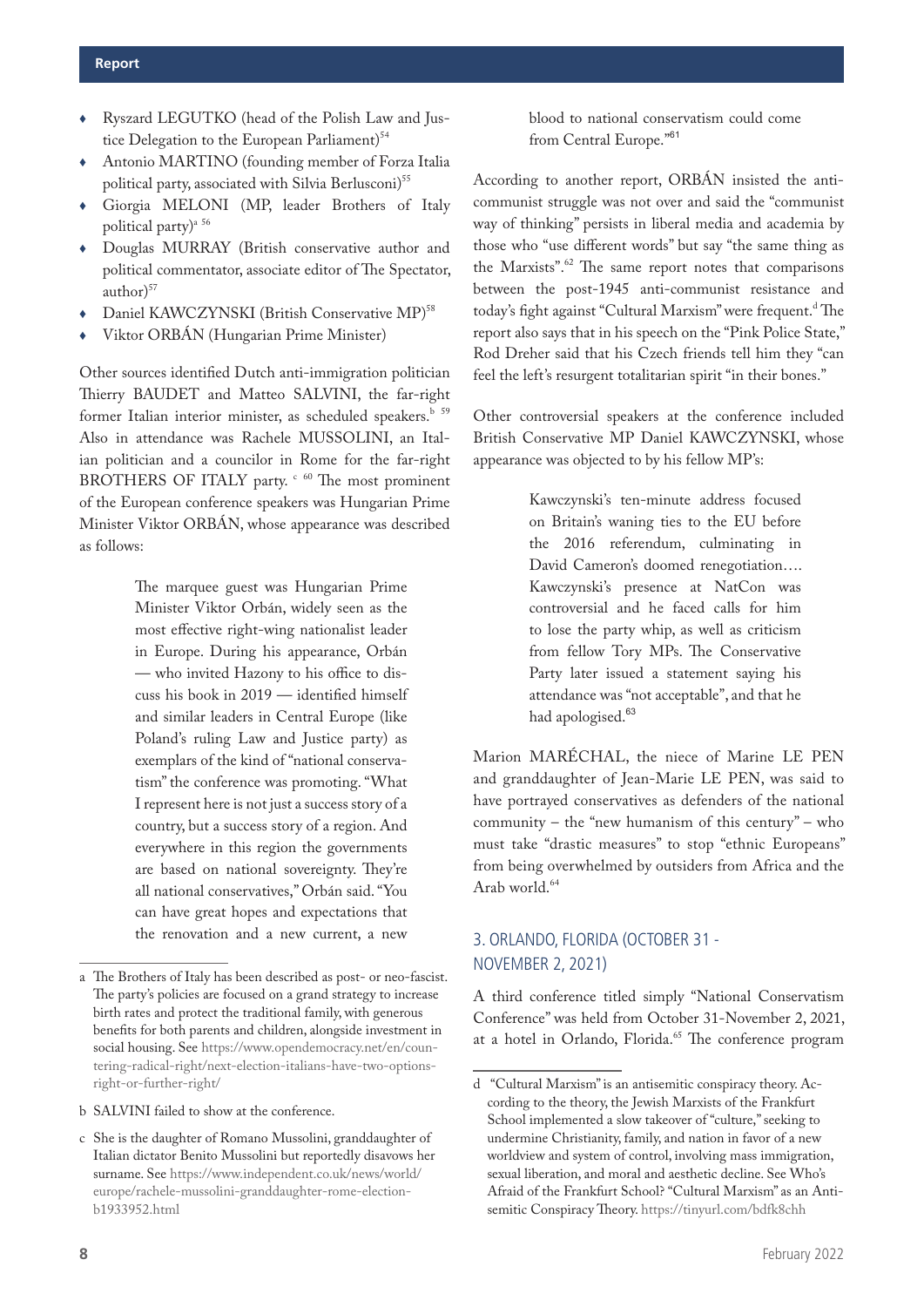listed 72 confirmed speakers, including a mix of right-wing US Senators, journalists, academics, bloggers, and members of right-wing think tanks such as the MANHATTAN, CLAREMONT, and HUDSON Institutes. Also represented was PRAGER U, a YouTube channel that regularly produces approximately five-minute-long videos on various educational topics from a right-wing perspective. Notable confirmed speakers included:<sup>66</sup>

- Sen. Ted CRUZ (keynote speaker)
- Sen. Josh HAWLEY (keynote speaker
- Sen. Marco RUBIO (keynote speaker)
- Peter THIEL (keynote speaker, technology entrepreneur and investor)
- Tucker CARLSON (keynote speaker, FOX NEWS host)<sup>67</sup>
- ♦ Rod DREHER (Christian conservative, senior editor American Conservative)<sup>68</sup>
- Yoram HAZONY (EBF)
- Ayaan HIRSI ALI (Somali-born Dutch American anti-Islam scholar/activist)
- Rich LOWRY (Editor National Review)
- Douglas MURRAY (British author and political commentator, associate editor of The Spectator, author)<sup>69</sup>
- ♦ Balázs ORBÁN (Political Director for Hungarian Prime Minister Viktor ORBÁN, profiled below)
- ♦ Dave RUBIN (American conservative political commentator, YouTube personality, talk show host, and author)
- ♦ Christopher RUFO (MANHATTAN INSTITUTE, anti- "Critical Race Theory" activist)

Atlantic Magazine called the tone of the conference "apocalyptic:"

> The idea that the left controls absolutely everything—from your smartphone to the money supply to your third grader's curriculum—explains the apocalyptic tone that was the dominating emotional register of this conference. The politicians' speeches were like entries in the catastrophism Olympics: "The left's ambition is to create a world beyond belonging," said Hawley. "Their grand ambition is to deconstruct the United States of America." "The left's attack is on America. The left hates America," said Cruz. "It is the left that is trying to use culture as a tool to destroy America." "We are confronted now by a systematic effort to dismantle our society, our traditions, our economy, and our way of life," said Rubio. The first great

project of the national conservatives is to man the barricades in the culture war.<sup>70</sup>

Senator Josh HAWLEY warned about what he called "the cosmopolitan consensus," which he said was loyal to "globalist" values, not those of the American middle- class:

> On the final night of this past week's National Conservatism Conference, Senator Josh Hawley—a graduate of Stanford and Yale and a former instructor at an English private school—warned the attendees gathered in the ballroom of the Ritz-Carlton in downtown Washington, D. C., about the threat of élite cosmopolitanism. "The politics of those left and right have been informed by a political consensus that reflects the interests not of the American middle but of a powerful upper class and their cosmopolitan priorities," he intoned. "This class lives in the United States, but they identify as citizens of the world. They run businesses or oversee universities here, but their primary loyalty is to the global community, and they subscribe to a set of values held by similar élites in other places." He went on to name those values: "The importance of global integration and the danger of national loyalties; the priority of social change over tradition, career over community and achievement and merit and progress. Call it the cosmopolitan consensus."<sup>71</sup>

FOX NEWS host Tucker CARLSON gave a speech titled "Big Business Hates Your Family" in which he falsely claimed that all new Oreos available for sale in the United States would be printed with trans-inclusive language:

> "I would need reading glasses to read it, but apparently all new Oreos have the question, you know, 'What's your pronoun?'" he said. "Take three steps back—what's actually happening? A large American company is committing a pretty brazen act of propaganda aimed at your kids. And the message is that the binary-gender scheme, which we were taught in biology class in seventh grade, is no longer operative."

As she did at the 2019 conference, law professor Amy WAX delivered controversial remarks on immigration: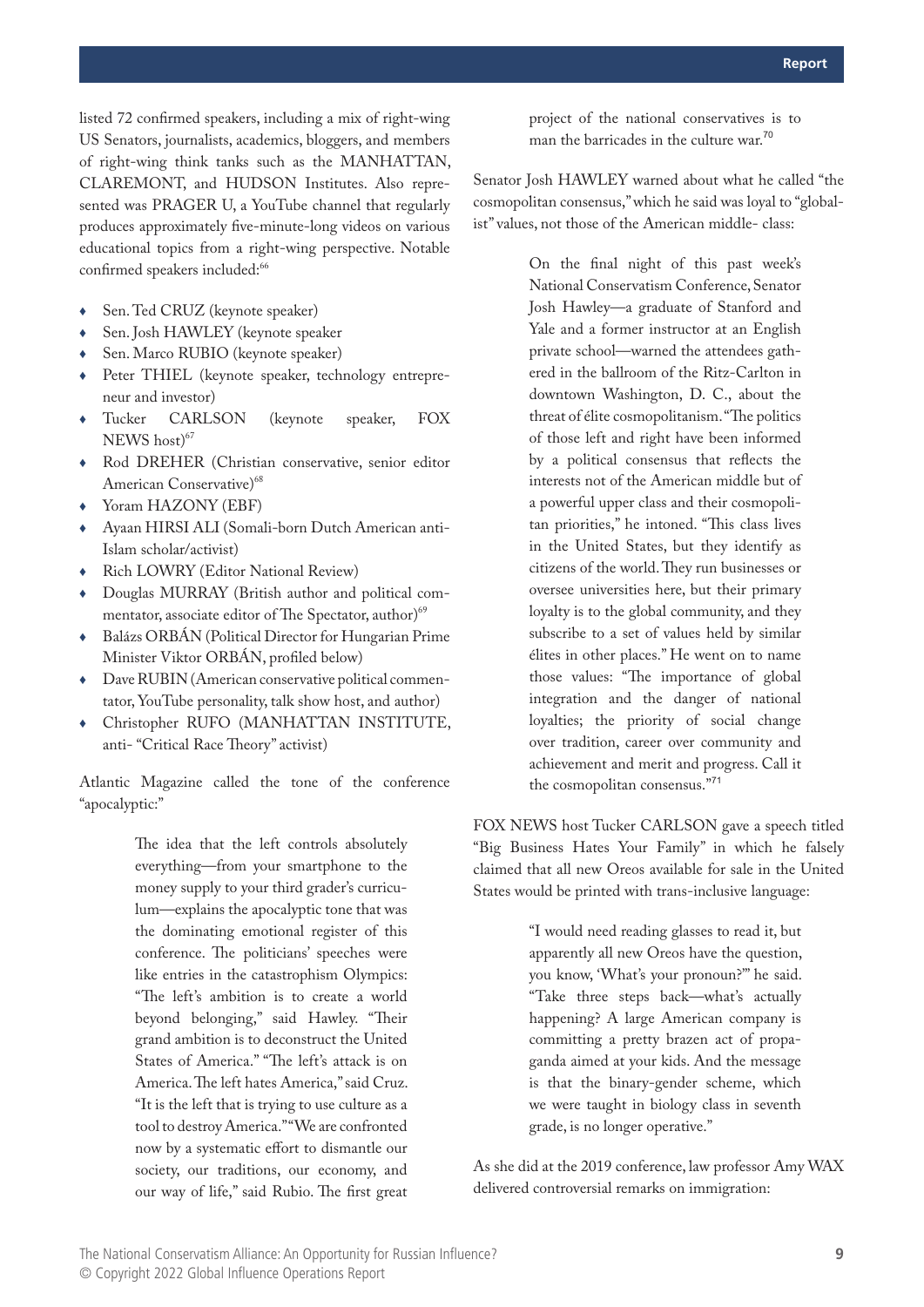<span id="page-13-0"></span>In her talk at the panel, Wax stated that "many, indeed most, inhabitants of the third world don't necessarily share our ideas and beliefs. Others pay lip service but don't really comprehend them. There are exceptions, of course, but most people are not exceptional." "These are toxic topics," she continued, "that lie outside the Overton window in polite society, as evidenced by outraged reaction to Trump's profane and grating question, 'Why are we having all these people from shithole countries coming here?'"

The audience laughed.

"That needs to be regarded as a serious question and not just a rhetorical one."

Other speakers were said to have referred to "the stance of hostility" taken by US progressives towards the family.

#### NATIONAL CONSERVATISM & HUNGARY

As discussed above, Hungarian Prime Minister ORBÁN was a star performer at the 2020 National Conservatism conference, and one observer has pointed out that Hungarians were a strong presence at the 2021 conference.<sup>72</sup> A fourth EBF National Conservatism is planned for March 2022, featuring some of the same figures, including Balázs ORBÁN, the Political Director for ORBÁN and Chairman of The Board at the MATHIAS CORVINUS COLLEGIUM (MCC).<sup>a</sup> <sup>73 74</sup> The MCC is a private residential college described by the New York Times (NYT):

> MCC was established in 1996 with private money from a Fidesz backer, with the goal of training a post-Communist elite. It was known as more conservative than other residential colleges but was respected for providing high-caliber independent programs. While many lecturers' views hew closely to the Fidesz line, some are independent or apolitical…. MCC is not a university in its own right, but a residential college. It provides special seminars and a dormitory to students, selected after a battery of IQ and other tests, who then receive stipends, networking opportunities and exclusive fellowships. Orbán critics have labeled the

foundation as an institution designed to breed rightwing intellectuals.<sup>75</sup>

The MCC is at the center of a struggle for control of Hungarian universities, viewed by the ORBÁN government as a key battleground in a fight against "left liberals." 76 The NYT reported that the MCC was part of one of the most sweeping systemic changes in Hungarian education, with all but five public universities placed under the control of privately managed foundations. This change involved 32 foundations and primarily conservative, government-affiliated think tanks, which received about \$3.5 billion in public money in the past year. According to the NYT:

> ….the biggest beneficiary was the MCC foundation, which received governmentowned shares worth \$1.3 billion in two companies, cash injections worth \$462 million and \$9 million of property, including a luxury estate and a marina on Lake Balaton in western Hungary<sup>77</sup>

A political risk website reported that the donation to the MCC was higher at \$1.7 billion, effectively equal to 1 percent of Hungary's GDP and that the fund that MCC now manages exceeds the state's entire higher education budget.78 The donation has also made the MCC one of the largest shareholders of MOL Plc., a Hungarian multinational oil and gas company headquartered in Budapest.<sup>b 79</sup> The Hungarian government under ORBÁN had had earlier purchased the MOL shares from Russia in a deal discussed later in this report.

The. NYT goes on to explain what it calls the "incestuous nature" of the MCC structure in its relationship to the ORBÁN government:

> The incestuous nature of the foundation's structure is evident in its advisory boards. Members are appointed for life, and only they can elect new members. Not a single woman sits on any of them. The leader of MCC's main board is Balazs Orbán (no relation to the prime minister), who has a dual role. As a state secretary in the prime minister's office, he helped mastermind the property transfer to the foundation. And as its chairman, he oversees the recently privatized assets. Another board member is

a No relation to Viktor ORBÁN

b The three other large shareholders are all Orbán-tied foundations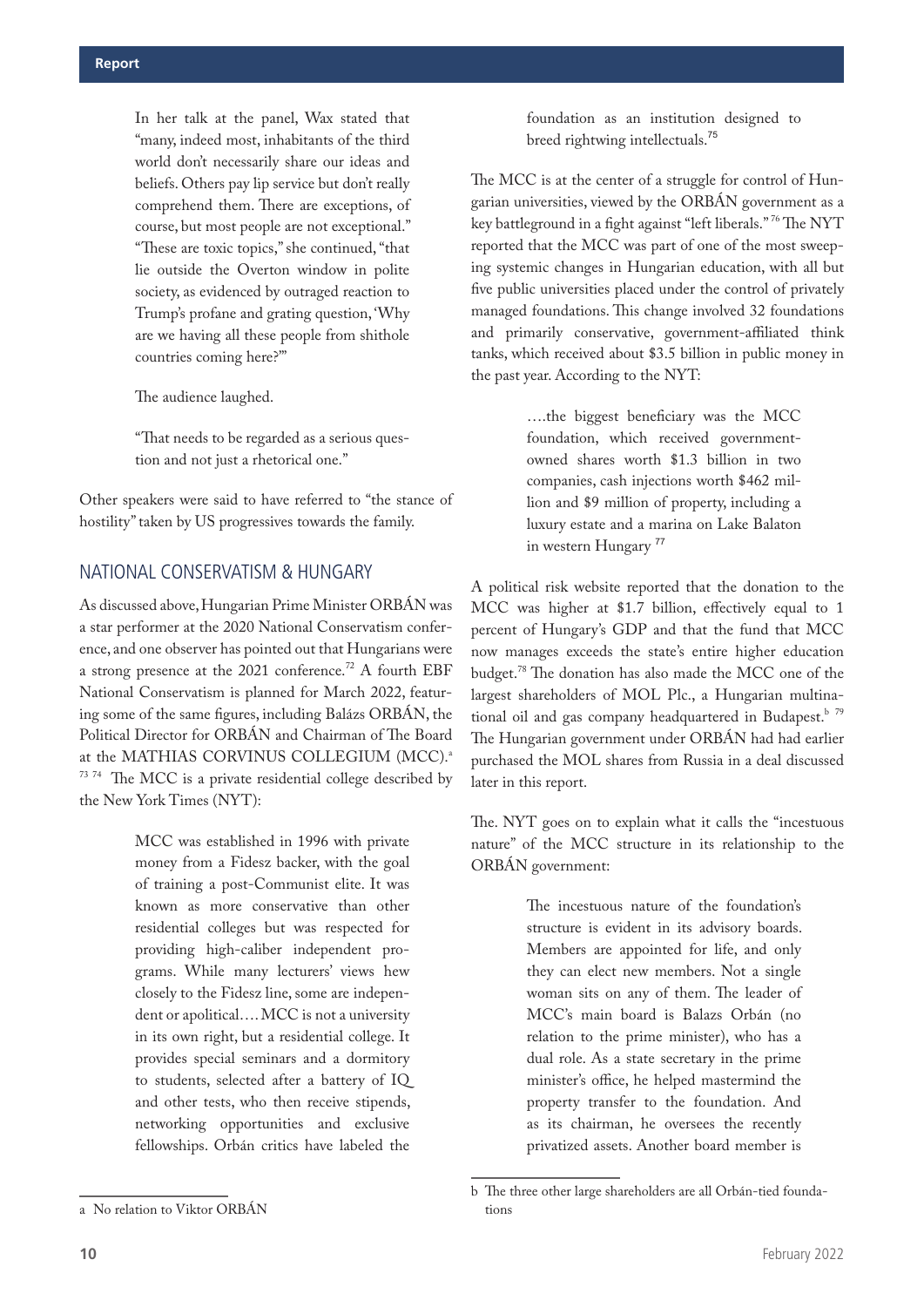<span id="page-14-0"></span>Zoltan Szalai, who also runs a glossy, progovernment weekly called Mandiner. A cafe he owns recently received a \$2 million donation of once-public money for use as an event space. The cafe, Scruton, is named after the conservative English philosopher Roger Scruton.<sup>80</sup>

The NYT further explains that despite denials by Balázs ORBÁN, evidence suggests that the MCC is a vehicle for promoting the ideology of National Conservatism:

> In an interview with The New York Times, Balazs Orbán said that the MCC project was critical for a small country like Hungary, with its history of occupation by foreign powers. "It's very important for us to have our own agenda, have our own mind-set, have our own independence, culture," he said. "We always have to fight for it." He was adamant that fomenting "patriotism" among the next generation of Hungary's leaders was the priority. "Ideology is not important. Patriotism is," he said. But recent articles and podcasts produced by MCC have discussed reading lists or pushed intellectual lines supportive of the government's antiglobalist message, discussing topics such as patriotism at a time of globalism, or whether political correctness is tolerance or oppression.<sup>81</sup>

Also housed at the MCC is the DEUTSCH-UNGARISCHE INSTITUT FÜR EUROPÄISCHE ZUSAMMENARBEIT (Deutsch-Hungarian Institute for European Cooperation), founded in 2020 and describing itself as having the same mission as the MCC:

> With the same mission [as the MCC], the German-Hungarian Institute for European Cooperation began its work in December 2020. It is intended to provide a forum for academic, scientific and political dialogue between Germany and Hungary and to acquaint decision-makers as well as interested specialist audiences from both countries with topics, debates, processes, thought patterns and ideas of the other country.<sup>82</sup>

The GERMAN-HUNGARIAN INSTITUTE is headed by Bence BAUER, formerly part of the FIDESZ Youth and associated with the KONRAD ADENAUER FOUNDA-TION in Budapest for many years.<sup>a 83 84</sup> Based on media interviews with BAUER in which he vigorously defends both ORBÁN and FIDESZ, it appears that the GERMAN-HUNGARIAN INSTITUTE functions as a lobbying group for National Conservativism in Germany.<sup>85 86</sup>

In addition to lobbying work, the NYT reported on plans to expand MCC educational programs into 35 additional European cities:

> Balazs Orbán plans to use the MCC's wealth to expand programs for high school and elementary school students, aiming in the next three years to enroll 10,000 students 35 European cities that have large Hungarian populations, mostly in neighboring countries.<sup>87</sup>

#### US FIGURES & THE MCC

In January of his year, US independent media described Hungarian efforts to cultivate the support of US conservatives, noting the role of the MCC in the effort:<sup>88</sup>

> Both countries, and especially Hungary, have gone to some lengths to cultivate American conservatives' support. The Budapest-based private college Mathias Corvinus Collegium has spent the last two years hosting American thinkers alienated by liberal mores at home. In October, a new Polish counterpart, the Collegium Intermarium, invited several US "political Catholics" including Vermeule, Ahmari, and Journal of American Greatness co-founder (and current Mathias Corvinus Collegium visiting fellow) Gladden Pappin—for a conference on "cancel culture." In June 2021, when all three men spoke at a youth integralist conference outside Washington, Hungary sent two ambassadors to join them (one a Habsburg descended from Franz Joseph I, a revered figure among today's monarchist right). Eastern European cities are now key

a The Konrad Adenauer Foundation (German: Konrad-Adenauer-Stiftung, KAS) is a German political party foundation associated with but independent of the centre-right Christian Democratic Union (CDU).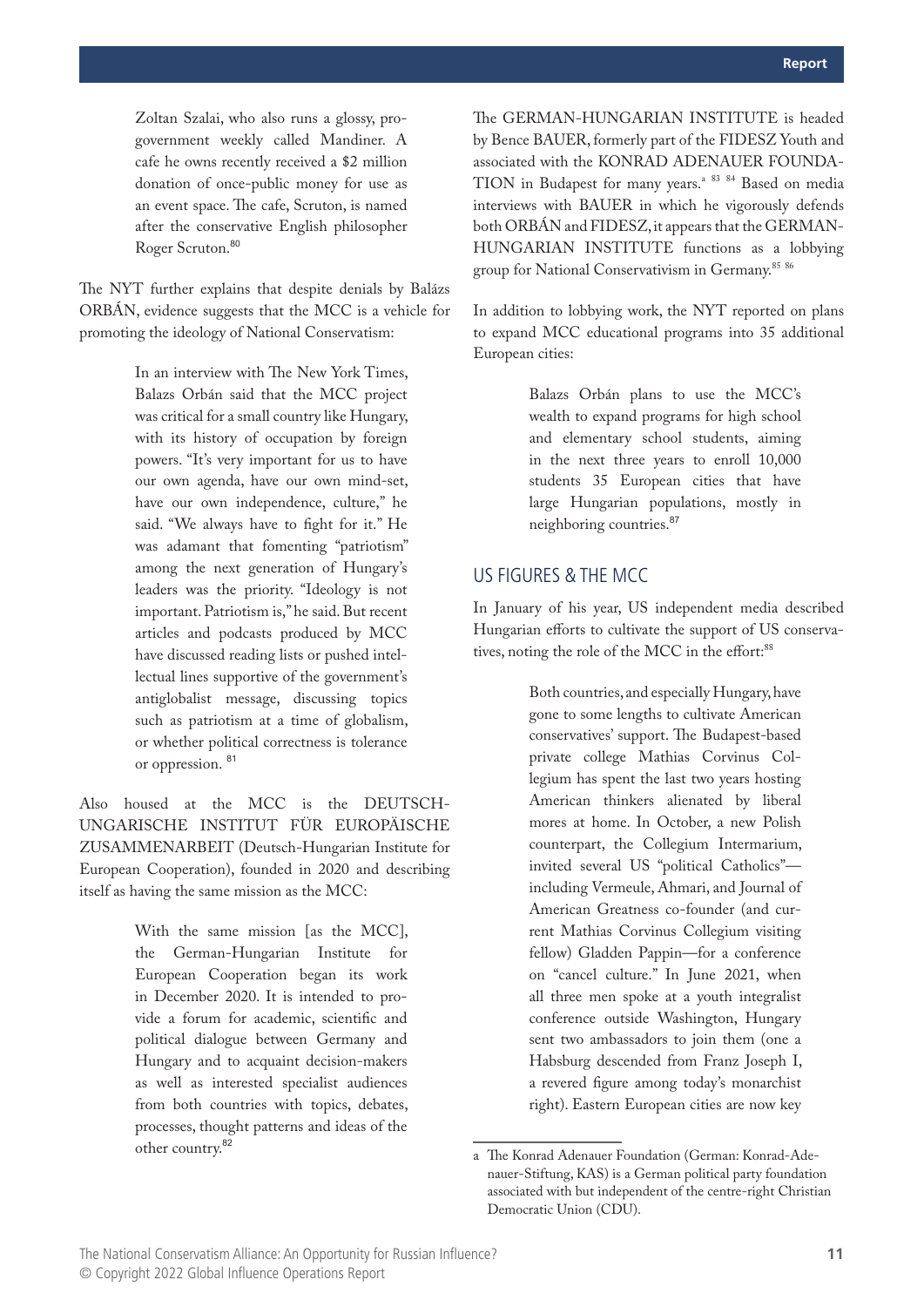book-tour stops for postliberal writers, and Orbán himself encouraged conservative American writers like Rod Dreher to consider Hungary their "intellectual home."<sup>89</sup>

The following are among the US individuals being promoted by the MCC:

#### 1. TUCKER CARLSON

Tucker CARLSON is a star of the US conservative cable news network FOX NEWS and is said to be "the face of Fox News primetime":

> Carlson has become the face of Fox News primetime, where he's been since his program, "Tucker Carlson Tonight," first launched in the network's weekday evening schedule in 2017. While his show is routinely characterized as nothing more than an alternative option from liberaldominated mainstream media, many critics regularly blast it as a source of misinformation and propaganda. Carlson's comments on immigration and vaccines draw frequent concern as the program encounters trouble lining up a robust slate of national advertisers, given the frequent headlines that overshadow its continuing ratings success and devoted audience. In the third quarter of 2021, his show averaged 3.2 million viewers, maintaining the largest audience for any cable-news program and easily beating out competitors on CNN and MSNBC.<sup>90</sup>

In August 2021, the first annual MCC Feszt featured an appearance by CARLSON, an enthusiastic promoter of Hungary and Prime Minister Viktor ORBÁN.<sup>91</sup> Carlson's remarks were characterized by the MCC as follows:

> The square in front of the MOL Main Stage in Széchenyi Square was filled with performances of star presenter Tucker Carlson's "The World According to Tucker Carlson". Hundreds of people listened to the worldfamous media personality who arrived in Hungary at the invitation of the Mathias Corvinus Collegium (MCC). McC Feszten gave a talk entitled "The World According to Tucker Carlson" by Tucker Carlson, one of the world's most influential media

personalities. ….. At the beginning of his speech, Tucker Carlson said about the negative news reports published in the Western media about Hungary: in his opinion, all the accusations made against the Hungarian present are in fact true to the American reality. "If humor is banned, you already know we're not going in the right direction," he said. Carlson said the current policy shift in the United States and the constantly whispered messages simply make people unhappy. "If Hungarians who have lived under oppression for centuries can be happy, why can't we Americans do it?" he asked. In his presentation, he spoke about his visit to the southern border fence and his Hungary post-2015 migration crisis. Carlson said, "If you love something, you keep it clean. [....] Order and purity are not fascist things, they are virtues."<sup>92</sup>

During his visit, CARLSON hosted his show from Budapest and met with ORBÁN personally, giving what was described as a "fawning TV interview" with the Hungarian PM.<sup>93</sup>

In late January 2022, CARLSON released a new documentary about Orbán's battle against George SOROS, described by a Hungarian journalist as "baseless propaganda." 94 The article notes that the anti-SOROS campaign:

> …..often used anti-semitic stereotypes to cast Soros as a boogeyman attempting to force a liberal, globalist, open-borders agenda onto Hungarian society.

#### 2. ROD DREHER

Rod DREHER is a blogger and senior editor at the American Conservative.<sup>95</sup> He has served as editor and writer for the New York Post, National Review, the Dallas Morning News, and other publications, and his writing focuses on religion in the public square and conservatism. He is best known for his 2017 book "The Benedict Option" which warned that that conservative Christians have lost the culture war and that a new dark age is approaching.<sup>96</sup> According to a review, the book says that the "Waterloo" of Christian conservatism was the legalization of same-sex marriage. In the book, DREHER calls on Christians to respond by withdrawing strategically and forming communities modeled after the sixth-century monastic Saint Benedict.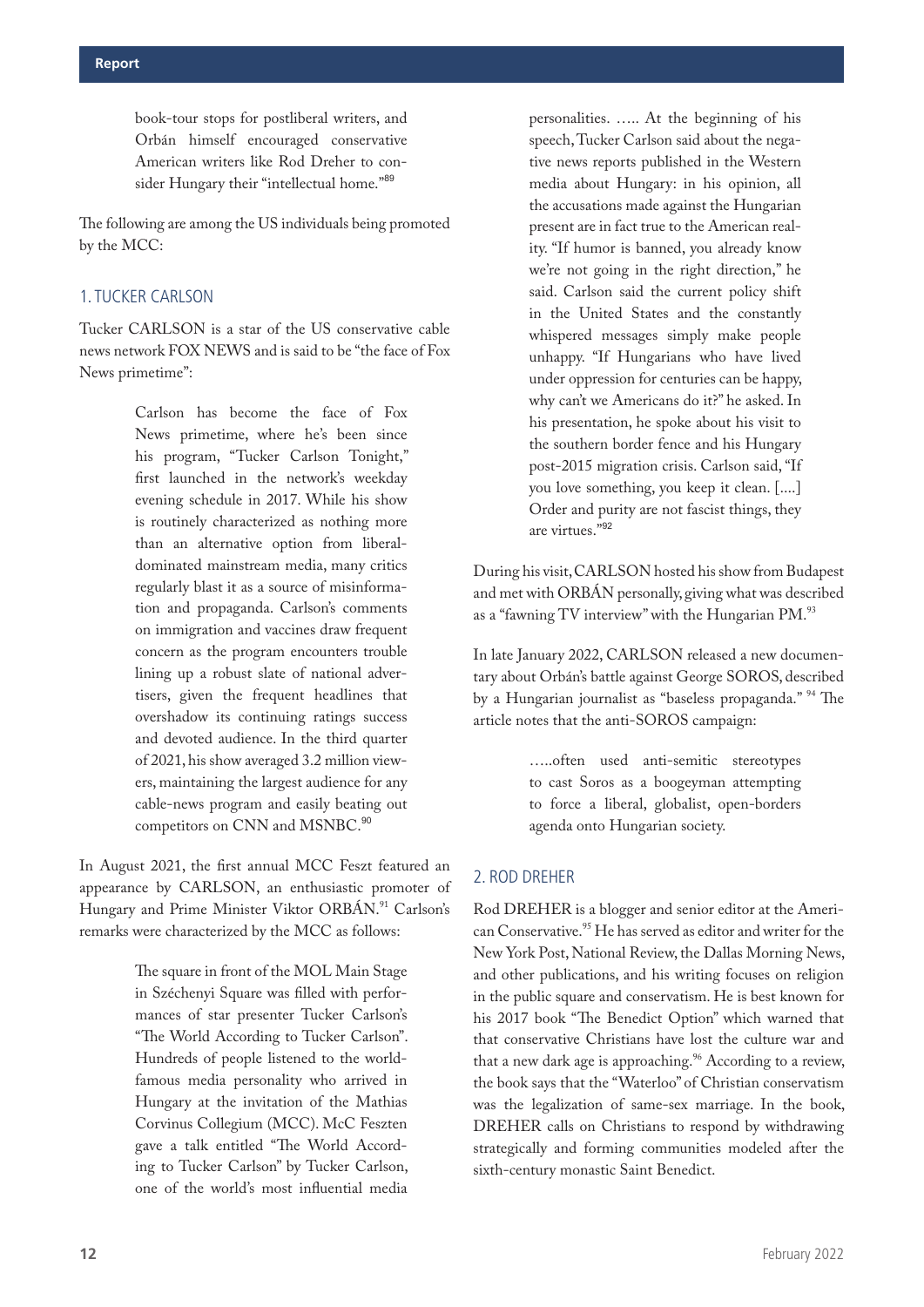DREHER also gave a talk at the August 2021 first annual MCC Feszt titled "Culture War and the Attack on Truth: Science, Media, Academia and other Battlefronts.97 DREHER had been living in Hungary for months and blogging effusively for The American Conservative about the ORBÁN government <sup>98</sup> Referring to the MCC, the New Republic reported:

> The courtship has paid dividends. Dreher's association with MCC and his residence at another conservative Budapest think tank resulted in a stream of dispatches last spring and summer articulating an increasingly vigorous defense of Hungary's most authoritarian measures. Orbán's "illiberal rightwing initiatives," like banning university gender studies curricula, Dreher concluded, were the regrettable necessity of resisting "leftwing illiberalism."<sup>99</sup>

The NYT alleged that it was text messages from DREHER that in part prompted Tucker CARLSON's 2021 trip to Budapest.<sup>100</sup> However, the NYT also asserted that DRE-HER's motivations differed somewhat from CARLSON's, characterizing him as primarily opposing "Wokeness":

> In his daily blog posts, Dreher writes mainly against what he refers to as "wokeness" ideas about racial justice and gender identity that he believes lead Americans to hate America and children to reject their parents. After Carlson's visit, Dreher wrote that he admires Orbán because he "is willing to take the hard stances necessary to keep his country from losing its collective mind under assault by woke loonies." <sup>101</sup>

#### 3. DENNIS PRAGER

Dennis PRAGER is a rightwing talk radio host characterized by the Washington Post:

> Prager, an outspoken Trump supporter, is the founder of Prager University, a nonprofit that produces short videos aimed at popularizing conservative ideas. During the pandemic, he has falsely compared the coronavirus to the flu and to snakebites.<sup>a 102</sup>

PRAGER also gave a talk at the August MCC Feszt titled "Media and Free Speech.<sup>103</sup> The Southern Poverty Law Center reported that MCC had paid PRAGER \$30,000 in public funds for two appearances at the festival where he "touted the country's far-right stances on the media, immigration, and LGBTQ issues." <sup>104</sup>

#### 4. NIALL FERGUSON

Niall FERGUSON is a British historian and right-wing thinker who is known for his defense of British colonialism.<sup>105 106 107</sup> He is a Senior Research Fellow of Jesus College, University of Oxford, and a Senior Fellow of the Hoover Institution, Stanford University. In 2018, FERGUSON was involved in a scandal concerning a program he ran at Stanford University called Cardinal Conversations:

> Ferguson was one of the faculty leaders of Cardinal Conversations, a Stanford program run by the conservative Hoover Institution that aims to bring speakers to the university who would "air contested issues on our campus." The program's speaker slate leaned right; recent events featured race-and-IQ theorist Charles Murray, tech mogul Peter Thiel, and Christina Hoff Sommers, prominent critic of modern feminism.<sup>108</sup>

FERGUSON had engaged with students at Stanford to try and develop incriminating information on other students opposing the Cardinal Conversations program. According to the Stanford student newspaper, FERGUSON acknowledged his role in the affair:

> Ferguson resigned from his leadership role in the Cardinal Conversations program on April 16, after Provost Persis Drell became aware of the email chain. "I very much regret the publication of these emails. I also regret having written them," Ferguson wrote in a statement to The Daily.<sup>109</sup>

FERGUSON has also drawn recent media attention in connection with his role as a founding trustee of the UNI-VERSITY OF AUSTIN, a proposed new university that aims at "reclaiming a place in higher education for freedom of inquiry and civil discourse." <sup>110</sup> 111 Other UNIVERSITY OF AUSTIN figures include at least two individuals who have been associated with the MCC and/or National Conservatism conferences, including Ayaan HIRSI ALI and Peter BOGHOSSIAN, discussed below.<sup>112</sup> 113 Another trustee of

a The Post report also said that PRAGER had successfully contracted COVID-19 after repeatedly trying to get himself infected.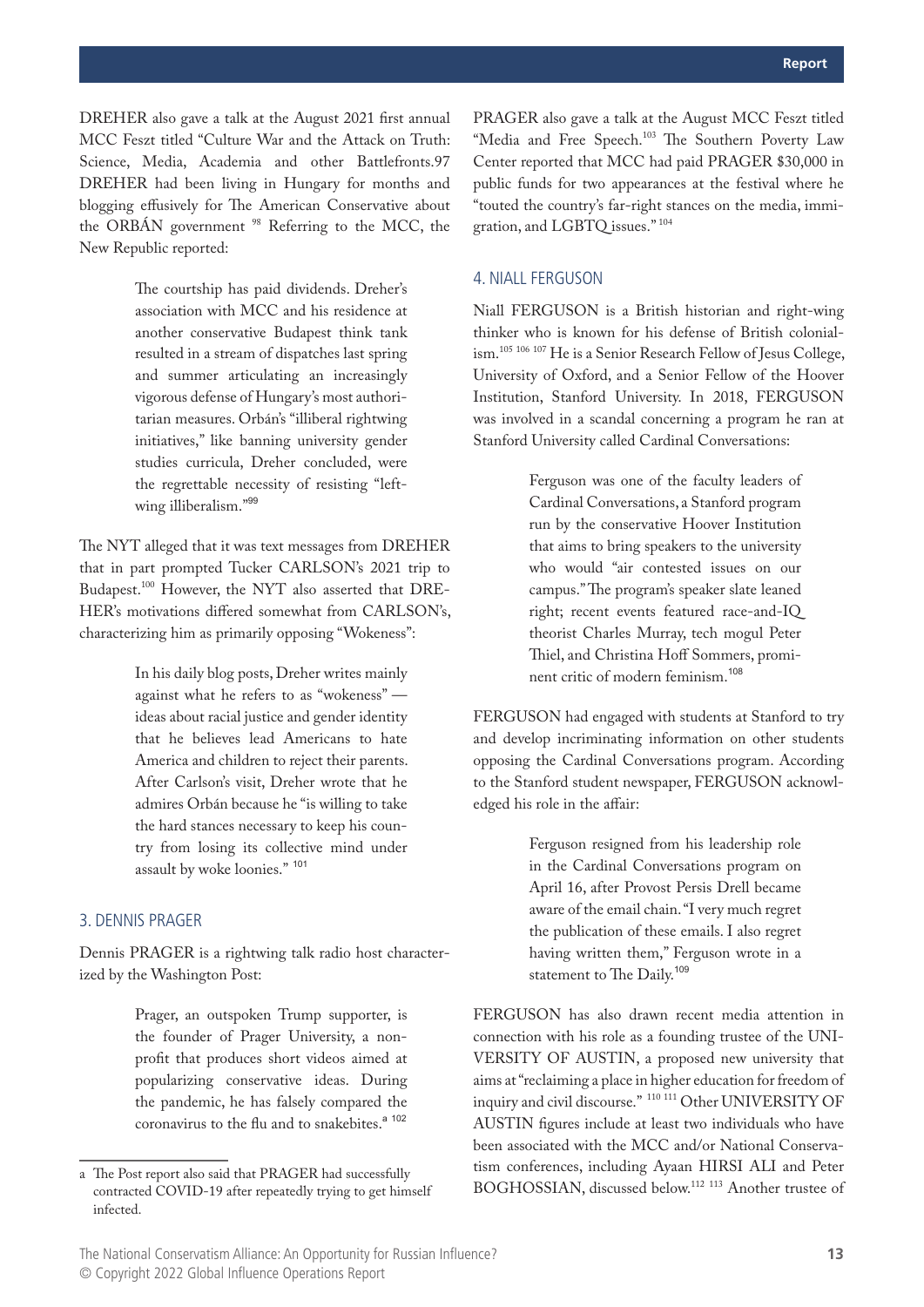the UNIVERSITY OF AUSTIN is Heather HEYING, a prominent figure in the US anti-vaccination movement.<sup>114</sup>

In September 2021, Ferguson was present at an MCC event celebrating the beginning of the year at the MCC.115 A Hungarian academic notes that Ferguson is greatly admired by Viktor ORBÁN, whose own speech at the MCC event centered on the "tremendous impression" that Niall Ferguson's Civilization: The West and the Rest, published in 2011, made on him.<sup>116</sup>

#### 4. PETER BOGHOSSIAN

US academic Peter BOGHOSSIAN is best known as a "radical atheist" and for his 2018 role in the so-called "Grievance Studies" or "Sokal Squared" hoax. As part of the hoax, BOGHOSSIAN and two colleagues submitted fake papers to various specialized academic journals to discredit gender and critical race studies.<sup>117</sup> The hoax gained international attention, and BOGHOSSIAN became known as a vociferous critic of "Wokeness."<sup>a</sup> 118 In May 2021, BOG-HOSSIAN referenced Douglas MURRAY in his attack on "the enemies of western civilization," which has he identified as the "Woke":

> Let's be clear about something. I'm done playing. I think @douglasmurray is done playing. I'm waging full scale ideological warfare on the enemies of western civilization.<sup>119</sup>

BOGHOSSIAN again attracted international attention in September 2021 after resigning as an Assistant Professor of Philosophy at Portland State University. In a publicly posted letter, BOGHOSSIAN claimed he had resigned from the university in response to an alleged hostile climate directed at him in connection with his "free speech" activities, despite unsuccessfully attempting to obtain tenure at the university just weeks earlier.<sup>120</sup> <sup>121</sup> In the same month, Rod DREHER reposted BOGHOSSIAN's resignation letter along with effusive praise for BOGHOSSIAN in an article titled "The Courage of Peter Boghossian," published in the American Conservative.<sup>122</sup>

In April 2021, BOGHOSSIAN appeared on the far-right EPOCH TV YouTube show where he defended Viktor ORBÁN's decision to defund university gender studies

program."b 123 In October 2021, a Hungarian news outlet tied to the FIDESZ youth party published an interview with BOGHOSSIAN in which he said that ORBÁN had no choice but to defund university programs related to what he called "fake sciences."<sup>c</sup> In the interview, BOGHOSSIAN likened ORBÁN's action to a situation where Mormons controlled the university system:

> Mormons completely control the entire university system. All of it. Everywhere is Mormon faculty, they teach students to be Mormons, they institutionalize the Book of Mormon, they have rules about blaspheming the Book of Mormon… Do you think that would be a problem? It's a huge freaking problem. And it's an even bigger problem if those people have jobs for life. So what other alternatives would Orbán have? There is no alternative. You have to defund these ideologically driven programs. The people who run and teach in them are ideologues they're attempting to indoctrinate people, and he did exactly what he should've done. And that's the thing: you don't even have to be a conservative to see that. Everybody should be able to see that. It's a problem when an institution has been ideologically captured. Nobody benefits. I would even argue that the people who have been captured by the ideology don't benefit.<sup>124</sup>

He went on to make a recommendation for Orbán:

I think Orbán has one totally reasonable solution. If I were him, the moment I saw that, I'd defund the whole program. And if they don't like it, I'd tell them to piss off. You have to have a hard stance with this ideology.<sup>125</sup>

a Wokeness refers to a state of being aware, especially of social problems such as racism and inequality. It is generally a pejorative when used by the rightwing.

b POCH TV is part the EPOCH MEDIA group, a far-right media company affiliated with the Falun Gong new religious movement. See [https://www.nytimes.com/2020/10/24/technol](https://www.nytimes.com/2020/10/24/technology/epoch-times-influence-falun-gong.html)[ogy/epoch-times-influence-falun-gong.html](https://www.nytimes.com/2020/10/24/technology/epoch-times-influence-falun-gong.html)

c In October 2018, ORBÁN banned gender studies programs at universities, with his deputy arguing the area of study is an ideology rather than a science. See Hungarian Prime Minister Viktor Orbán bans gender studies programmes | The Independent | The Independent [https://www.independent.co.uk/news/](https://www.independent.co.uk/news/world/europe/hungary-bans-gender-studies-programmes-viktor-orban-central-european-university-budapest-a8599796.html) [world/europe/hungary-bans-gender-studies-programmes](https://www.independent.co.uk/news/world/europe/hungary-bans-gender-studies-programmes-viktor-orban-central-european-university-budapest-a8599796.html)[viktor-Orbán-central-european-university-budapest-a8599796.](https://www.independent.co.uk/news/world/europe/hungary-bans-gender-studies-programmes-viktor-orban-central-european-university-budapest-a8599796.html) [html](https://www.independent.co.uk/news/world/europe/hungary-bans-gender-studies-programmes-viktor-orban-central-european-university-budapest-a8599796.html)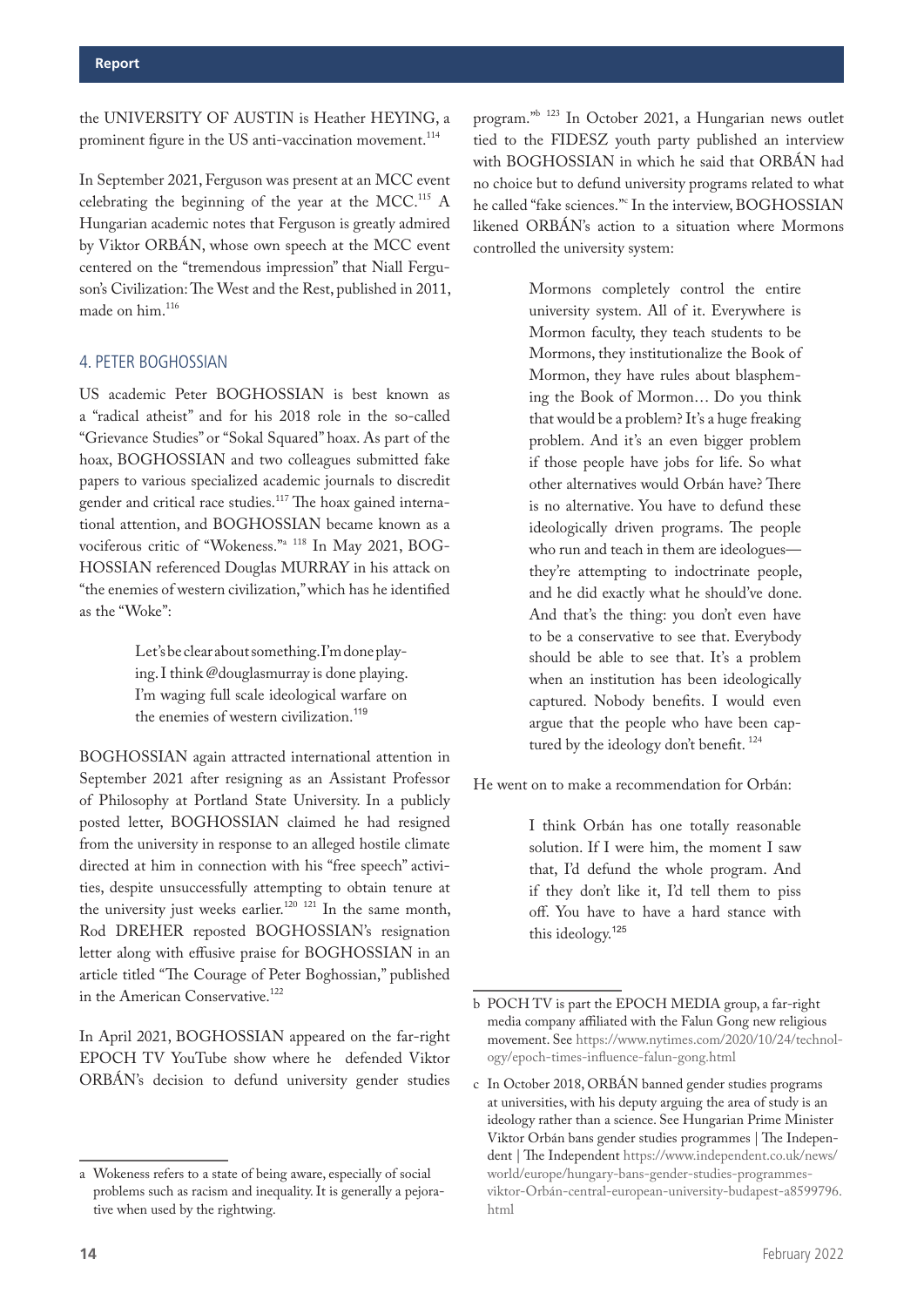<span id="page-18-0"></span>In February 2022, the MCC reported that BOGHOSSIAN was a guest instructor at the MCC:

> The author of numerous internationally significant publications and bestselling books, the American philosopher Peter Boghossian, can be found among his guest instructors at the Mathias Corvinus Collegium. The former Portland State University employee will continue to strengthen mcc's international team of outstanding faculty for a month.126

On 9 February 2022, BOGHOSSIAN tweeted that he would be delivering a public lecture on "What are the Fake Sciences" in Szeged, Hungary<sup>127</sup> He had earlier tweeted a series of comments effusively praising Budapest and Hungary for their safety and cleanliness, unlike Portland in the US.128 BOGHOSSIAN is also billed by MCC as a headliner at the upcoming 2nd annual MCC Feszt. Scheduled for 16-17 February 2022.<sup>129</sup> The conference program indicates that BOGHOSSIAN was to be featured in two appearances:

- A "fireside chat" together with Rod DREHER and Orbán BALÁZS
- ♦ A panel titled "What We Mean by Critical Thinking," along with two MCC officials and Anthony Malcolm DANIELS (aka Theodore DALRYMPLE), once described as "Britain's fiercest conservative essayist" and known for his attack on leftist intellectuals.<sup>130</sup><sup>131</sup>



When asked in February 2022 if he was worried about "snuggling up with an illiberal democrat at an institution funded, critics say, to promote ultranationalism through stolen public funds?" BOGHOSSIAN replied:

> I think as long as your North Star is the truth you're fine. I don't really give a shit about perceptions, I give a shit about what's true. Even if it's true that this is a horrible regime, isn't that all the more reason to teach people how to think critically.<sup>132</sup>

#### RUSSIA & NATIONAL CONSERVATISM- AN OPPORTUNITY?

Beyond the political threats of transatlantic extremist cooperation, the National Conservatism alliance presents an opportunity for Russia to exploit for use in its influence operations. In his recent speech, referred to earlier in this report, Russian President PUTIN was closely mirroring right-wing themes that dominate the culture wars in the US, and all raised at the various National Conservatism conferences. For example, in this passage, PUTIN asserts that "social progress" advocates are adopting Marxist ideas in their fight against racial discrimination, a notion championed by Hungarian PM ORBÁN at the 2020 NC conference:

> The advocates of so-called 'social progress' believe they are introducing humanity to some kind of a new and better consciousness. Godspeed, hoist the flags, as we say, go right ahead. The only thing that I want to say now is that their prescriptions are not new at all. It may come as a surprise to some people, but Russia has been there already. After the 1917 revolution, the Bolsheviks, relying on the dogmas of Marx and Engels, also said that they would change existing ways and customs, and not just political and economic ones, but the very notion of human morality and the foundations of a healthy society. The destruction of age-old values, religion, and relations between people, up to and including the total rejection of family (we had that, too), encouragement to inform on loved ones – all this was proclaimed progress and, by the way, was widely supported around the world back then and was quite fashionable, same as today. By the way, the Bolsheviks were absolutely intolerant of opinions other than theirs. "This, I believe, should call to mind some of what we are witnessing now. Looking at what is happening in a number of Western countries, we are amazed to see the domestic practices — which we, fortunately, have left, I hope — in the distant past. The fight for equality and against discrimination has turned into aggressive dogmatism bordering on absurdity, when the works of the great authors of the past – such as Shakespeare – are no longer taught at schools or universities, because their ideas are believed to be backward. The classics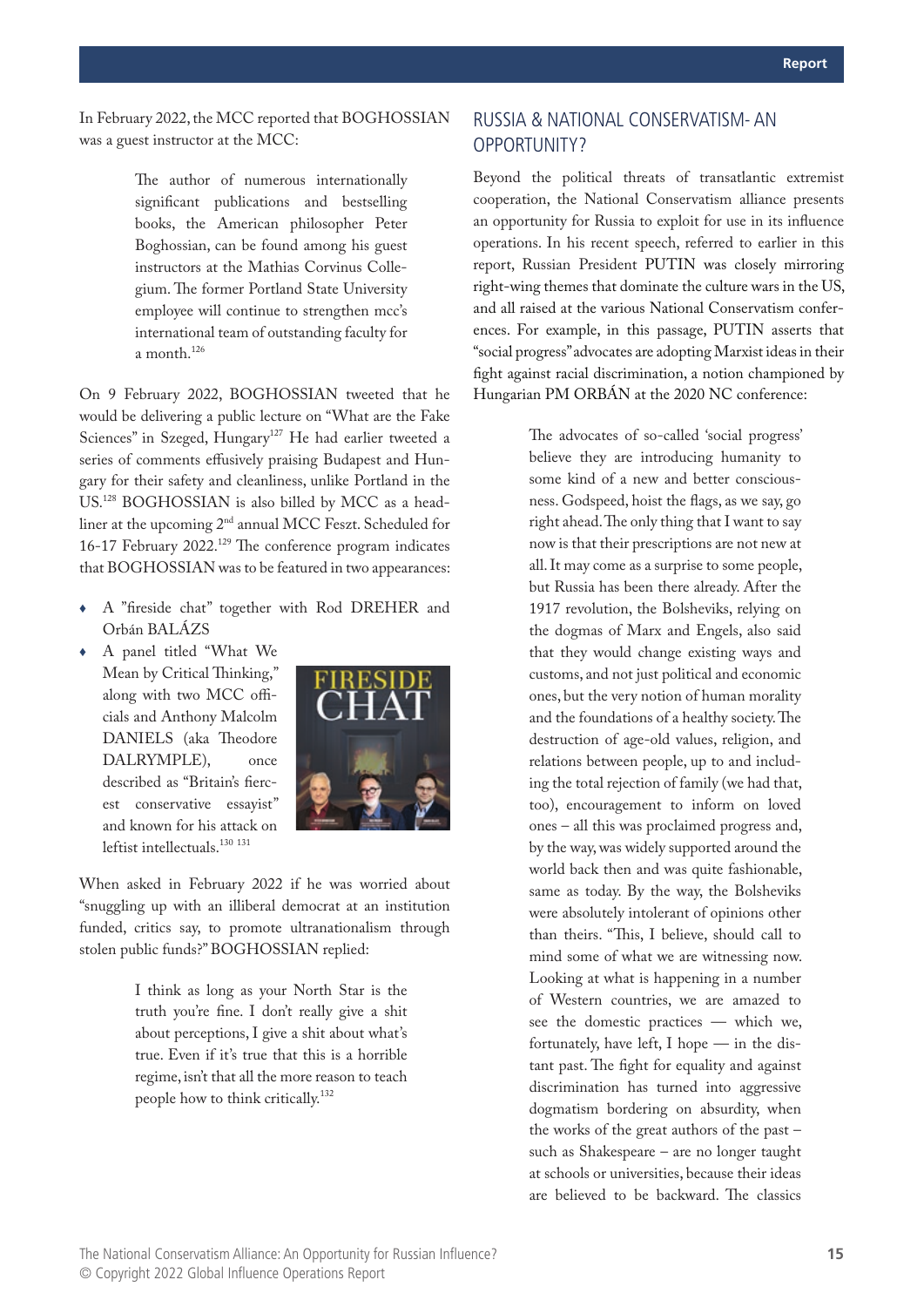are declared backward and ignorant of the importance of gender or race. In Hollywood, memos are distributed about proper storytelling and how many characters of what color or gender should be in a movie. This is even worse than the agitprop department of the Central Committee of the Communist Party of the Soviet Union.

Any attempt by Russia to use such culture war themes will likely encounter a more receptive Western audience than in the past. Dutch media, for example, has reported that 20% of the Dutch electorate are sympathetic toward PUTIN's views, partly based on National Conservative themes:

> What is certain is that Putin also strikes a chord with some of the Dutch electorate. A recent survey by the Clingendael Institute showed that about 20 percent of the electorate can muster sympathy for Putin's ideas. Support is found mainly on the right. Of voters of FVD, PVV and SGP, more than half agree with the statement, "I think it is a good thing that in Russia traditionalconservative values and national pride are propagated. More than 40 percent of voters on JA21 and BBB agree with that statement [Translated with DeepL]<sup>133</sup>

This report earlier identified the pro-Russian positions of European far-right leaders Matteo SALVINI, Viktor ORBÁN, and the LE PEN family. More recently, in early February of this year, Dutch anti-immigration politician Thierry BAUDET, an adherent of the anti- Semitic "Cultural Marxism" conspiracy theory, tweeted:<sup>134</sup>

> Putin is increasingly showing himself as the leader of conservative Europe. Beautiful guy. And he is so right about the NATO aggression and the absurd belligerence of EU, WEF, etc. So go, MarkieMark, to Moscow and make a deal with that man. Befriend Russia!<sup>a 135</sup>

Later in the same month, BAUDET responded on Twitter to a thread titled "Why is Russia a threat to the West anyway?" replied referencing multiple National Conservative themes:

Because Russia is not a postmodern #GreatReset country, is not captivated by wokism, Sustainable Development nonsense and supranationalism, protects Christianity and the European identity of its population, strives for stability in the Middle East and is proud of its own culture.<sup>b 136</sup>

Receptivity to Russian influence is also growing in the US. Under former President Trump, there had already been a significant increase in the number of Republicans viewing Russia as either friendly or an ally.137 In a historic first for the conservative movement, prominent US conservatives have lately begun to express support for Russian political position. For example, in December 2021, amidst the Russian military buildup on the Ukrainian border, Tucker CARLSON defended Russian President Vladimir PUTIN:

> Vladimir Putin does not want Belgium. He just wants to keep his western borders secure. That's why he doesn't want Ukraine to join NATO, and that makes sense."<sup>138</sup>

This was not the first time; CARLSON made pro-Russian remarks. In November 2019, he said during his FOX News show:

> "Why do I care … what is going on in the conflict between Ukraine and Russia?" "And I'm serious. Why do I care? Why shouldn't I root for Russia, which I am?"<sup>c 139</sup> <sup>140</sup>

In late February 2022, as Russia was in the process of invading Ukraine, CARLSON defended Russian President PUTIN on FOX NEWS, in part by invoking the National Conservative issue of "Critical Race Theory" in US schools:<sup>d</sup>

> Why do Democrats want you to hate Putin? Has Putin shipped every middle class job in your town to Russia? Did he manufacture a worldwide pandemic that wrecked your business? Is he teaching your kids to

a MarkieMark is most likely a reference to Mark Rutte, the Netherlands Prime Minister.

b Twitter translation from Dutch

c Following a social media backlash, CARLSON said he was "joking." See [https://www.theguardian.com/media/2019/](https://www.theguardian.com/media/2019/nov/26/tucker-carlson-rooting-for-russia-fox-news) [nov/26/tucker-carlson-rooting-for-russia-fox-news](https://www.theguardian.com/media/2019/nov/26/tucker-carlson-rooting-for-russia-fox-news)

d National Conservatives and others from the US right-wing have alleged that Critical Race Theory is used in schools to teach students discriminate against white people. See [https://](https://www.edweek.org/leadership/what-is-critical-race-theory-and-why-is-it-under-attack/2021/05) [www.edweek.org/leadership/what-is-critical-race-theory-and](https://www.edweek.org/leadership/what-is-critical-race-theory-and-why-is-it-under-attack/2021/05)[why-is-it-under-attack/2021/05](https://www.edweek.org/leadership/what-is-critical-race-theory-and-why-is-it-under-attack/2021/05)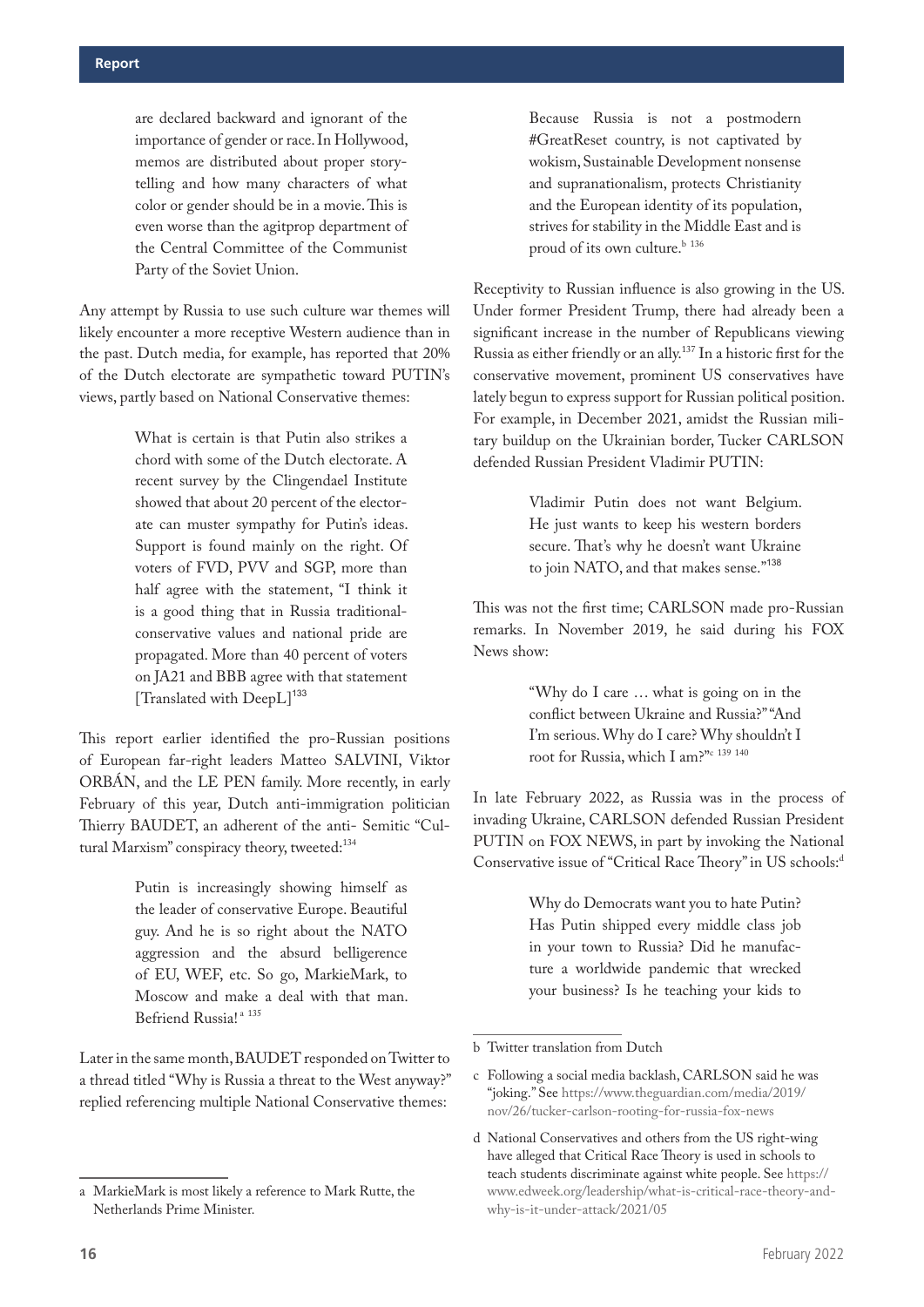<span id="page-20-0"></span>embrace racial discrimination? Is he making fentanyl? Does he eat dogs?<sup>141</sup>



This FOX NEWS segment was rebroadcast shortly later with Russian subtitles by the Kremlin-backed RT news outlet.<sup>142</sup>

In February 2022, Josh HAWLEY became the first US senator to publicly support Russia's demand that Ukraine be denied entry to the NATO military alliance.<sup>143</sup> HAWLEY had sent a letter to the US Secretary of State suggesting the support of Ukraine's NATO eligibility is not in the United States' best interest. As noted above, both CARLSON and HAWLEY were prominently featured at National Conservatism conferences.

All of the above individuals were also either confirmed or invited speakers at the National Conservatism conferences.

The Global Influence Operations Report (GIOR) has uncovered evidence that Russia has already begun to weaponize culture war issues in its influence efforts and centered on National Conservative themes. In June 2021, the GIOR reported on a Russian-backed media piece that defended MANHATTAN INSTITUTE scholar Christopher RUFFO, well known for his attacks on what the article called "neo-Marxist critical race theory" and who also was a featured speaker at the 2020 National Conservatism conference.<sup>a 144</sup> Other relevant Russian influence operations covered recently by the GIOR include:

A report on a Russian-backed media Op-ed claiming that Democratic "Elites" are equally culpable as Trump in disseminating conspiracy theories because "these elites have themselves been peddling equally irrational views about catastrophic climate change, critical race theory, and identity politics."145

- A report that actors linked to Russian disinformation operations were targeting American far-right audiences on alternative online platforms employing some of these same themes.<sup>146</sup>
- A report on Russian-backed media alleging that US families were seeking to immigrate to Russia to escape the US school curriculum.<sup>147</sup>

#### HUNGARY & RUSSIAN INFLUENCE

This report has examined Hungary's central role in the National Conservatism alliance, and the country is a particularly fertile opportunity for Russia exploitation of that alliance. For example, it is no secret that the ORBÁN government and Hungarian elites enjoy a uniquely close relationship with Russia within the EU.<sup>148</sup> The German Council on Foreign Relations reports that the Russian influence in Hungary is mediated mainly by "dirty business" interests:

> The Russian orientation in Hungarian politics can therefore be characterized as a project explicitly led by the elite. Both parties show clear ideological proximity to the Kremlin's authoritarian value system. Fidesz, however, is mostly penetrated by "dirty business" interests that are enmeshed with Russia and at the forefront of corrupt state-led networks connecting the oligarchs of the two countries' respective political power elites.<sup>149</sup>

Additionally, the German GCFR also reports the FIDESZ party of Viktor ORBÁN benefits from economic cooperation with Russia in exchange for providing "small political services and contributing to general instability within the EU," a goal of Russian influence operations as noted earlier in this report.

This economic cooperation, mediated by corrupt business interests close to Russia, may have played a role in financing the MATHIAS CORVINUS COLLEGIUM (MCC), described above as playing a key role in the Hungarian National Conservatism network <sup>b</sup> The ORBAN government's massive funding of the MATHIAS CORVINUS COLLEGIUM (MCC) took the form of a stock donation to MCC, which made it the largest shareholder of MOL PLC., a Hungarian multinational oil and gas company headquartered in Budapest. The shares donated to the MCC

a Critical Race Theory us a 40-year-old academic concept that race is a social construct, and that racism is not merely the product of individual bias or prejudice, but also something embedded in legal systems and policies. See [https://www.edweek.](https://www.edweek.org/leadership/what-is-critical-race-theory-and-why-is-it-under-attack/2021/05) [org/leadership/what-is-critical-race-theory-and-why-is-it](https://www.edweek.org/leadership/what-is-critical-race-theory-and-why-is-it-under-attack/2021/05)[under-attack/2021/05](https://www.edweek.org/leadership/what-is-critical-race-theory-and-why-is-it-under-attack/2021/05)

b For an example of corruption at MOL, see [https://www.ft.com/](https://www.ft.com/content/caf797ec-2af2-11ea-bc77-65e4aa615551) [content/caf797ec-2af2-11ea-bc77-65e4aa615551](https://www.ft.com/content/caf797ec-2af2-11ea-bc77-65e4aa615551) (paywall)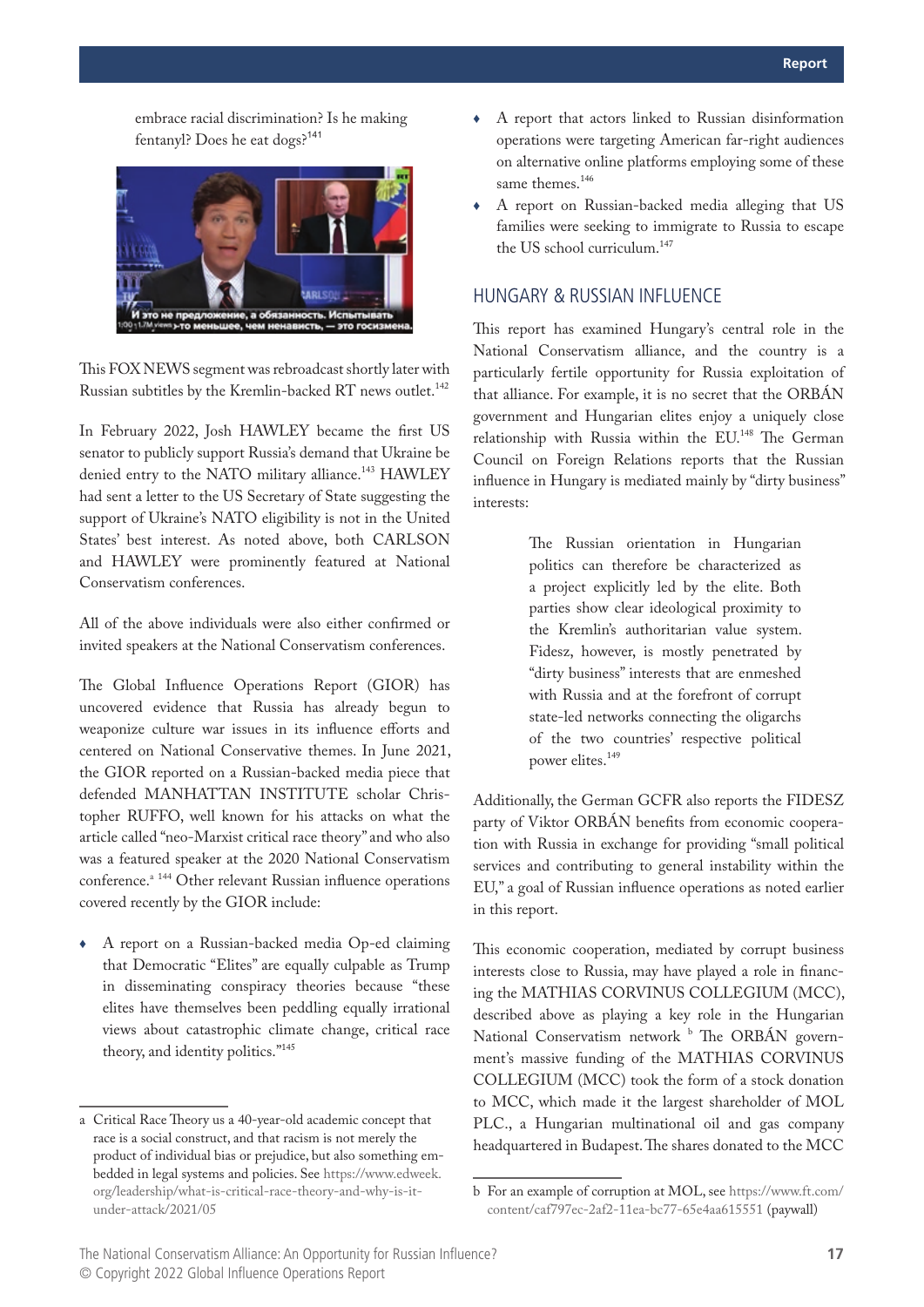were originally purchased in 2011 from SURGUTNEFT-EGAS, a Russian oil and gas company, and represented the entire Russian stake in MOL PLC.<sup>150</sup> As a Hungarian-born academic explains:

> So, to sum up the arc of this story, Orbán decided, most likely for political reasons, to buy the Russian-owned stake in MOL, which, in addition to an inflated purchase price, also entailed a huge loan from Russia to build an extension to Paks II. And nine years later, when Orbán was worried about his future, he decided to use governmentowned MOL stock to create a new set of rightwing cadres loyal to him not only in Hungary but also in the neighboring countries. The country is being shamelessly looted at every turn.<sup>a 151</sup>

In light of the Russian interest in National Conservatism, the sale of Russian shares to later finance the MCC is interesting, if not conclusive. Yet, there are other reasons to suspect Russian involvement in exploiting National Conservatism using Hungary as a platform. A Russian academic has singled out the National Conservatism alliance for its potential as a vehicle for building cooperation between rightwing political forces:  $152$ 

> [The 2020 Rome National Conservative conference] highlighted the possibility of political cooperation among rightwing political forces. The basis for this cooperation would be the identification of a "common enemy."<sup>153</sup>

However, he also doubts Russia's ability to "play ball' with such forces and join ranks around traditional values, calling such a prospect "unrealistic."

Yet even if overt cooperation is unrealistic, more indirect means are not. Russia already employs extensive influence operations in Hungary and centered on themes in common with National Conservatism. A Georgian think-tank, for example, has identified multiple "Actors of Russian Propaganda in Hungary" and lists the following goals of such propaganda:<sup>154</sup>

- Undermine the trust towards the EU
- Discredit the NATO
- ♦ Discredit the United States of America
- ♦ Represent Ukraine as a fascist, corrupt, and failed state
- ♦ Demonize Non-Governmental Organizations and liberal values

All of the above are consistent with National Conservative positions and ideology, as discussed earlier in this report.

The Georgian report goes on to identify a wide variety of local communities, civil organizations and semi-military groups, volunteer centers, non-governmental organizations, and media serving as Russian propaganda actors. A Hungarian media article identifies the ORBÁN government itself as one of such actors:

> After the crisis erupted in Ukraine Russian propaganda became more prevalent, fake and forged news constitute a part of active measures used by Russian secret services. Today, several countries try to defend themselves against these practices. The Czech Republic established a new unit with 20 members who started working in January as a division within the Ministry of Interior to counter Russian propaganda. Hungary is not planning to do such a thing – which is understandable in light of the fact that the government is rather supportive of and not averse to spreading Russian propaganda. Magyar Idők (Hungarian Times) and other pro-government news sites readily use fake Russian news, but elements of Russian propaganda – including views similar to that of Alexandr Dugin – find their way into Viktor Orbán's speeches, either willingly or unwillingly.<sup>155</sup>

A 2017 Hungarian report also found an extensive network of Hungarian websites and blogs playing a role in Russian influence efforts:

> A study found in last April that over ninety websites and blogs fitting into the concept of Russian information war were operating in Hungary at the time. In the majority of cases it is hard to decide whether they do it on their own or they are part of a larger disinformation network. No similar summary and investigation of Hungarian-language Facebook sites has been produced so far.<sup>156</sup>

a She also concluded the price paid by the ORBÁN government was highly inflated and notes that the stock deal entailed a massive loan from Russia to build an extension to the Paks II nuclear power plant.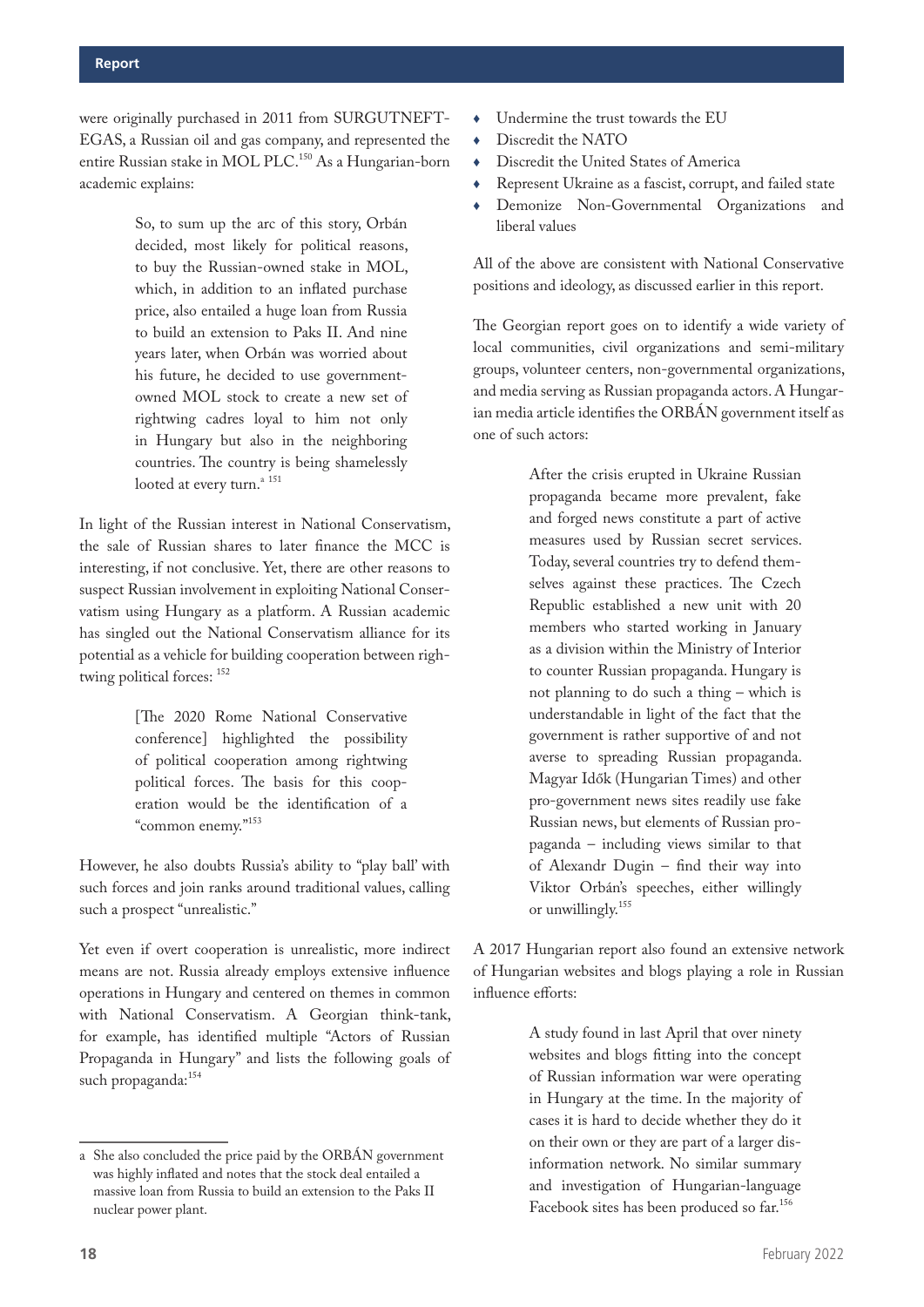While evidence for direct Russian involvement in this social media network may be murky, it is not difficult to imagine that Russia, with its vast social media capability and armies of internet trolls, would be more than capable of utilizing its Hungarian counterparts for this purpose.<sup>157 158</sup>

The evidence above suggests Russia has ample motive and means for exploiting the National Conservatism alliance for its influence operations and using Hungary to do so. As we have seen, Russia has:

- ♦ a shared ideology with National Conservatism based on resistance to liberalism
- an expressed interest in becoming a global leader of a new conservative movement based on this ideology
- ♦ used National Conservative themes in its influence operations
- ♦ possibly supported the financing of the Hungarian MCC, the center of Hungarian National Conservatism
- ♦ an extensive Hungarian influence network

Nevertheless, no conclusive evidence has yet been found for direct Russian involvement with the National Conservatism alliance. However, given the potential, further exploration is warranted, and the possible vehicles for such involvement already identified remain relatively unexplored. The GIOR will continue to monitor relevant developments and report further if such evidence comes to light.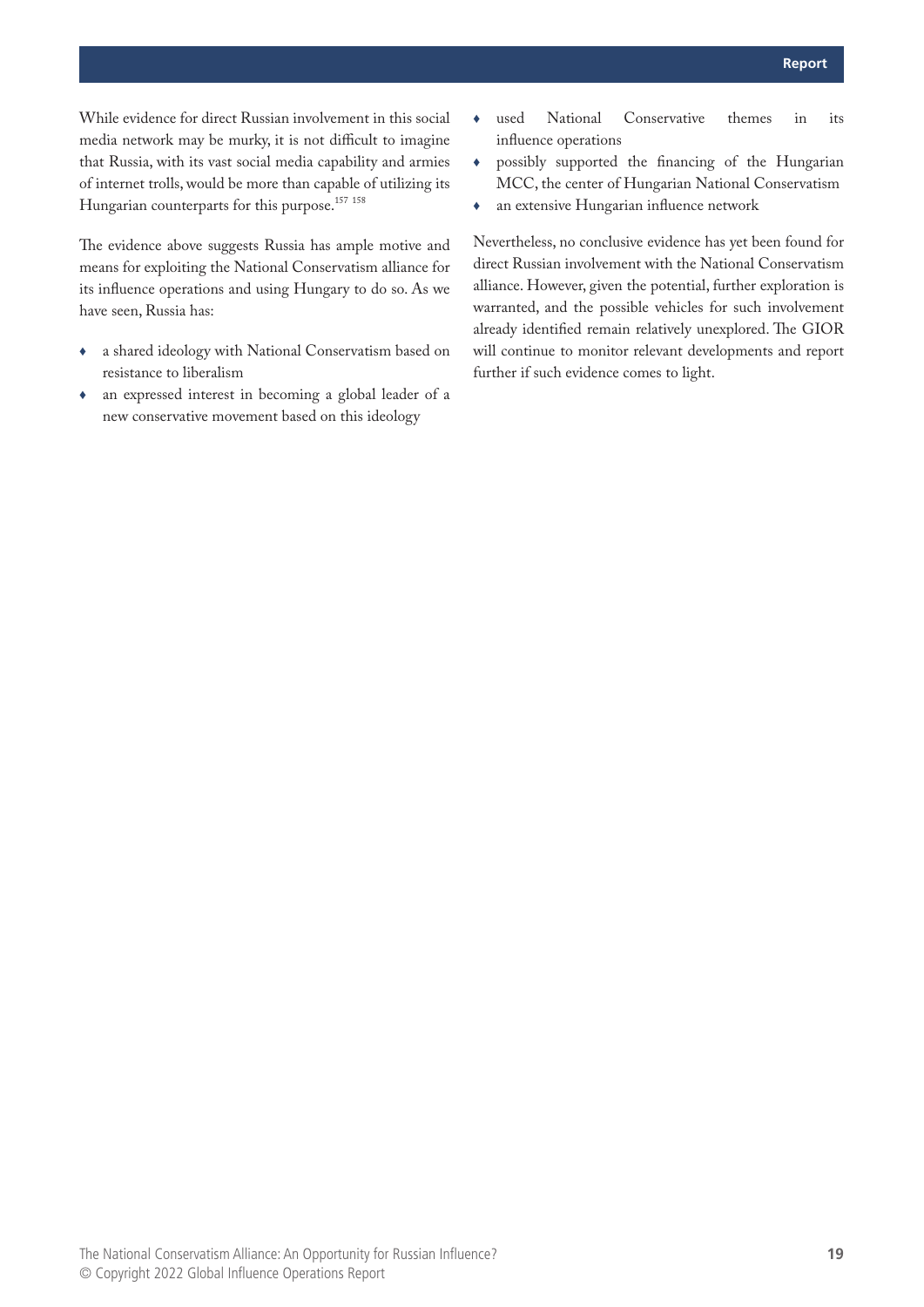### <span id="page-23-0"></span>Endnotes

- 1 Russia Global Influence Operations Report [https://www.global-influence-ops.com/category/network/](https://www.global-influence-ops.com/category/network/russia/) [russia/](https://www.global-influence-ops.com/category/network/russia/)
- 2 [https://www.europarl.europa.eu/doceo/document/INGE-](https://www.europarl.europa.eu/doceo/document/INGE-PR-695147_EN.pdf)[PR-695147\\_EN.pdf](https://www.europarl.europa.eu/doceo/document/INGE-PR-695147_EN.pdf)
- 3 [https://fores.se/wp-content/uploads/2021/11/Policypaper-](https://fores.se/wp-content/uploads/2021/11/Policypaper-Jonsson-November-2021.pdf)[Jonsson-November-2021.pdf](https://fores.se/wp-content/uploads/2021/11/Policypaper-Jonsson-November-2021.pdf)
- 4 The Active Measures Orchestra: An Examination of Russian Influence Operations Abroad | Strengthening Transatlantic Cooperation [https://www.gmfus.org/news/active-measures-orchestra](https://www.gmfus.org/news/active-measures-orchestra-examination-russian-influence-operations-abroad)[examination-russian-influence-operations-abroad](https://www.gmfus.org/news/active-measures-orchestra-examination-russian-influence-operations-abroad)
- 5 Ukraine's Separatists Spread Staged Videos And Recordings Ahead Of Feared Russian Invasion - Global Influence Operations Report [https://www.global-influence-ops.com/ukraines-separatists](https://www.global-influence-ops.com/ukraines-separatists-spread-staged-videos-and-recordings-ahead-of-feared-russian-invasion/)[spread-staged-videos-and-recordings-ahead-of-feared](https://www.global-influence-ops.com/ukraines-separatists-spread-staged-videos-and-recordings-ahead-of-feared-russian-invasion/)[russian-invasion/](https://www.global-influence-ops.com/ukraines-separatists-spread-staged-videos-and-recordings-ahead-of-feared-russian-invasion/)
- 6 Vladimir Putin Meets with Members of the Valdai Discussion Club. Transcript of the Plenary Session of the 18th Annual Meeting — Valdai Club [https://valdaiclub.com/events/posts/articles/vladimir](https://valdaiclub.com/events/posts/articles/vladimir-putin-meets-with-members-of-the-valdai-discussion-club-transcript-of-the-18th-plenary-session/)[putin-meets-with-members-of-the-valdai-discussion-club](https://valdaiclub.com/events/posts/articles/vladimir-putin-meets-with-members-of-the-valdai-discussion-club-transcript-of-the-18th-plenary-session/)[transcript-of-the-18th-plenary-session/](https://valdaiclub.com/events/posts/articles/vladimir-putin-meets-with-members-of-the-valdai-discussion-club-transcript-of-the-18th-plenary-session/)
- 7 Vladimir Putin Launches Bid For Russia as New Center Of Global Conservatism - Global Influence Operations Report

[https://www.global-influence-ops.com/vladimir-putin](https://www.global-influence-ops.com/vladimir-putin-launches-bid-for-russia-as-new-center-of-global-conservatism/)[launches-bid-for-russia-as-new-center-of-global](https://www.global-influence-ops.com/vladimir-putin-launches-bid-for-russia-as-new-center-of-global-conservatism/)[conservatism/](https://www.global-influence-ops.com/vladimir-putin-launches-bid-for-russia-as-new-center-of-global-conservatism/)

8 Russia's New 'Conservative' Ideology To Counter Liberalism | MEMRI

[https://www.memri.org/reports/russias-new-conservative](https://www.memri.org/reports/russias-new-conservative-ideology-counter-liberalism)[ideology-counter-liberalism](https://www.memri.org/reports/russias-new-conservative-ideology-counter-liberalism)

9 RIAC :: Moving Towards a Conservative International?

[https://russiancouncil.ru/en/analytics-and-comments/](https://russiancouncil.ru/en/analytics-and-comments/analytics/moving-towards-a-conservative-international/) [analytics/moving-towards-a-conservative-international/](https://russiancouncil.ru/en/analytics-and-comments/analytics/moving-towards-a-conservative-international/)

- 10 <https://dgap.org/en/article/getFullPDF/27609>
- 11 The EU Watches as Hungary Kills Democracy The Atlantic

[https://www.theatlantic.com/international/archive/2020/04/](https://www.theatlantic.com/international/archive/2020/04/europe-hungary-viktor-orban-coronavirus-covid19-democracy/609313/) [europe-hungary-viktor-Orbán-coronavirus-covid19](https://www.theatlantic.com/international/archive/2020/04/europe-hungary-viktor-orban-coronavirus-covid19-democracy/609313/) [democracy/609313/](https://www.theatlantic.com/international/archive/2020/04/europe-hungary-viktor-orban-coronavirus-covid19-democracy/609313/)

12 Hungary: Country Profile | Freedom House <https://freedomhouse.org/country/hungary>

- 13 A discomfort with Western liberalism is growing in Eastern Europe – WAMU [https://wamu.org/story/21/12/04/a-discomfort-with](https://wamu.org/story/21/12/04/a-discomfort-with-western-liberalism-is-growing-in-eastern-europe/)[western-liberalism-is-growing-in-eastern-europe/](https://wamu.org/story/21/12/04/a-discomfort-with-western-liberalism-is-growing-in-eastern-europe/)
- 14 Hungary to host global right-wing populists in support of PM Orban | Reuters [https://www.reuters.com/world/europe/hungary-host](https://www.reuters.com/world/europe/hungary-host-global-right-wing-populists-support-pm-orban-2022-01-26/)[global-right-wing-populists-support-pm-orban-2022-01-26/](https://www.reuters.com/world/europe/hungary-host-global-right-wing-populists-support-pm-orban-2022-01-26/)
- 15 Nationalists Claim They Want to Redefine Conservatism, but They're Not Sure What It Is [https://foreignpolicy.com/2020/04/10/nationalism](https://foreignpolicy.com/2020/04/10/nationalism-conservatism-hungary-viktor-orban/)[conservatism-hungary-viktor-Orbán/](https://foreignpolicy.com/2020/04/10/nationalism-conservatism-hungary-viktor-orban/)
- 16 Conservatives Try to Rebrand Nationalism Without Trump | Time [https://time.com/5630848/conservative-conference-avoids](https://time.com/5630848/conservative-conference-avoids-trump/)[trump/](https://time.com/5630848/conservative-conference-avoids-trump/)
- 17 National Conservatism Conference Draws Big Names - The Atlantic [https://www.theatlantic.com/politics/archive/2019/07/](https://www.theatlantic.com/politics/archive/2019/07/national-conservatism-conference/594202/) [national-conservatism-conference/594202/](https://www.theatlantic.com/politics/archive/2019/07/national-conservatism-conference/594202/)
- 18 Contact Edmund Burke Foundation <https://burke.foundation/contact/>
- 19 600 Pennsylvania Ave SE, Washington, DC 20003 Office for Lease | LoopNet.com [https://www.loopnet.com/Listing/600-Pennsylvania-Ave-](https://www.loopnet.com/Listing/600-Pennsylvania-Ave-SE-Washington-DC/3991152/)[SE-Washington-DC/3991152/](https://www.loopnet.com/Listing/600-Pennsylvania-Ave-SE-Washington-DC/3991152/)
- 20 Edmund Burke Foundation | Homepage <https://burke.foundation/>
- 21 About National Conservatism <https://nationalconservatism.org/about/>
- 22 Leader of Christian Zionists tapped to head Adelson's campus anti-BDS group - Jewish World - Haaretz. com

[https://www.haaretz.com/jewish/leader-of-christian](https://www.haaretz.com/jewish/leader-of-christian-zionists-tapped-to-head-campus-anti-bds-group-1.5375872)[zionists-tapped-to-head-campus-anti-bds-group-1.5375872](https://www.haaretz.com/jewish/leader-of-christian-zionists-tapped-to-head-campus-anti-bds-group-1.5375872)

- 23 David Brog on why Christians support the Jewish state - Haaretz Com - Haaretz.com <https://www.haaretz.com/1.4904513>
- 24 Anna Wellisz National Conservatism <https://nationalconservatism.org/people/anna-wellisz/>
- 25 The Apparat [http://web.archive.org/web/20111223194128/http://old.](http://web.archive.org/web/20111223194128/http://old.mediatransparency.org/story.php?storyID=18) [mediatransparency.org/story.php?storyID=18](http://web.archive.org/web/20111223194128/http://old.mediatransparency.org/story.php?storyID=18)
- 26 Dr. Ofir Haivry The Herzl Institute Machon Herzl <https://herzlinstitute.org/en/people/ofir-haivry/>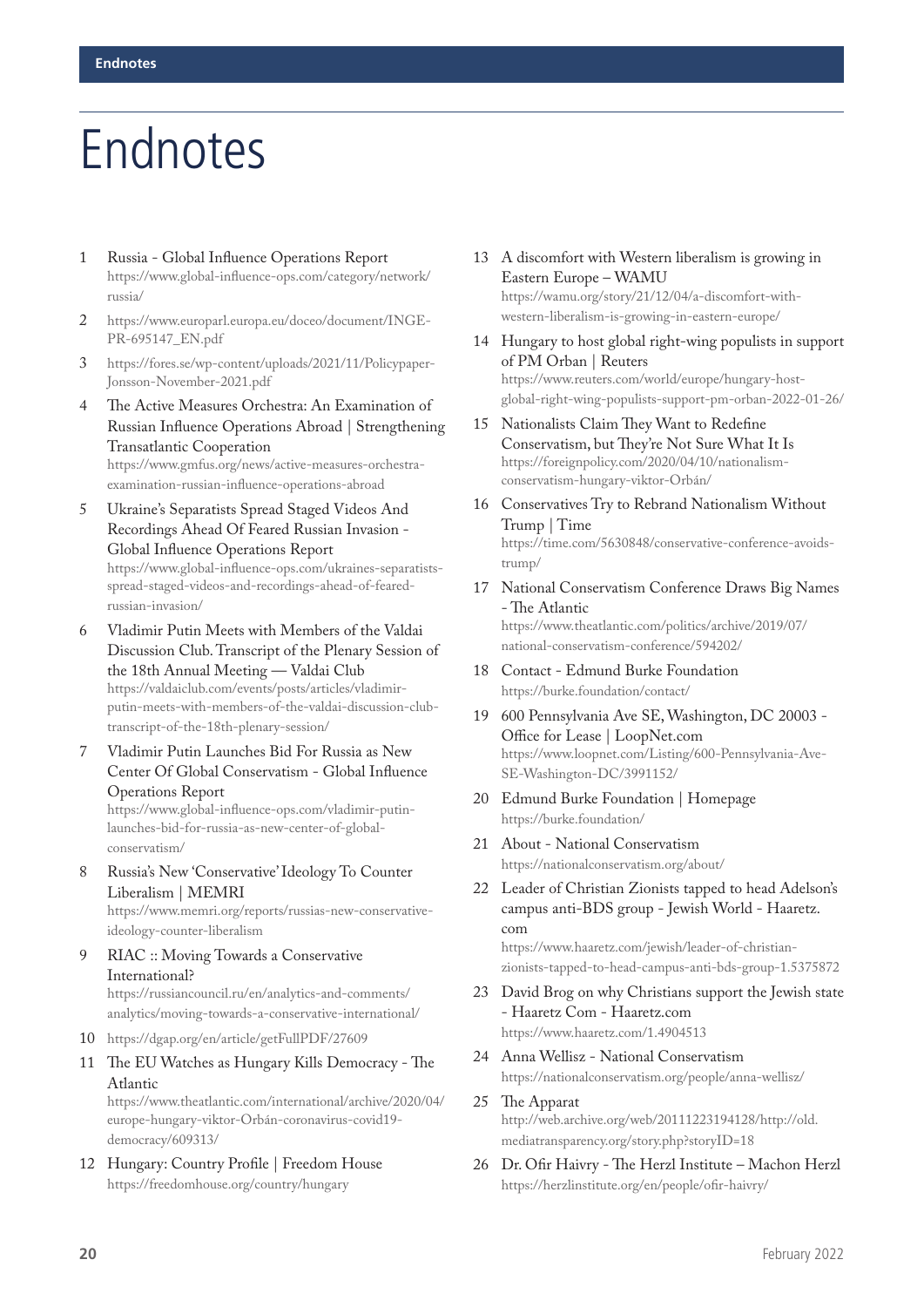- 27 Yoram Hazony | The Herzl Institute / Machon Herzl [https://www.yoramhazony.org/the-herzl-institute-machon](https://www.yoramhazony.org/the-herzl-institute-machon-herzl/)[herzl/](https://www.yoramhazony.org/the-herzl-institute-machon-herzl/)
- 28 (99+) Brad Littlejohn | LinkedIn <https://www.linkedin.com/in/brad-littlejohn-72179511/>
- 29 A JEWISH TELEGRAPH NEWSPAPER [https://www.jewishtelegraph.com/prof\\_179.html](https://www.jewishtelegraph.com/prof_179.html)
- 30 Yoram Hazony, Donald Trump, and the links between the American and Israeli right - Vox [https://www.vox.com/21355993/trump-israel-yoram](https://www.vox.com/21355993/trump-israel-yoram-hazony-nationalism-tikvah)[hazony-nationalism-tikvah](https://www.vox.com/21355993/trump-israel-yoram-hazony-nationalism-tikvah)
- 31 Yoram Hazony, Donald Trump, and the links between the American and Israeli right - Vox [https://www.vox.com/21355993/trump-israel-yoram](https://www.vox.com/21355993/trump-israel-yoram-hazony-nationalism-tikvah)[hazony-nationalism-tikvah](https://www.vox.com/21355993/trump-israel-yoram-hazony-nationalism-tikvah)
- 32 Yoram Hazony, Donald Trump, and the links between the American and Israeli right - Vox [https://www.vox.com/21355993/trump-israel-yoram](https://www.vox.com/21355993/trump-israel-yoram-hazony-nationalism-tikvah)[hazony-nationalism-tikvah](https://www.vox.com/21355993/trump-israel-yoram-hazony-nationalism-tikvah)
- 33 Amazon.com: The Virtue of Nationalism: 9781541645370: Hazony, Yoram: Books [https://www.amazon.com/Virtue-Nationalism-Yoram-](https://www.amazon.com/Virtue-Nationalism-Yoram-Hazony/dp/1541645375/ref=tmm_hrd_swatch_0?_encoding=UTF8&qid=&sr=)[Hazony/dp/1541645375/ref=tmm\\_hrd\\_swatch\\_0?\\_](https://www.amazon.com/Virtue-Nationalism-Yoram-Hazony/dp/1541645375/ref=tmm_hrd_swatch_0?_encoding=UTF8&qid=&sr=) [encoding=UTF8&qid=&sr=](https://www.amazon.com/Virtue-Nationalism-Yoram-Hazony/dp/1541645375/ref=tmm_hrd_swatch_0?_encoding=UTF8&qid=&sr=)
- 34 Yoram Hazony, Donald Trump, and the links between the American and Israeli right - Vox [https://www.vox.com/21355993/trump-israel-yoram](https://www.vox.com/21355993/trump-israel-yoram-hazony-nationalism-tikvah)[hazony-nationalism-tikvah](https://www.vox.com/21355993/trump-israel-yoram-hazony-nationalism-tikvah)
- 35 'The Virtue of Nationalism' Book Review | National Review

[https://www.nationalreview.com/magazine/2018/10/01/in](https://www.nationalreview.com/magazine/2018/10/01/in-defense-of-nations-book-review/)[defense-of-nations-book-review/](https://www.nationalreview.com/magazine/2018/10/01/in-defense-of-nations-book-review/)

- 36 Public Religion in 2021?: What Hazony Said in Budapest [https://postliberalorder.substack.com/p/public-religion-in-](https://postliberalorder.substack.com/p/public-religion-in-2021-what-hazony)
- 37 National Conservatism <https://nationalconservatism.org/>(link "Conferences")
- 38 National Conservatism | Conference Website Homepage

[2021-what-hazony](https://postliberalorder.substack.com/p/public-religion-in-2021-what-hazony)

<https://nationalconservatism.org/natcon-dc-2019/>

39 Trump and the dead end of conservative nationalism - Vox

[https://www.vox.com/2019/7/17/20696543/national](https://www.vox.com/2019/7/17/20696543/national-conservatism-conference-2019-trump)[conservatism-conference-2019-trump](https://www.vox.com/2019/7/17/20696543/national-conservatism-conference-2019-trump)

40 Conservatives Try to Rebrand Nationalism Without Trump | Time [https://time.com/5630848/conservative-conference-avoids-](https://time.com/5630848/conservative-conference-avoids-trump/)

[trump/](https://time.com/5630848/conservative-conference-avoids-trump/)

41 Trump and the dead end of conservative nationalism - Vox

[https://www.vox.com/2019/7/17/20696543/national](https://www.vox.com/2019/7/17/20696543/national-conservatism-conference-2019-trump)[conservatism-conference-2019-trump](https://www.vox.com/2019/7/17/20696543/national-conservatism-conference-2019-trump)

42 Trump and the dead end of conservative nationalism - Vox

[https://www.vox.com/2019/7/17/20696543/national](https://www.vox.com/2019/7/17/20696543/national-conservatism-conference-2019-trump)[conservatism-conference-2019-trump](https://www.vox.com/2019/7/17/20696543/national-conservatism-conference-2019-trump)

43 Trump and the dead end of conservative nationalism - Vox

[https://www.vox.com/2019/7/17/20696543/national](https://www.vox.com/2019/7/17/20696543/national-conservatism-conference-2019-trump)[conservatism-conference-2019-trump](https://www.vox.com/2019/7/17/20696543/national-conservatism-conference-2019-trump)

- 44 National Conservatism Conference Draws Big Names - The Atlantic [https://www.theatlantic.com/politics/archive/2019/07/](https://www.theatlantic.com/politics/archive/2019/07/national-conservatism-conference/594202/) [national-conservatism-conference/594202/](https://www.theatlantic.com/politics/archive/2019/07/national-conservatism-conference/594202/)
- 45 Home National Conservatism Conference, Rome 2020

<https://nationalconservatism.org/natcon-rome-2020/>

- 46 Letter from Italy: Attending a gathering of ultra conservatives in Rome [https://www.newstatesman.com/world/europe/2020/02/](https://www.newstatesman.com/world/europe/2020/02/letter-italy-attending-gathering-ultra-conservatives-rome) [letter-italy-attending-gathering-ultra-conservatives-rome](https://www.newstatesman.com/world/europe/2020/02/letter-italy-attending-gathering-ultra-conservatives-rome)
- 47 Nationalists Claim They Want to Redefine Conservatism, but They're Not Sure What It Is [https://foreignpolicy.com/2020/04/10/nationalism](https://foreignpolicy.com/2020/04/10/nationalism-conservatism-hungary-viktor-orban/)[conservatism-hungary-viktor-orban/](https://foreignpolicy.com/2020/04/10/nationalism-conservatism-hungary-viktor-orban/)
- 48 Letter from Italy: Attending a gathering of ultra conservatives in Rome [https://www.newstatesman.com/world/europe/2020/02/](https://www.newstatesman.com/world/europe/2020/02/letter-italy-attending-gathering-ultra-conservatives-rome) [letter-italy-attending-gathering-ultra-conservatives-rome](https://www.newstatesman.com/world/europe/2020/02/letter-italy-attending-gathering-ultra-conservatives-rome)
- 49 Home National Conservatism Conference, Rome 2020

<https://nationalconservatism.org/natcon-rome-2020/>

- 50 (1) Rod Dreher (@roddreher) / Twitter <https://twitter.com/roddreher?lang=en>
- 51 Marion Marechal National Conservatism Conference, Rome 2020 [https://nationalconservatism.org/natcon-rome-2020/](https://nationalconservatism.org/natcon-rome-2020/presenters/marion-marechal/) [presenters/marion-marechal/](https://nationalconservatism.org/natcon-rome-2020/presenters/marion-marechal/)
- 52 Granddaughter of Jean-Marie Le Pen elected to farright party's committee | Jean-Marie Le Pen | The Guardian [https://www.theguardian.com/world/2014/nov/30/](https://www.theguardian.com/world/2014/nov/30/granddaughter-of-jean-marie-le-pen-elected-far-right-front-national-party)

[granddaughter-of-jean-marie-le-pen-elected-far-right](https://www.theguardian.com/world/2014/nov/30/granddaughter-of-jean-marie-le-pen-elected-far-right-front-national-party)[front-national-party](https://www.theguardian.com/world/2014/nov/30/granddaughter-of-jean-marie-le-pen-elected-far-right-front-national-party)

- 53 Mattias Karlsson National Conservatism Conference, Rome 2020 [https://nationalconservatism.org/natcon-rome-2020/](https://nationalconservatism.org/natcon-rome-2020/presenters/mattias-karlsson/) [presenters/mattias-karlsson/](https://nationalconservatism.org/natcon-rome-2020/presenters/mattias-karlsson/)
- 54 Ryszard Legutko National Conservatism Conference, Rome 2020 [https://nationalconservatism.org/natcon-rome-2020/](https://nationalconservatism.org/natcon-rome-2020/presenters/ryszard-legutko/) [presenters/ryszard-legutko/](https://nationalconservatism.org/natcon-rome-2020/presenters/ryszard-legutko/)
- 55 Antonio Martino National Conservatism Conference, Rome 2020 [https://nationalconservatism.org/natcon-rome-2020/](https://nationalconservatism.org/natcon-rome-2020/presenters/antonio-martino/) [presenters/antonio-martino/](https://nationalconservatism.org/natcon-rome-2020/presenters/antonio-martino/)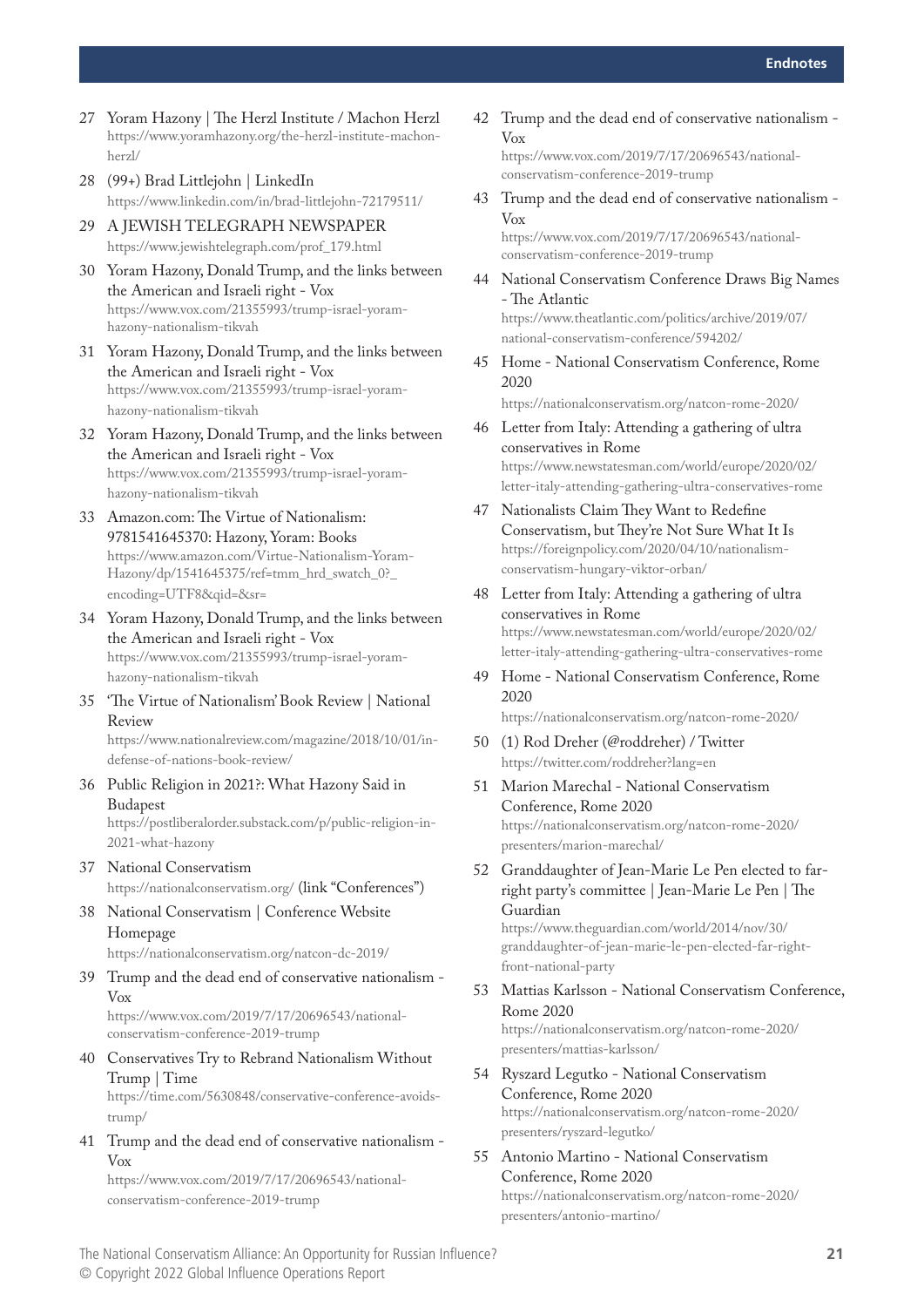#### **Endnotes**

56 Giorgia Meloni - National Conservatism Conference, Rome 2020

[https://nationalconservatism.org/natcon-rome-2020/](https://nationalconservatism.org/natcon-rome-2020/presenters/giorgia-meloni/) [presenters/giorgia-meloni/](https://nationalconservatism.org/natcon-rome-2020/presenters/giorgia-meloni/)

- 57 Douglas Murray <https://dohadebates.com/participant/douglas-murray/>
- 58 Daniel Kawczynski National Conservatism Conference, Rome 2020 [https://nationalconservatism.org/natcon-rome-2020/](https://nationalconservatism.org/natcon-rome-2020/presenters/daniel-kawczynski/) [presenters/daniel-kawczynski/](https://nationalconservatism.org/natcon-rome-2020/presenters/daniel-kawczynski/)
- 59 Orbán and his friends at the National Conservatism Conference in Rome – Hungarian Spectrum [https://hungarianspectrum.org/2020/02/06/Orbán-and-his](https://hungarianspectrum.org/2020/02/06/orban-and-his-friends-at-the-national-conservatism-conference-in-rome/)[friends-at-the-national-conservatism-conference-in-rome/](https://hungarianspectrum.org/2020/02/06/orban-and-his-friends-at-the-national-conservatism-conference-in-rome/)
- 60 Rachele Mussolini wins most votes in Rome city council election | Italy | The Guardian [https://www.theguardian.com/world/2021/oct/06/rachele](https://www.theguardian.com/world/2021/oct/06/rachele-mussolini-wins-most-votes-in-rome-city-council-election)[mussolini-wins-most-votes-in-rome-city-council-election](https://www.theguardian.com/world/2021/oct/06/rachele-mussolini-wins-most-votes-in-rome-city-council-election)
- 61 Yoram Hazony, Donald Trump, and the links between the American and Israeli right - Vox [https://www.vox.com/21355993/trump-israel-yoram](https://www.vox.com/21355993/trump-israel-yoram-hazony-nationalism-tikvah)[hazony-nationalism-tikvah](https://www.vox.com/21355993/trump-israel-yoram-hazony-nationalism-tikvah)
- 62 Letter from Italy: Attending a gathering of ultra conservatives in Rome [https://www.newstatesman.com/world/europe/2020/02/](https://www.newstatesman.com/world/europe/2020/02/letter-italy-attending-gathering-ultra-conservatives-rome) [letter-italy-attending-gathering-ultra-conservatives-rome](https://www.newstatesman.com/world/europe/2020/02/letter-italy-attending-gathering-ultra-conservatives-rome)
- 63 Letter from Italy: Attending a gathering of ultra conservatives in Rome [https://www.newstatesman.com/world/europe/2020/02/](https://www.newstatesman.com/world/europe/2020/02/letter-italy-attending-gathering-ultra-conservatives-rome)
- [letter-italy-attending-gathering-ultra-conservatives-rome](https://www.newstatesman.com/world/europe/2020/02/letter-italy-attending-gathering-ultra-conservatives-rome) 64 Letter from Italy: Attending a gathering of ultra conservatives in Rome

[https://www.newstatesman.com/world/europe/2020/02/](https://www.newstatesman.com/world/europe/2020/02/letter-italy-attending-gathering-ultra-conservatives-rome) [letter-italy-attending-gathering-ultra-conservatives-rome](https://www.newstatesman.com/world/europe/2020/02/letter-italy-attending-gathering-ultra-conservatives-rome)

- 65 National Conservatism Conference, 2021 <https://nationalconservatism.org/natcon-2-2021/>
- 66 National Conservatism Conference, 2021 <https://nationalconservatism.org/natcon-2-2021/>
- 67 Conservative Nationalism Is Trumpism for Intellectuals | The New Yorker [https://www.newyorker.com/news/news-desk/conservative](https://www.newyorker.com/news/news-desk/conservative-nationalism-is-trumpism-for-intellectuals)[nationalism-is-trumpism-for-intellectuals](https://www.newyorker.com/news/news-desk/conservative-nationalism-is-trumpism-for-intellectuals)
- 68 (1) Rod Dreher (@roddreher) / Twitter <https://twitter.com/roddreher?lang=en>
- 69 Douglas Murray <https://dohadebates.com/participant/douglas-murray/>
- 70 The Scary Future of the American Right The Atlantic

[https://www.theatlantic.com/ideas/archive/2021/11/](https://www.theatlantic.com/ideas/archive/2021/11/scary-future-american-right-national-conservatism-conference/620746/) [scary-future-american-right-national-conservatism](https://www.theatlantic.com/ideas/archive/2021/11/scary-future-american-right-national-conservatism-conference/620746/)[conference/620746/](https://www.theatlantic.com/ideas/archive/2021/11/scary-future-american-right-national-conservatism-conference/620746/)

71 Conservative Nationalism Is Trumpism for Intellectuals | The New Yorker

[https://www.newyorker.com/news/news-desk/conservative](https://www.newyorker.com/news/news-desk/conservative-nationalism-is-trumpism-for-intellectuals)[nationalism-is-trumpism-for-intellectuals](https://www.newyorker.com/news/news-desk/conservative-nationalism-is-trumpism-for-intellectuals)

72 The Scary Future of the American Right - The Atlantic

[https://www.theatlantic.com/ideas/archive/2021/11/](https://www.theatlantic.com/ideas/archive/2021/11/scary-future-american-right-national-conservatism-conference/620746/) [scary-future-american-right-national-conservatism](https://www.theatlantic.com/ideas/archive/2021/11/scary-future-american-right-national-conservatism-conference/620746/)[conference/620746/](https://www.theatlantic.com/ideas/archive/2021/11/scary-future-american-right-national-conservatism-conference/620746/)

- 73 The National Conservatism Conference: The Future of the Nation-State in Europe <https://nationalconservatism.org/natcon-brussel-2022/>
- 74 (99+) Balázs Orbán | LinkedIn [https://www.linkedin.com/in/bal%C3%A1zs](https://www.linkedin.com/in/bal%C3%A1zs-orb%C3%A1n-265b44b1/?originalSubdomain=hu)[orb%C3%A1n-265b44b1/?originalSubdomain=hu](https://www.linkedin.com/in/bal%C3%A1zs-orb%C3%A1n-265b44b1/?originalSubdomain=hu)
- 75 Campus in Hungary is Flagship of Orbán's Bid to Create a Conservative Elite - The New York Times [https://www.nytimes.com/2021/06/28/world/europe/](https://www.nytimes.com/2021/06/28/world/europe/hungary-orban-university.html) [hungary-Orbán-university.html](https://www.nytimes.com/2021/06/28/world/europe/hungary-orban-university.html)
- 76 Campus in Hungary is Flagship of Orbán's Bid to Create a Conservative Elite - The New York Times [https://www.nytimes.com/2021/06/28/world/europe/](https://www.nytimes.com/2021/06/28/world/europe/hungary-orban-university.html) [hungary-Orbán-university.html](https://www.nytimes.com/2021/06/28/world/europe/hungary-orban-university.html)
- 77 Campus in Hungary is Flagship of Orbán's Bid to Create a Conservative Elite - The New York Times [https://www.nytimes.com/2021/06/28/world/europe/](https://www.nytimes.com/2021/06/28/world/europe/hungary-orban-university.html) [hungary-Orbán-university.html](https://www.nytimes.com/2021/06/28/world/europe/hungary-orban-university.html)
- 78 Fidesz-Managed Foundations Assume Control of Hungary's Higher Education System | Global Risk Insights

[https://globalriskinsights.com/2021/08/fidesz-managed](https://globalriskinsights.com/2021/08/fidesz-managed-foundations-assume-control-of-hungarys-higher-education-system/)[foundations-assume-control-of-hungarys-higher-education](https://globalriskinsights.com/2021/08/fidesz-managed-foundations-assume-control-of-hungarys-higher-education-system/)[system/](https://globalriskinsights.com/2021/08/fidesz-managed-foundations-assume-control-of-hungarys-higher-education-system/)

- 79 Is MOL Magyar Olaj- és Gázipari Nyilvánosan Muködo Részvénytársaság (BUSE:MOL) Popular Amongst Institutions? - Simply Wall St News [https://simplywall.st/stocks/hu/energy/buse-mol/](https://simplywall.st/stocks/hu/energy/buse-mol/mol-magyar-olaj-es-gazipari-nyilvanosan-mukodo-reszvenytarsasag-shares/news/is-mol-magyar-olaj-s-gzipari-nyilvnosan-mukdo-rszvnytrsasg-b-1) [mol-magyar-olaj-es-gazipari-nyilvanosan-mukodo](https://simplywall.st/stocks/hu/energy/buse-mol/mol-magyar-olaj-es-gazipari-nyilvanosan-mukodo-reszvenytarsasag-shares/news/is-mol-magyar-olaj-s-gzipari-nyilvnosan-mukdo-rszvnytrsasg-b-1)[reszvenytarsasag-shares/news/is-mol-magyar-olaj-s-gzipari](https://simplywall.st/stocks/hu/energy/buse-mol/mol-magyar-olaj-es-gazipari-nyilvanosan-mukodo-reszvenytarsasag-shares/news/is-mol-magyar-olaj-s-gzipari-nyilvnosan-mukdo-rszvnytrsasg-b-1)[nyilvnosan-mukdo-rszvnytrsasg-b-1](https://simplywall.st/stocks/hu/energy/buse-mol/mol-magyar-olaj-es-gazipari-nyilvanosan-mukodo-reszvenytarsasag-shares/news/is-mol-magyar-olaj-s-gzipari-nyilvnosan-mukdo-rszvnytrsasg-b-1)
- 80 Campus in Hungary is Flagship of Orbán's Bid to Create a Conservative Elite - The New York Times [https://www.nytimes.com/2021/06/28/world/europe/](https://www.nytimes.com/2021/06/28/world/europe/hungary-orban-university.html) [hungary-Orbán-university.html](https://www.nytimes.com/2021/06/28/world/europe/hungary-orban-university.html)
- 81 Campus in Hungary is Flagship of Orbán's Bid to Create a Conservative Elite - The New York Times [https://www.nytimes.com/2021/06/28/world/europe/](https://www.nytimes.com/2021/06/28/world/europe/hungary-orban-university.html) [hungary-Orbán-university.html](https://www.nytimes.com/2021/06/28/world/europe/hungary-orban-university.html)

#### 82 About us

<https://magyarnemetintezet.hu/de/uber-uns>

83 Orbán's Hungarian Fidesz party - EPP exclusion within the realm of possibility [https://www.deutschlandfunk.de/orbans-ungarische-fidesz](https://www.deutschlandfunk.de/orbans-ungarische-fidesz-partei-evp-ausschluss-im-bereich-100.html)[partei-evp-ausschluss-im-bereich-100.html](https://www.deutschlandfunk.de/orbans-ungarische-fidesz-partei-evp-ausschluss-im-bereich-100.html)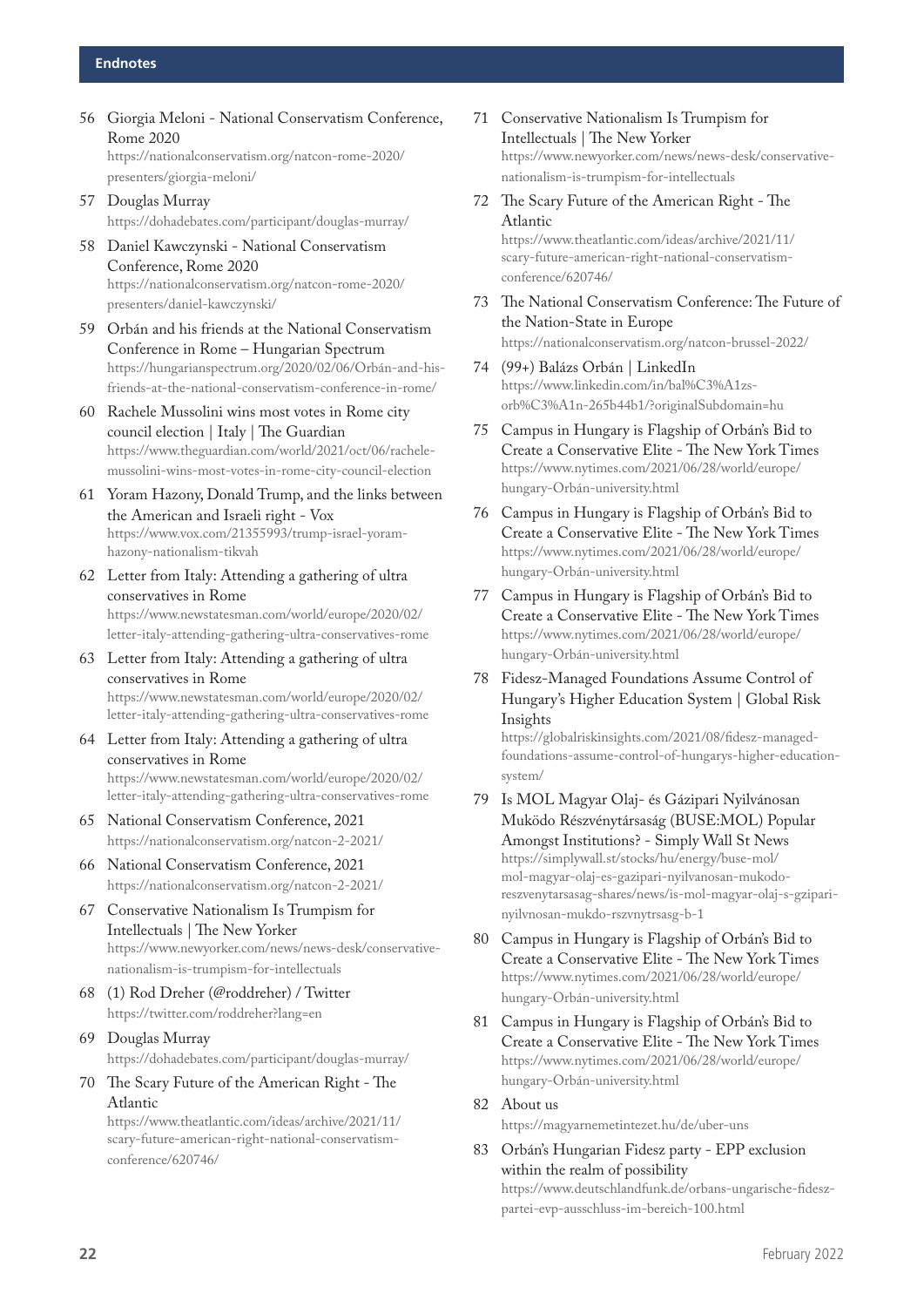- 84 (99+) Bence Bauer | LinkedIn [https://www.linkedin.com/in/bence-bauer-](https://www.linkedin.com/in/bence-bauer-459542147/?originalSubdomain=hu)[459542147/?originalSubdomain=hu](https://www.linkedin.com/in/bence-bauer-459542147/?originalSubdomain=hu)
- 85 Orbán's Hungarian Fidesz party EPP exclusion within the realm of possibility [https://www.deutschlandfunk.de/orbans-ungarische-fidesz](https://www.deutschlandfunk.de/orbans-ungarische-fidesz-partei-evp-ausschluss-im-bereich-100.html)[partei-evp-ausschluss-im-bereich-100.html](https://www.deutschlandfunk.de/orbans-ungarische-fidesz-partei-evp-ausschluss-im-bereich-100.html)
- 86 Hungary misunderstood abroad? Director of think tank seeks understanding for sovereignty aspirations [https://www.rnd.de/politik/ungarn-im-ausland](https://www.rnd.de/politik/ungarn-im-ausland-missverstanden-direktor-von-denkfabrik-wirbt-um-verstaendnis-fuer-H4M4ULIIF5DH3KFWDBVJVECAAI.html)[missverstanden-direktor-von-denkfabrik-wirbt-um](https://www.rnd.de/politik/ungarn-im-ausland-missverstanden-direktor-von-denkfabrik-wirbt-um-verstaendnis-fuer-H4M4ULIIF5DH3KFWDBVJVECAAI.html)[verstaendnis-fuer-H4M4ULIIF5DH3KFWDBVJVECAAI.](https://www.rnd.de/politik/ungarn-im-ausland-missverstanden-direktor-von-denkfabrik-wirbt-um-verstaendnis-fuer-H4M4ULIIF5DH3KFWDBVJVECAAI.html) [html](https://www.rnd.de/politik/ungarn-im-ausland-missverstanden-direktor-von-denkfabrik-wirbt-um-verstaendnis-fuer-H4M4ULIIF5DH3KFWDBVJVECAAI.html)
- 87 Campus in Hungary is Flagship of Orbán's Bid to Create a Conservative Elite - The New York Times [https://www.nytimes.com/2021/06/28/world/europe/](https://www.nytimes.com/2021/06/28/world/europe/hungary-orban-university.html) [hungary-Orbán-university.html](https://www.nytimes.com/2021/06/28/world/europe/hungary-orban-university.html)
- 88 The New Right's Grim, Increasingly Popular Fantasies of an International Nationalism - Type Investigations [https://www.typeinvestigations.org/](https://www.typeinvestigations.org/investigation/2022/01/06/conservative-inspiration-orban-hungary-polandnternational-nationalism/) [investigation/2022/01/06/conservative-inspiration-Orbán](https://www.typeinvestigations.org/investigation/2022/01/06/conservative-inspiration-orban-hungary-polandnternational-nationalism/)[hungary-polandnternational-nationalism/](https://www.typeinvestigations.org/investigation/2022/01/06/conservative-inspiration-orban-hungary-polandnternational-nationalism/)
- 89 The New Right's Grim, Increasingly Popular Fantasies of an International Nationalism - Type Investigations [https://www.typeinvestigations.org/](https://www.typeinvestigations.org/investigation/2022/01/06/conservative-inspiration-orban-hungary-polandnternational-nationalism/) [investigation/2022/01/06/conservative-inspiration-Orbán](https://www.typeinvestigations.org/investigation/2022/01/06/conservative-inspiration-orban-hungary-polandnternational-nationalism/)[hungary-polandnternational-nationalism/](https://www.typeinvestigations.org/investigation/2022/01/06/conservative-inspiration-orban-hungary-polandnternational-nationalism/)
- 90 Tucker Carlson Variety500 Top 500 Entertainment Business Leaders | Variety.com <https://variety.com/exec/tucker-carlson/>
- 91 Opinion | Tucker Carlson Has Become Obsessed With Hungary. Here's What He Doesn't Understand. - POLITICO

[https://www.politico.com/news/magazine/2022/02/01/](https://www.politico.com/news/magazine/2022/02/01/tucker-carlson-hungary-orban-00004149) [tucker-carlson-hungary-ORBÁN-00004149](https://www.politico.com/news/magazine/2022/02/01/tucker-carlson-hungary-orban-00004149)

- 92 Tucker Carlson's performance at MCC Feszt was a huge success [https://2021.mccfeszt.hu/hir/hatalmas-sikere-volt-tucker](https://2021.mccfeszt.hu/hir/hatalmas-sikere-volt-tucker-carlson-eloadasanak-az-mcc-feszten)[carlson-eloadasanak-az-mcc-feszten](https://2021.mccfeszt.hu/hir/hatalmas-sikere-volt-tucker-carlson-eloadasanak-az-mcc-feszten)
- 93 How Tucker Carlson and the far right embraced Hungary's authoritarian leader | Fox News | The Guardian

[https://www.theguardian.com/media/2021/aug/07/tucker](https://www.theguardian.com/media/2021/aug/07/tucker-carlson-hungary-viktor-orban-donald-trump)[carlson-hungary-viktor-Orbán-donald-trump](https://www.theguardian.com/media/2021/aug/07/tucker-carlson-hungary-viktor-orban-donald-trump)

- 94 Tucker Carlson's Viktor Orbán Doc Imagines a Boogeyman George Soros - Rolling Stone [https://www.rollingstone.com/politics/politics-news/tucker](https://www.rollingstone.com/politics/politics-news/tucker-carlson-hungary-viktor-orban-george-soros-1291890/)[carlson-hungary-viktor-orban-george-soros-1291890/](https://www.rollingstone.com/politics/politics-news/tucker-carlson-hungary-viktor-orban-george-soros-1291890/)
- 95 Rod Dreher

<https://www.plough.com/en/authors/d/rod-dreher>

96 Review of The Benedict Option: A Strategy for Christians in a Post-Christian Nation by Rod Dreher | JBTS Online

[https://jbtsonline.org/review-of-the-benedict-option-a-](https://jbtsonline.org/review-of-the-benedict-option-a-strategy-for-christians-in-a-post-christian-nation-by-rod-dreher/)

[strategy-for-christians-in-a-post-christian-nation-by-rod](https://jbtsonline.org/review-of-the-benedict-option-a-strategy-for-christians-in-a-post-christian-nation-by-rod-dreher/)[dreher/](https://jbtsonline.org/review-of-the-benedict-option-a-strategy-for-christians-in-a-post-christian-nation-by-rod-dreher/)

- 97 Culture War and the Attack on Truth: Science, Media, Academia and other Battlefronts <https://2021.mccfeszt.hu/en/program/cultural-war-1>
- 98 Tucker Carlson joins the right-wing pilgrimage to Budapest [https://news.yahoo.com/tucker-carlson-joins-wing](https://news.yahoo.com/tucker-carlson-joins-wing-pilgrimage-155626869.html)[pilgrimage-155626869.html](https://news.yahoo.com/tucker-carlson-joins-wing-pilgrimage-155626869.html)
- 99 The New Right's Grim Fantasies of International Nationalism | The New Republic [https://newrepublic.com/article/164441/conservative](https://newrepublic.com/article/164441/conservative-inspiration-orban-hungary-poland)[inspiration-Orbán-hungary-poland](https://newrepublic.com/article/164441/conservative-inspiration-orban-hungary-poland)
- 100 The Viktor Orbán Effect: Why U.S. Conservatives Love Hungary - The New York Times [https://www.nytimes.com/2021/10/19/magazine/viktor-](https://www.nytimes.com/2021/10/19/magazine/viktor-orban-rod-dreher.html)[Orbán-rod-dreher.html](https://www.nytimes.com/2021/10/19/magazine/viktor-orban-rod-dreher.html)
- 101The Viktor Orbán Effect: Why U.S. Conservatives Love Hungary - The New York Times [https://www.nytimes.com/2021/10/19/magazine/viktor-](https://www.nytimes.com/2021/10/19/magazine/viktor-orban-rod-dreher.html)[Orbán-rod-dreher.html](https://www.nytimes.com/2021/10/19/magazine/viktor-orban-rod-dreher.html)
- 102 Conservative radio host Dennis Prager tests positive for coronavirus - The Washington Post [https://www.washingtonpost.com/nation/2021/10/19/](https://www.washingtonpost.com/nation/2021/10/19/dennis-prager-covid/) [dennis-prager-covid/](https://www.washingtonpost.com/nation/2021/10/19/dennis-prager-covid/)
- 103 Dennis Prager: media and free speech [https://2021.mccfeszt.hu/en/program/denis-prager-media](https://2021.mccfeszt.hu/en/program/denis-prager-media-and-free-speach)[and-free-speach](https://2021.mccfeszt.hu/en/program/denis-prager-media-and-free-speach)
- 104 Hungary Paid Dennis Prager \$30,000 for an Hour of Appearances at Far-Right 'Education' Conference | Southern Poverty Law Center [https://www.splcenter.org/hatewatch/2022/01/13/hungary](https://www.splcenter.org/hatewatch/2022/01/13/hungary-paid-dennis-prager-30000-hour-appearances-far-right-education-conference)[paid-dennis-prager-30000-hour-appearances-far-right](https://www.splcenter.org/hatewatch/2022/01/13/hungary-paid-dennis-prager-30000-hour-appearances-far-right-education-conference)[education-conference](https://www.splcenter.org/hatewatch/2022/01/13/hungary-paid-dennis-prager-30000-hour-appearances-far-right-education-conference)
- 105 Niall Ferguson | Biography, Books and Facts <https://www.famousauthors.org/niall-ferguson>
- 106 Right-wing prof Niall Ferguson plotted to get dirt on a liberal student - Vox [https://www.vox.com/policy-and](https://www.vox.com/policy-and-politics/2018/6/1/17417042/niall-ferguson-stanford-emails)[politics/2018/6/1/17417042/niall-ferguson-stanford-emails](https://www.vox.com/policy-and-politics/2018/6/1/17417042/niall-ferguson-stanford-emails)
- 107 Rightwing historian Niall Ferguson given school curriculum role | Education policy | The Guardian [https://www.theguardian.com/politics/2010/may/30/niall](https://www.theguardian.com/politics/2010/may/30/niall-ferguson-school-curriculum-role)[ferguson-school-curriculum-role](https://www.theguardian.com/politics/2010/may/30/niall-ferguson-school-curriculum-role)
- 108 Right-wing prof Niall Ferguson plotted to get dirt on a liberal student - Vox [https://www.vox.com/policy-and](https://www.vox.com/policy-and-politics/2018/6/1/17417042/niall-ferguson-stanford-emails)[politics/2018/6/1/17417042/niall-ferguson-stanford-emails](https://www.vox.com/policy-and-politics/2018/6/1/17417042/niall-ferguson-stanford-emails)
- 109 Leaked emails show Hoover academic conspiring with College Republicans to conduct 'opposition research' on student | The Stanford Daily

[https://stanforddaily.com/2018/05/31/emails-between](https://stanforddaily.com/2018/05/31/emails-between-ferguson-scr-reveal-opposition-research-against-ocon-prompt-fergusons-resignation-from-cardinal-conversations-leadership-role/)[ferguson-scr-reveal-opposition-research-against-ocon-](https://stanforddaily.com/2018/05/31/emails-between-ferguson-scr-reveal-opposition-research-against-ocon-prompt-fergusons-resignation-from-cardinal-conversations-leadership-role/)

The National Conservatism Alliance: An Opportunity for Russian Influence? **23** © Copyright 2022 Global Influence Operations Report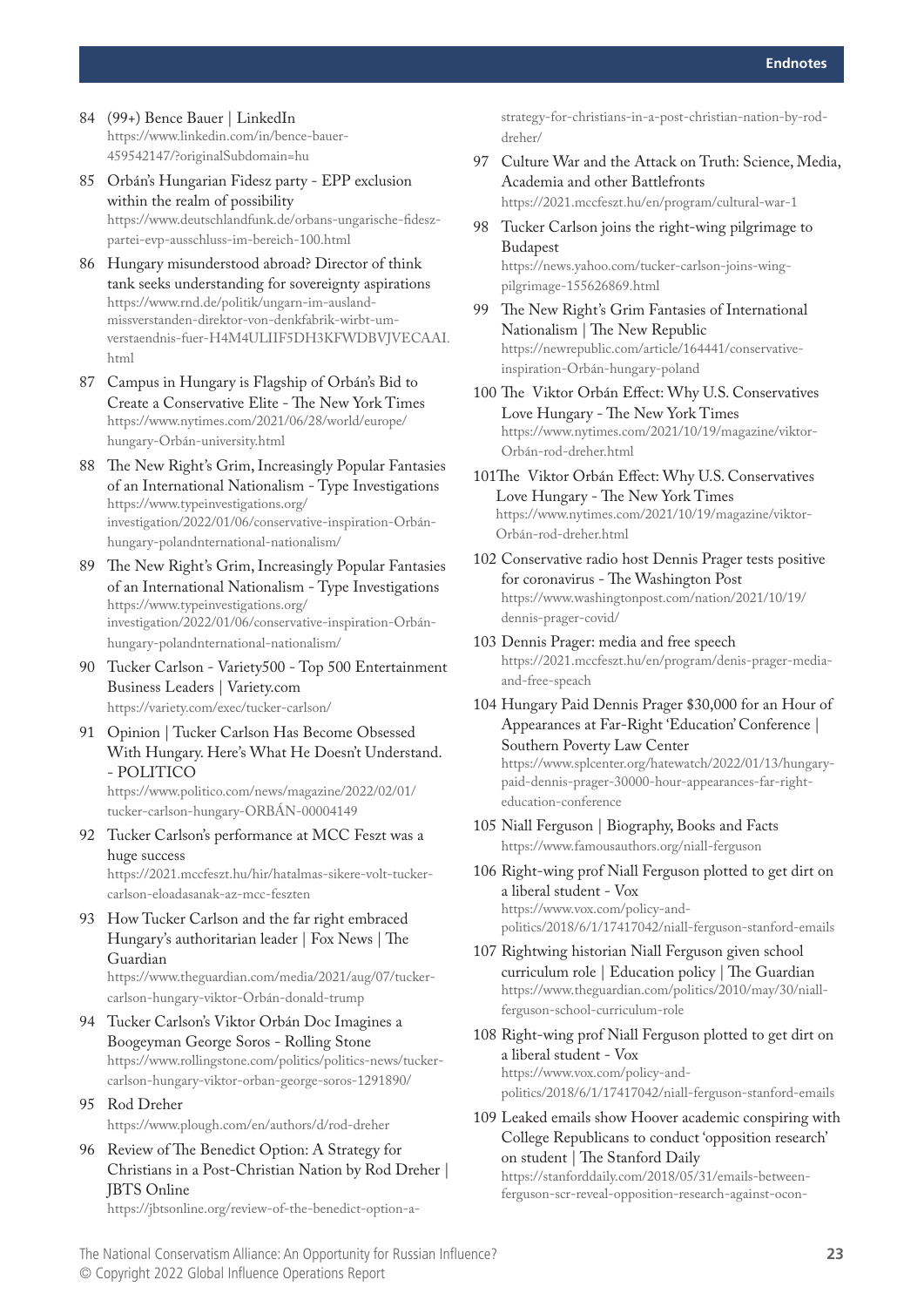[prompt-fergusons-resignation-from-cardinal-conversations](https://stanforddaily.com/2018/05/31/emails-between-ferguson-scr-reveal-opposition-research-against-ocon-prompt-fergusons-resignation-from-cardinal-conversations-leadership-role/)[leadership-role/](https://stanforddaily.com/2018/05/31/emails-between-ferguson-scr-reveal-opposition-research-against-ocon-prompt-fergusons-resignation-from-cardinal-conversations-leadership-role/)

- 110 Founding Trustees The University of Austin (UATX) <https://www.uaustin.org/founding-trustees>
- 111 What Makes us Different The University of Austin (UATX)

<https://www.uaustin.org/what-makes-us-different>

- 112 Faculty Fellows The University of Austin (UATX) <https://www.uaustin.org/faculty-fellows>
- 113 Founding Trustees The University of Austin (UATX)

<https://www.uaustin.org/founding-trustees>

- 114 A Progressive Biologist From Portland Is One of the Nation's Leading Advocates for Ivermectin [https://www.wweek.com/news/2021/09/15/a-progressive](https://www.wweek.com/news/2021/09/15/a-progressive-biologist-from-portland-is-one-of-the-nations-leading-advocates-for-ivermectin/)[biologist-from-portland-is-one-of-the-nations-leading](https://www.wweek.com/news/2021/09/15/a-progressive-biologist-from-portland-is-one-of-the-nations-leading-advocates-for-ivermectin/)[advocates-for-ivermectin/](https://www.wweek.com/news/2021/09/15/a-progressive-biologist-from-portland-is-one-of-the-nations-leading-advocates-for-ivermectin/)
- 115 Mathias Corvinus Collegium Hungarian Spectrum [https://hungarianspectrum.org/tag/mathias-corvinus](https://hungarianspectrum.org/tag/mathias-corvinus-collegium/)[collegium/](https://hungarianspectrum.org/tag/mathias-corvinus-collegium/)
- 116 Mathias Corvinus Collegium Hungarian Spectrum [https://hungarianspectrum.org/tag/mathias-corvinus](https://hungarianspectrum.org/tag/mathias-corvinus-collegium/)[collegium/](https://hungarianspectrum.org/tag/mathias-corvinus-collegium/)
- 117 The controversy around hoax studies in critical theory, explained - Vox [https://www.vox.com/2018/10/15/17951492/grievance](https://www.vox.com/2018/10/15/17951492/grievance-studies-sokal-squared-hoax)[studies-sokal-squared-hoax](https://www.vox.com/2018/10/15/17951492/grievance-studies-sokal-squared-hoax)
- 118 How university wokeness destroyed an academic's career | MercatorNet [https://mercatornet.com/how-university-wokeness](https://mercatornet.com/how-university-wokeness-destroyed-an-academics-career/74579/)[destroyed-an-academics-career/74579/](https://mercatornet.com/how-university-wokeness-destroyed-an-academics-career/74579/)
- 119 Dave Rubin on Twitter: ""Let's be clear about something. I'm done playing. I think @douglasmurray is done playing. I'm waging full scale ideological warfare on the enemies of western civilization. —- @ peterboghossian on The Woke Reformation. Today's round table:

https://t.co/H18HGVyXKM https://t.co/nUA23WsZpD" / Twitter [https://twitter.com/rubinreport/](https://twitter.com/rubinreport/status/1393324593323126795) [status/1393324593323126795](https://twitter.com/rubinreport/status/1393324593323126795)

120 My University Sacrificed Ideas for Ideology. So Today I Quit.

[https://bariweiss.substack.com/p/my-university-sacrificed](https://bariweiss.substack.com/p/my-university-sacrificed-ideas-for)[ideas-for](https://bariweiss.substack.com/p/my-university-sacrificed-ideas-for)

- 121 Was Peter Boghossian Silenced? Liberal Currents [https://www.liberalcurrents.com/was-peter-boghossian](https://www.liberalcurrents.com/was-peter-boghossian-silenced/)[silenced/](https://www.liberalcurrents.com/was-peter-boghossian-silenced/)
- 122 The Courage Of Peter Boghossian The American Conservative

[https://www.theamericanconservative.com/dreher/the](https://www.theamericanconservative.com/dreher/the-courage-of-peter-boghossian/)[courage-of-peter-boghossian/](https://www.theamericanconservative.com/dreher/the-courage-of-peter-boghossian/)

123 Peter Boghossian on Woke Ideology: 'A Recipe for Cultural Suicide'; Case for Defunding Universities - YouTube

<https://www.youtube.com/watch?v=bpivTw1KZ6s>

- 124 "I noticed that total madness had consumed the university" – Peter Boghossian, critic of fake science, for Mandiner | Mandiner [https://mandiner.hu/cikk/20211017\\_madness\\_had\\_](https://mandiner.hu/cikk/20211017_madness_had_consumed_the_university_peter_boghossian_mandiner_interview) [consumed\\_the\\_university\\_peter\\_boghossian\\_mandiner\\_](https://mandiner.hu/cikk/20211017_madness_had_consumed_the_university_peter_boghossian_mandiner_interview) [interview](https://mandiner.hu/cikk/20211017_madness_had_consumed_the_university_peter_boghossian_mandiner_interview)
- 125 . I noticed that total madness had consumed the university" – Peter Boghossian, critic of fake science, for Mandiner | Mandiner [https://mandiner.hu/cikk/20211017\\_madness\\_had\\_](https://mandiner.hu/cikk/20211017_madness_had_consumed_the_university_peter_boghossian_mandiner_interview) [consumed\\_the\\_university\\_peter\\_boghossian\\_mandiner\\_](https://mandiner.hu/cikk/20211017_madness_had_consumed_the_university_peter_boghossian_mandiner_interview) [interview](https://mandiner.hu/cikk/20211017_madness_had_consumed_the_university_peter_boghossian_mandiner_interview)
- 126 Philosopher Peter Boghossian has been a guest instructor at the MCC since February [https://mcc.hu/hir/peter-boghossian-vilaghiru-filozofus](https://mcc.hu/hir/peter-boghossian-vilaghiru-filozofus-februartol-az-mcc-vendegoktatoja)[februartol-az-mcc-vendegoktatoja](https://mcc.hu/hir/peter-boghossian-vilaghiru-filozofus-februartol-az-mcc-vendegoktatoja)
- 127 Peter Boghossian on Twitter: "#Szeged Tisza Lajos körut 85. 17:00 My lecture tonight, with Q&A, is free and open to the public. #Hungary https://t.co/ Sgxq64pasw" / Twitter [https://twitter.com/peterboghossian/](https://twitter.com/peterboghossian/status/1491391606171508737?s=10) [status/1491391606171508737?s=10](https://twitter.com/peterboghossian/status/1491391606171508737?s=10)
- 128 Peter Boghossian on Twitter: "Differences between #Portland #Oregon & #Budapest #Hungary Budapest: No tent camping and \*far\* fewer homeless \*Much\* safer \*Much\* cleaner and no mounds of trash everywhere Virtually no guns No riots Statues exist Currently open for business https://t.co/zhMRyMuLzu" / Twitter [https://twitter.com/peterboghossian/status/14911282113377](https://twitter.com/peterboghossian/status/1491128211337781249?s=20&t=7KOKeqadita7ELr3vqOqzw) [81249?s=20&t=7KOKeqadita7ELr3vqOqzw](https://twitter.com/peterboghossian/status/1491128211337781249?s=20&t=7KOKeqadita7ELr3vqOqzw)
- 129 MCC Budapest Summit on the Values We Teach Our Children

https://budapestsummit.mcc.hu/#lecturers

- 130 Dr. Dalrymple's diagnosis: We're sick, sick, sick The Globe and Mail [https://www.theglobeandmail.com/arts/dr-dalrymples](https://www.theglobeandmail.com/arts/dr-dalrymples-diagnosis-were-sick-sick-sick/article737891/)[diagnosis-were-sick-sick-sick/article737891/](https://www.theglobeandmail.com/arts/dr-dalrymples-diagnosis-were-sick-sick-sick/article737891/)
- 131 Mathias Corvinus Collegium on Twitter: "What makes thinking critical? @peterboghossian, @ Furedibyte, @ASCphiled and András Lánczi discuss the topic in the first panel at the #MCCBudapsetSummit, moderated by @bkalnoky. https://t.co/6F9GHWart5" / Twitter [https://twitter.com/MCC\\_Budapest/](https://twitter.com/MCC_Budapest/status/1493889330481405955) [status/1493889330481405955](https://twitter.com/MCC_Budapest/status/1493889330481405955)
- 132 Peter Boghossian's fight for freedom The Spectator World

[https://spectatorworld.com/topic/peter-boghossians-fight](https://spectatorworld.com/topic/peter-boghossians-fight-for-freedom/)[for-freedom/](https://spectatorworld.com/topic/peter-boghossians-fight-for-freedom/) (paywall)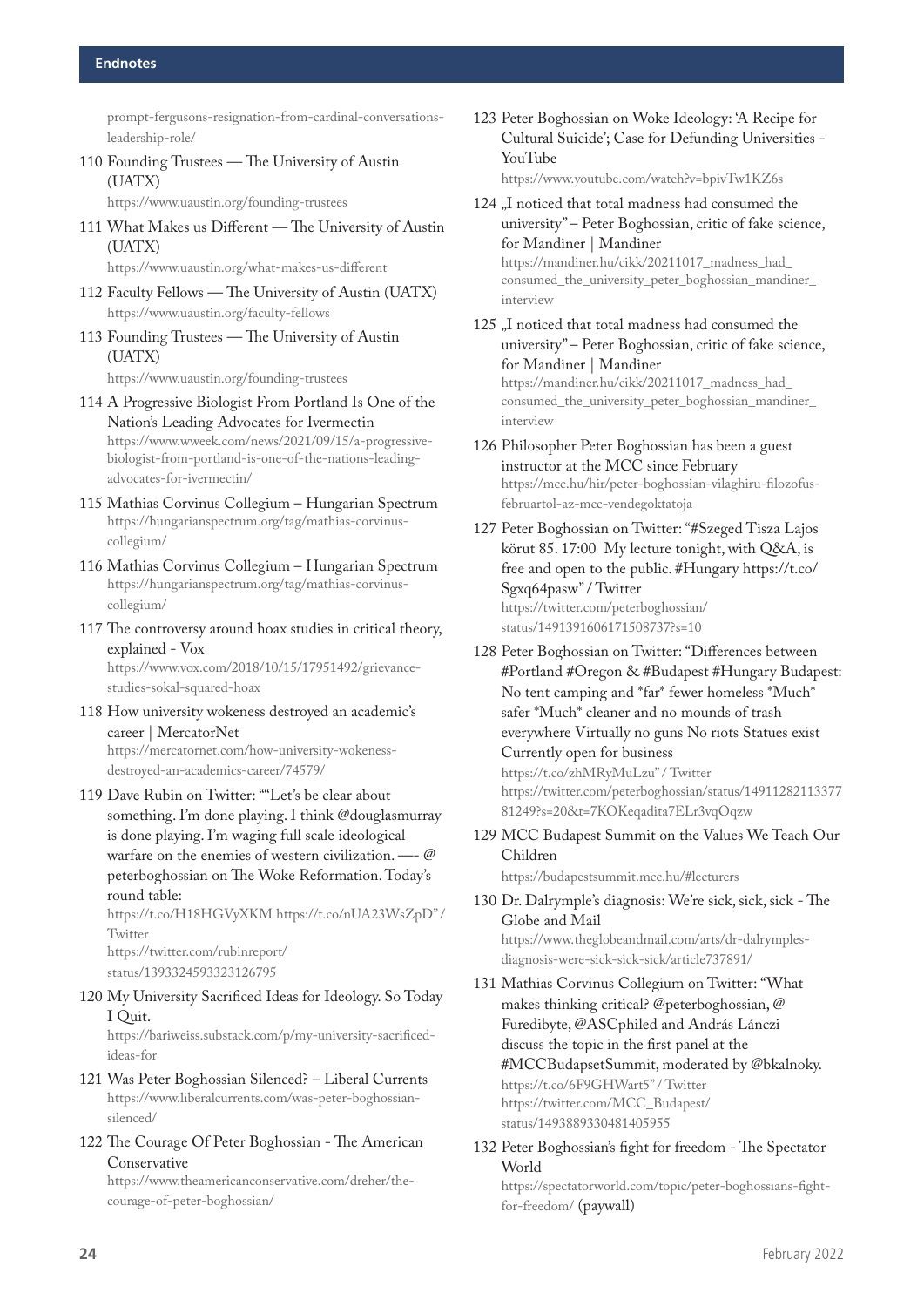133 [Op de rechterflank is Poetin een conservatieve held |](https://www.volkskrant.nl/nieuws-achtergrond/op-de-rechterflank-is-poetin-een-conservatieve-held~b8272543/)  [De Volkskrant](https://www.volkskrant.nl/nieuws-achtergrond/op-de-rechterflank-is-poetin-een-conservatieve-held~b8272543/)

[https://www.volkskrant.nl/nieuws-achtergrond/op-de](https://www.volkskrant.nl/nieuws-achtergrond/op-de-rechterflank-is-poetin-een-conservatieve-held~b8272543)[rechterflank-is-poetin-een-conservatieve-held~b8272543](https://www.volkskrant.nl/nieuws-achtergrond/op-de-rechterflank-is-poetin-een-conservatieve-held~b8272543)

134 De term 'Cultureel Marxisme' leidt alleen maar tot verwarring | NPO Radio 1

[https://www.nporadio1.nl/nieuws/opinie](https://www.nporadio1.nl/nieuws/opinie-commentaar/80177581-305c-45f4-a3b4-3bae8668d84c/de-term-cultuur-marxisme-leidt-alleen-maar-tot-verwarring)[commentaar/80177581-305c-45f4-a3b4-3bae8668d84c/de](https://www.nporadio1.nl/nieuws/opinie-commentaar/80177581-305c-45f4-a3b4-3bae8668d84c/de-term-cultuur-marxisme-leidt-alleen-maar-tot-verwarring)[term-cultuur-marxisme-leidt-alleen-maar-tot-verwarring](https://www.nporadio1.nl/nieuws/opinie-commentaar/80177581-305c-45f4-a3b4-3bae8668d84c/de-term-cultuur-marxisme-leidt-alleen-maar-tot-verwarring)

- 135 Thierry Baudet on Twitter: "Poetin toont zich steeds duidelijker de leider van conservatief Europa. Prachtige vent. En hij heeft zo gelijk over de NAVO-agressie en de absurde oorlogszucht van EU, WEF, etc. Dus hup, MarkieMark, naar Moskou en een deal maken met die man. Sluit vriendschap met Rusland!" / Twitter [https://twitter.com/thierrybaudet/](https://twitter.com/thierrybaudet/status/1492115935687290882?s=12) [status/1492115935687290882?s=12](https://twitter.com/thierrybaudet/status/1492115935687290882?s=12)
- 136 Thierry Baudet on Twitter: "Omdat Rusland geen postmodern #GreatReset land is, niet bevangen is door wokisme, Sustainable Development onzin en supranationalisme, het Christendom en de Europese identiteit van haar bevolking beschermt, stabiliteit in het Midden-Oosten nastreeft en trots is op de eigen cultuur" / Twitter [https://twitter.com/thierrybaudet/](https://twitter.com/thierrybaudet/status/1496106085865902081)

[status/1496106085865902081](https://twitter.com/thierrybaudet/status/1496106085865902081)

137 Republicans More Positive on U.S. Relations With Russia

[https://news.gallup.com/poll/237137/republicans-positive](https://news.gallup.com/poll/237137/republicans-positive-relations-russia.aspx)[relations-russia.aspx](https://news.gallup.com/poll/237137/republicans-positive-relations-russia.aspx)

138 Tucker Carlson Accused Of Promoting Russian Propaganda As Putin Masses Forces On Ukraine Border

[https://www.forbes.com/sites/petersuciu/2021/12/08/tucker](https://www.forbes.com/sites/petersuciu/2021/12/08/tucker-carlson-accused-of-promoting-russian-propaganda-as-putin-builds-up-forces-on-ukraine-border/?sh=7fd363438ef3)[carlson-accused-of-promoting-russian-propaganda-as-putin](https://www.forbes.com/sites/petersuciu/2021/12/08/tucker-carlson-accused-of-promoting-russian-propaganda-as-putin-builds-up-forces-on-ukraine-border/?sh=7fd363438ef3)[builds-up-forces-on-ukraine-border/?sh=7fd363438ef3](https://www.forbes.com/sites/petersuciu/2021/12/08/tucker-carlson-accused-of-promoting-russian-propaganda-as-putin-builds-up-forces-on-ukraine-border/?sh=7fd363438ef3)

139 nikki mccann ramírez on Twitter: "Tucker: "Why do I care what is going on in the conflict between Ukraine and Russia? I'm serious. Why shouldn't I root for Russia? Which by the way I am." https://t.co/ OQopoxPYD9" / Twitter [https://twitter.com/NikkiMcR/](https://twitter.com/NikkiMcR/status/1199135926955466753) [status/1199135926955466753](https://twitter.com/NikkiMcR/status/1199135926955466753)

- 140 Tucker Carlson says he's rooting for Russia in conflict with Ukraine | Fox News | The Guardian [https://www.theguardian.com/media/2019/nov/26/tucker](https://www.theguardian.com/media/2019/nov/26/tucker-carlson-rooting-for-russia-fox-news)[carlson-rooting-for-russia-fox-news](https://www.theguardian.com/media/2019/nov/26/tucker-carlson-rooting-for-russia-fox-news)
- 141 Tucker Carlson on Twitter: "Why do Democrats want you to hate Putin? Has Putin shipped every middle class job in your town to Russia? Did he manufacture a worldwide pandemic that wrecked your business? Is he teaching your kids to embrace racial discrimination? Is he making fentanyl? Does he eat dogs? https://t.co/ xYEvapjbNT" / Twitter

[https://twitter.com/tuckercarlson/](https://twitter.com/tuckercarlson/status/1496302694088257539?s=10) [status/1496302694088257539?s=10](https://twitter.com/tuckercarlson/status/1496302694088257539?s=10)

- 142 John Kruzel on Twitter: "Tucker Carlson's defense of Vladimir Putin on Tuesday was rebroadcast with Russian subtitles by Kremlin-backed outlet RT (via @ ragipsoylu) https://t.co/PsZZ9enuJD" / Twitter [https://twitter.com/johnkruzel/](https://twitter.com/johnkruzel/status/1496905740203827205?s=21) [status/1496905740203827205?s=21](https://twitter.com/johnkruzel/status/1496905740203827205?s=21)
- 143 Sen. Hawley Questions U.S. Support For Admitting Ukraine To NATO, Intensifying Far-Right Downplaying Of Russian Aggression [https://www.forbes.com/sites/dereksaul/2022/02/02/sen](https://www.forbes.com/sites/dereksaul/2022/02/02/sen-josh-hawley-reportedly-questions-us-support-for-ukraines-nato-membership-intensifying-far-right-downplaying-of-russian-aggression/)[josh-hawley-reportedly-questions-us-support-for-ukraines](https://www.forbes.com/sites/dereksaul/2022/02/02/sen-josh-hawley-reportedly-questions-us-support-for-ukraines-nato-membership-intensifying-far-right-downplaying-of-russian-aggression/)[nato-membership-intensifying-far-right-downplaying-of](https://www.forbes.com/sites/dereksaul/2022/02/02/sen-josh-hawley-reportedly-questions-us-support-for-ukraines-nato-membership-intensifying-far-right-downplaying-of-russian-aggression/)[russian-aggression/](https://www.forbes.com/sites/dereksaul/2022/02/02/sen-josh-hawley-reportedly-questions-us-support-for-ukraines-nato-membership-intensifying-far-right-downplaying-of-russian-aggression/)
- 144 RT Jumps Into Growing Fray Over "Critical Race Theory" In The US - Global Influence Operations Report

[https://www.global-influence-ops.com/rt-jumps-into](https://www.global-influence-ops.com/rt-jumps-into-growing-fray-over-critical-race-theory-in-the-us/)[growing-fray-over-critical-race-theory-in-the-us/](https://www.global-influence-ops.com/rt-jumps-into-growing-fray-over-critical-race-theory-in-the-us/)

- 145 Russia Today OpEd Says Election Aftermath Shows US Democracy "In Its Death Throes" - Global Influence Operations Report [https://www.global-influence-ops.com/russia-today-oped](https://www.global-influence-ops.com/russia-today-oped-says-election-aftermath-shows-us-democracy-in-its-death-throes/)[says-election-aftermath-shows-us-democracy-in-its-death](https://www.global-influence-ops.com/russia-today-oped-says-election-aftermath-shows-us-democracy-in-its-death-throes/)[throes/](https://www.global-influence-ops.com/russia-today-oped-says-election-aftermath-shows-us-democracy-in-its-death-throes/)
- 146 Suspected Russian Actors Target Far-Right US Audiences On Alternative Platforms - Global Influence Operations Report [https://www.global-influence-ops.com/suspected-russian](https://www.global-influence-ops.com/suspected-russian-actors-target-far-right-us-audiences-on-alternative-platforms/)[actors-target-far-right-us-audiences-on-alternative](https://www.global-influence-ops.com/suspected-russian-actors-target-far-right-us-audiences-on-alternative-platforms/)[platforms/](https://www.global-influence-ops.com/suspected-russian-actors-target-far-right-us-audiences-on-alternative-platforms/)
- 147 Russian TV Claims Americans Want To Move To Russia To Escape US School Curriculum - Global Influence Operations Report [https://www.global-influence-ops.com/russian-tv-claims-](https://www.global-influence-ops.com/russian-tv-claims-americans-want-to-move-to-russia-to-escape-us-school-curriculum/)

[americans-want-to-move-to-russia-to-escape-us-school](https://www.global-influence-ops.com/russian-tv-claims-americans-want-to-move-to-russia-to-escape-us-school-curriculum/)[curriculum/](https://www.global-influence-ops.com/russian-tv-claims-americans-want-to-move-to-russia-to-escape-us-school-curriculum/)

148 Authoritarian Ties: The Case of Russia and Hungary | Wilson Center

[https://www.wilsoncenter.org/blog-post/authoritarian-ties](https://www.wilsoncenter.org/blog-post/authoritarian-ties-case-russia-and-hungary)[case-russia-and-hungary](https://www.wilsoncenter.org/blog-post/authoritarian-ties-case-russia-and-hungary)

- 149 <https://dgap.org/en/article/getFullPDF/27609>
- 150 Hungary bought back Surgut's stake in MOL -PM ORBÁN | Reuters [https://www.reuters.com/article/mol-surgut](https://www.reuters.com/article/mol-surgut-idUSTST00206120110524)[idUSTST00206120110524](https://www.reuters.com/article/mol-surgut-idUSTST00206120110524)
- 151 The saga of the Hungarian state's stake in MOL: 2009-2020 – Hungarian Spectrum [https://hungarianspectrum.org/2021/08/04/the-saga-of-the](https://hungarianspectrum.org/2021/08/04/the-saga-of-the-hungarian-states-stake-in-mol-2009-2020/)[hungarian-states-stake-in-mol-2009-2020/](https://hungarianspectrum.org/2021/08/04/the-saga-of-the-hungarian-states-stake-in-mol-2009-2020/)
- 152 Is Hungary Russia's Trojan horse in Europe? Focus [https://www.france24.com/en/tv-shows/focus/20210217-is](https://www.france24.com/en/tv-shows/focus/20210217-is-hungary-russia-s-trojan-horse-in-europe)[hungary-russia-s-trojan-horse-in-europe](https://www.france24.com/en/tv-shows/focus/20210217-is-hungary-russia-s-trojan-horse-in-europe)